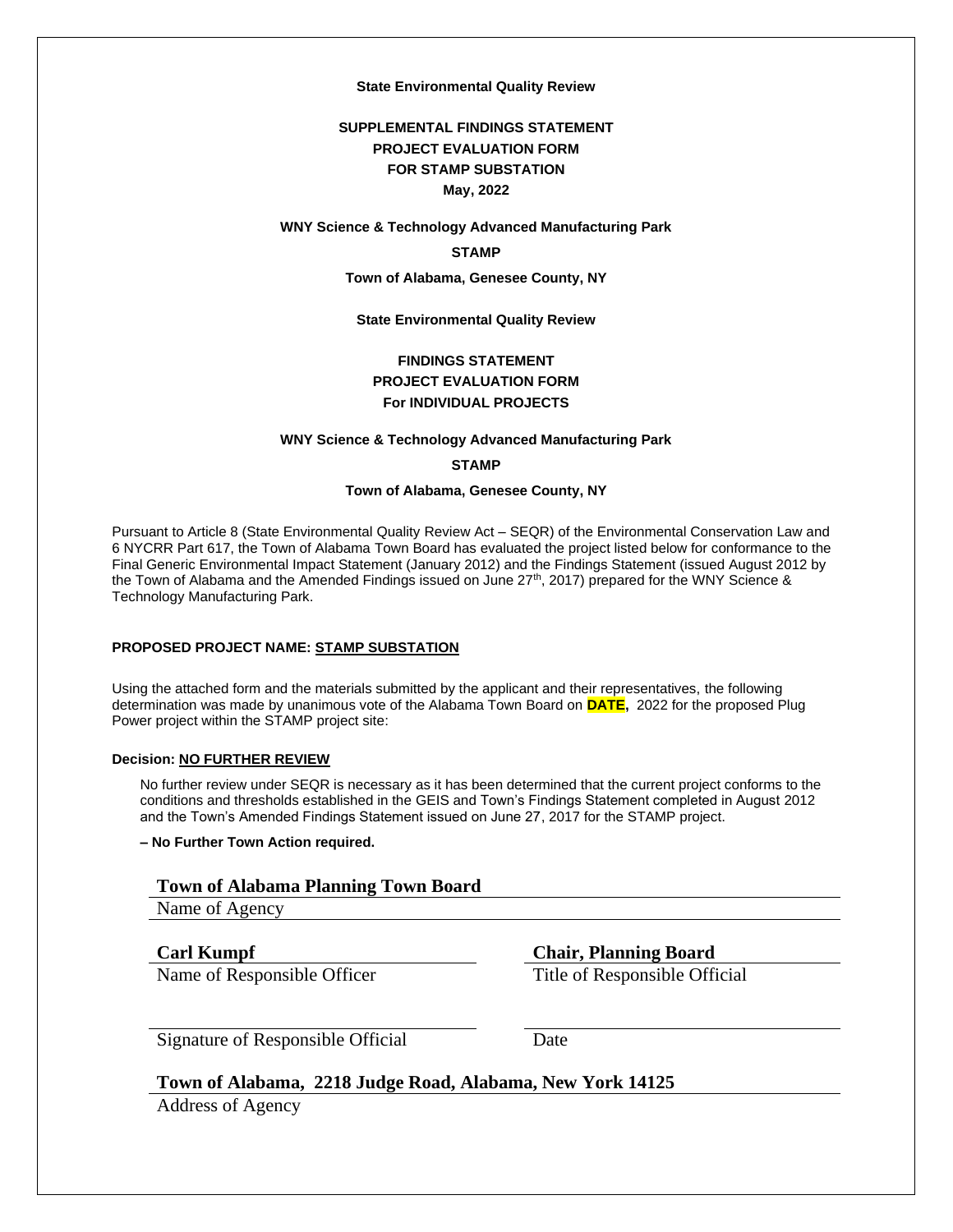# State Environmental Quality Review **Planning Board's Findings Statement Amended to make a Findings Form For Review of Projects**

**Date:** June xx, 2022

Pursuant to 6 NYCRR Part 617 pertaining to Article 8 of the Environmental Conservation Law (State Environmental Quality Review [SEQR]), The Town of Alabama Planning Board, as a SEQR Involved Agency, issued the following Findings:

| <b>Name of Action:</b>                          | <b>Plug Power Substation at Western New York Science &amp; Technology</b><br>Advanced Manufacturing Park (STAMP)                                                                                                                                                   |
|-------------------------------------------------|--------------------------------------------------------------------------------------------------------------------------------------------------------------------------------------------------------------------------------------------------------------------|
| <b>Applicant and</b><br><b>Project Sponsor:</b> | Genesee County Economic Development Center (GCEDC), and its affiliate<br>The Genesee Gateway Local Development Corporation (GGLDC), their<br>successor and assigns, hereinafter referred to as Project Sponsor<br>99 MedTech Drive, Suite 106<br>Batavia, NY 14020 |
| <b>SEQR Status:</b>                             | Type 1 Action, Positive Declaration; Generic Environmental Impact Statement<br>(GEIS) completed, Findings Issues by Town Board and Planning Board                                                                                                                  |
| <b>Lead Agency:</b>                             | Genesee County Economic Development Center                                                                                                                                                                                                                         |

**Description of Overall Action:** The proposed action includes Incentive Zoning Approval (including creation of new zoning districts and rezoning of land to these zoning districts), a Comprehensive Plan Update, to enable build-out of over 6 million square feet of advanced technology manufacturing and related uses providing direct employment to over 9,000 people. Phase I consists of attracting an anchor technology manufacturing facility potentially comprised up to 1 million square feet. Once secured, it is envisioned that the anchor facility would attract a variety of technology manufacturing support uses and commercial enterprises. The Project will require water, sewer, gas, and telecommunication infrastructure extension to support the advanced manufacturing facilities. The proposed project being evaluated is the Plug Power Gateway project, which consists of an electrical substation for Plug Power. The Project would preserve over 640 acres of open space and environmentally sensitive areas, including a 400 foot buffer around the perimeter of the Project Site, with appropriate buffers along the western boundary adjoining the Tonawanda Seneca Nation.

**Location:** STAMP is proposed to be located on 1,243.40 acres of land on either side of Crosby Road and bound by State Route 77/ 63 to the east, Judge Road to the south, Tonawanda Seneca Nation to the west, and Lewiston Road (State Route 77) to the north, in the Town of Alabama, County of Genesee, State of New York (STAMP Site).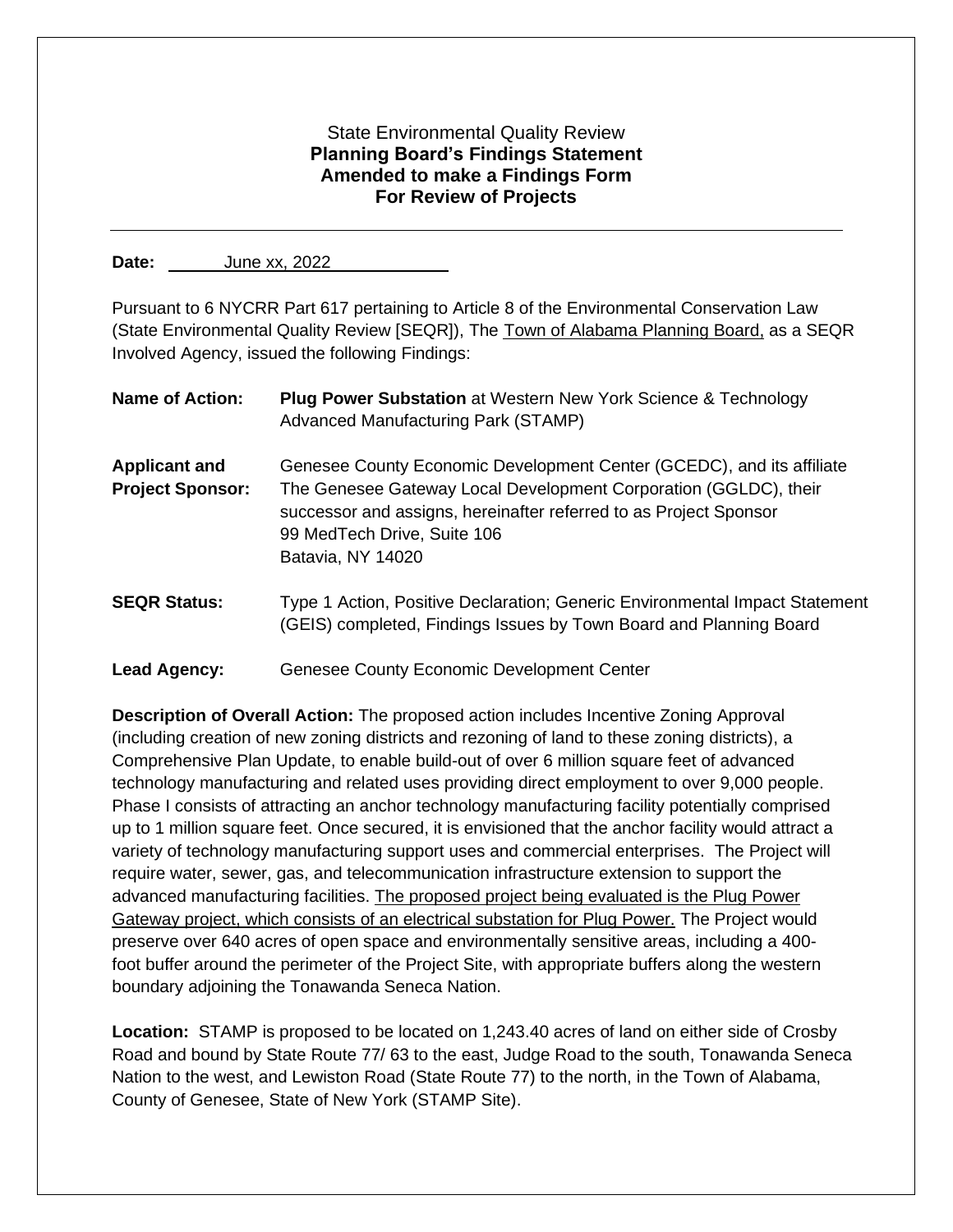# **Date FGEIS Accepted as Complete:** January 19, 2012 **Alabama Planning Board Findings Issued:** November 2016

**Contact:** Ron Gilbert, Planning Board Chairman (at the time of the Findings)

 Carl Kumpf, Planning Board Chairman (Sub-station project) 2218 Judge Road Oakfield, NY 14125 (585) 948-9341

#### **Name of Proposed Action/ Project:**

*STAMP SUBSTATION (Plug Power)* 

#### **Description of the Proposed Action:**

*See attached project description*

#### **Location of the Proposed Action:**

*See attached map*

#### **Please list any previous Projects approved under the GEIS for the STAMP site:**

*Roadway construction project (PB site Plan approval), Plug Power project (site plan approval)*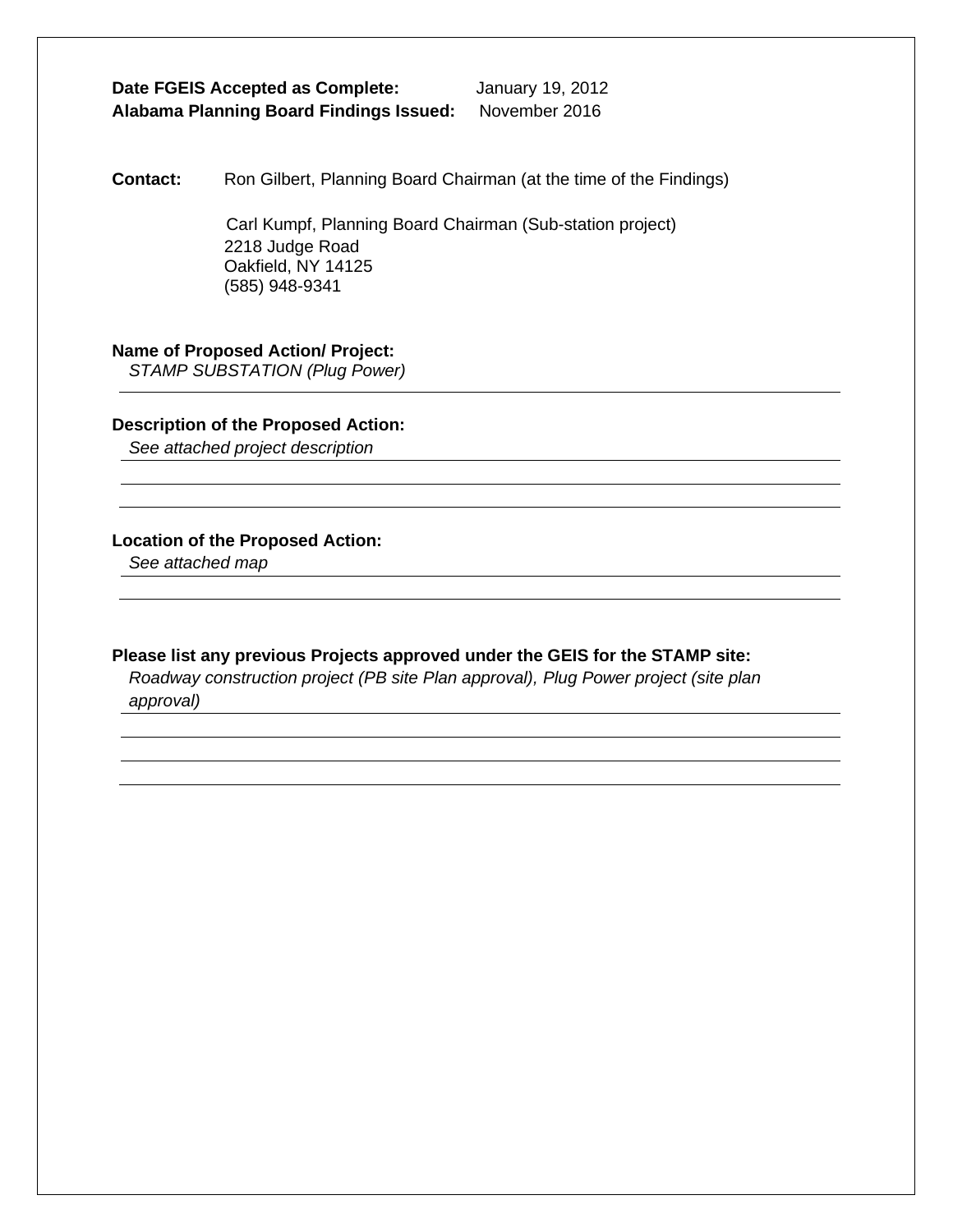# **7.0 Findings and Conclusions Supporting the Town of Alabama's Decision:**

Pursuant to SEQR, no involved agency may make a final decision to undertake, fund, approve, or disapprove an action that has been the subject of a Final EIS until the agency has issued their own Findings. This document serves as the Findings for the Town of Alabama Planning Board, as an Involved Agency, for this proposed action. The Town of Alabama Planning Board has utilized the Findings developed by the Alabama Town Board as the basis of their Findings and has focused their Findings on Site Plan issues and on the project (road construction) that was before the Board at that time.

These Findings:

- 1. Consider the relevant environmental, economic, and social impacts, facts, and conclusions disclosed in the DGEIS and FGEIS for the proposed WNY STAMP;
- 2. Weigh and balance relevant environmental impacts with social, economic, and other considerations;
- 3. Provide a rationale for the Town of Alabama Planning Board's decision regarding the proposed action;
- 4. Certify that the requirements of SEQR have been met; and,
- 5. Certify that consistent with social, economic, and other essential considerations from among the reasonable alternatives available, the action is one that avoids or minimizes adverse environmental impacts to the maximum extent practicable, and that adverse environmental impacts will be avoided or minimized to the maximum extent practicable by incorporating, as conditions to the decision, those mitigation measures that were identified as practicable.

# **7.1 Geology and Topography**

# *7.1.1 Discussion of Potential Impacts*

To achieve the required design grades, site topography within the internal road grades will be slightly altered. Nevertheless, the Project Site's natural topography will be largely maintained and utilized in order to provide enhanced minimization of the potential visual impacts the Project may have on the surrounding properties.

It is further anticipated that grading both on and off the Project Site will be balanced such that the amount of cut is approximately equal to the amount of fill for any given component of the Project. The road project balances the cut and fill associated with this project. Topography will thus not be significantly altered by this approach. Additionally, there will not be any significant bedrock removal resulting from construction activities. Moreover, there will not be any significant removal of surficial geologic materials resulting from the Project. Implementation of the Project will result in local redistribution of some surficial geologic deposits on the Project Site consistent with future grading plans.

Soils within the targeted development areas of the Project Site do not present any unusual or unanticipated conditions for construction activities. During all phases of construction, topsoil will be segregated and stored for landscaping around the developed areas.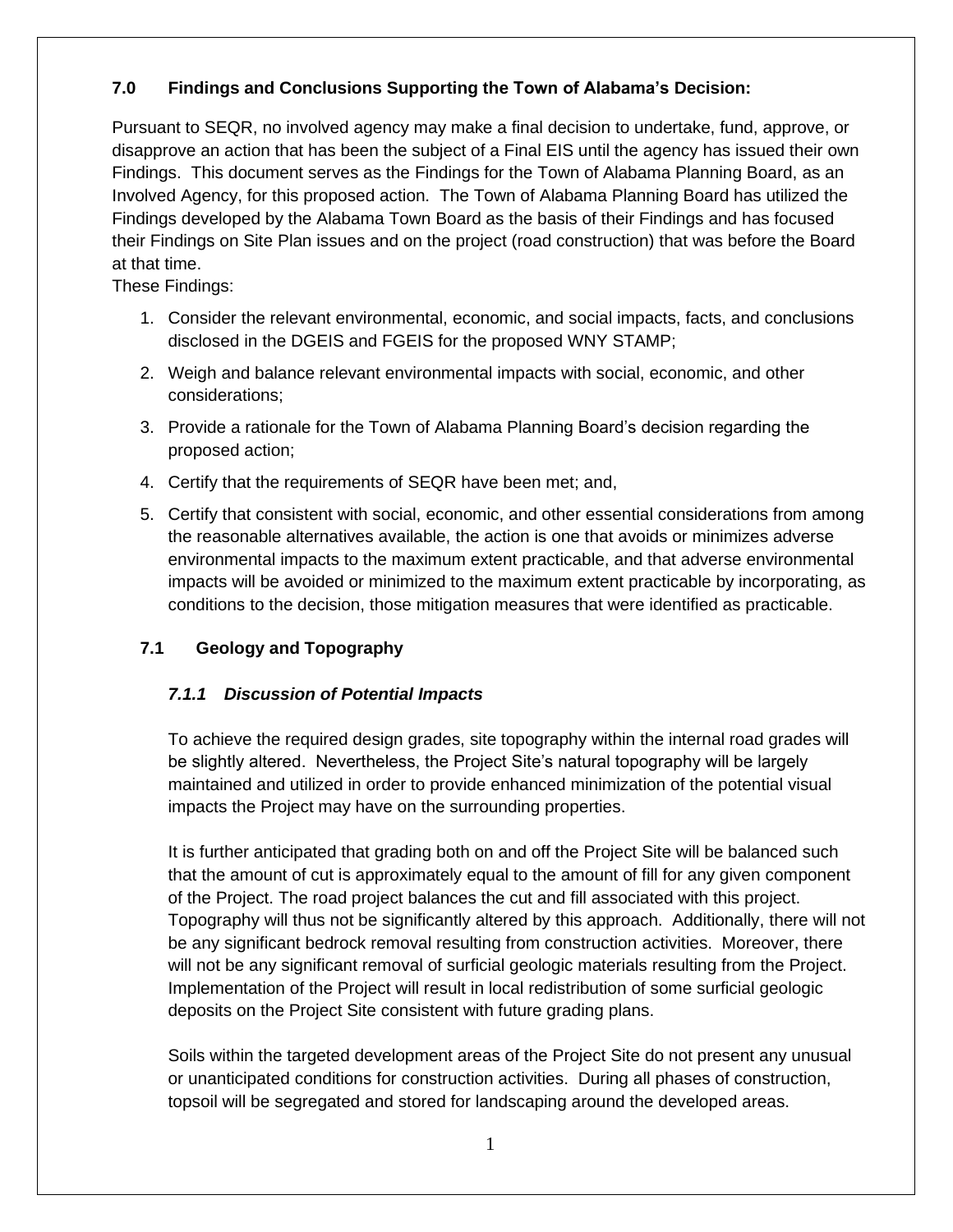Surficial soils will be affected by excavation and grading work done on the Project and within any potential off-site improvement areas. Native soils will be rearranged on the Project Site, and additional fill, as needed, will be brought to the Project Site to create a level surface for construction of buildings, roadways, and parking lots within the development areas. Potential impacts of soil resources may include removal of hydric soils in isolated wetlands and on- and off-site erosion and sedimentation that may potentially occur during and after construction.

# *7.1.2 Minimization and Mitigation Measures*

During the future development of a Project-specific use, the following best management practices shall be implemented by the Project Sponsor at the Project Site to avoid and minimize potential impacts to soils in adjacent undisturbed areas to the maximum extent practicable:

- Temporary erosion and sedimentation controls such as silt fences and hay bales will be installed at the perimeter of the construction area and around any wetland and other waters of the United States that are to remain undisturbed.
- Silt fences will be monitored regularly and reinforced with hay bales in areas where white water flow is observed to be concentrated.
- When feasible, excavated native soils will be used elsewhere on the Project Site for filling and berm construction where appropriate.
- Stockpiled soils will be maintained inside the construction area and may be encircled with silt fences as needed.
- In wetland areas, the top 6 to 12 inches of hydric soils will be segregated and stockpiled. Once the construction activities are complete, the soils will be replaced in the original layer.
- Sediment traps will be constructed where necessary to impound storm water and allow for the settlement of suspended soils. Water will dissipate gradually from sediment traps to minimize the potential for erosion.
- Rip/rap aprons will be established at the outlets of all storm water pipes to dissipate the water's energy and minimize scour.
- Temporary erosion and sediment controls will be monitored regularly and required as needed. Erosion and sediment controls will be maintained until soils are stabilized.
- All disturbed areas on-site will be stabilized, seeded, and mulched. Stabilization will include final grading and the placement of erosion controls as needed. The Natural Resource Conservation Service will be contacted before commencement of the Project to obtain recommendations on appropriate seed mixtures, soil amendments, and mulch to be used on-site.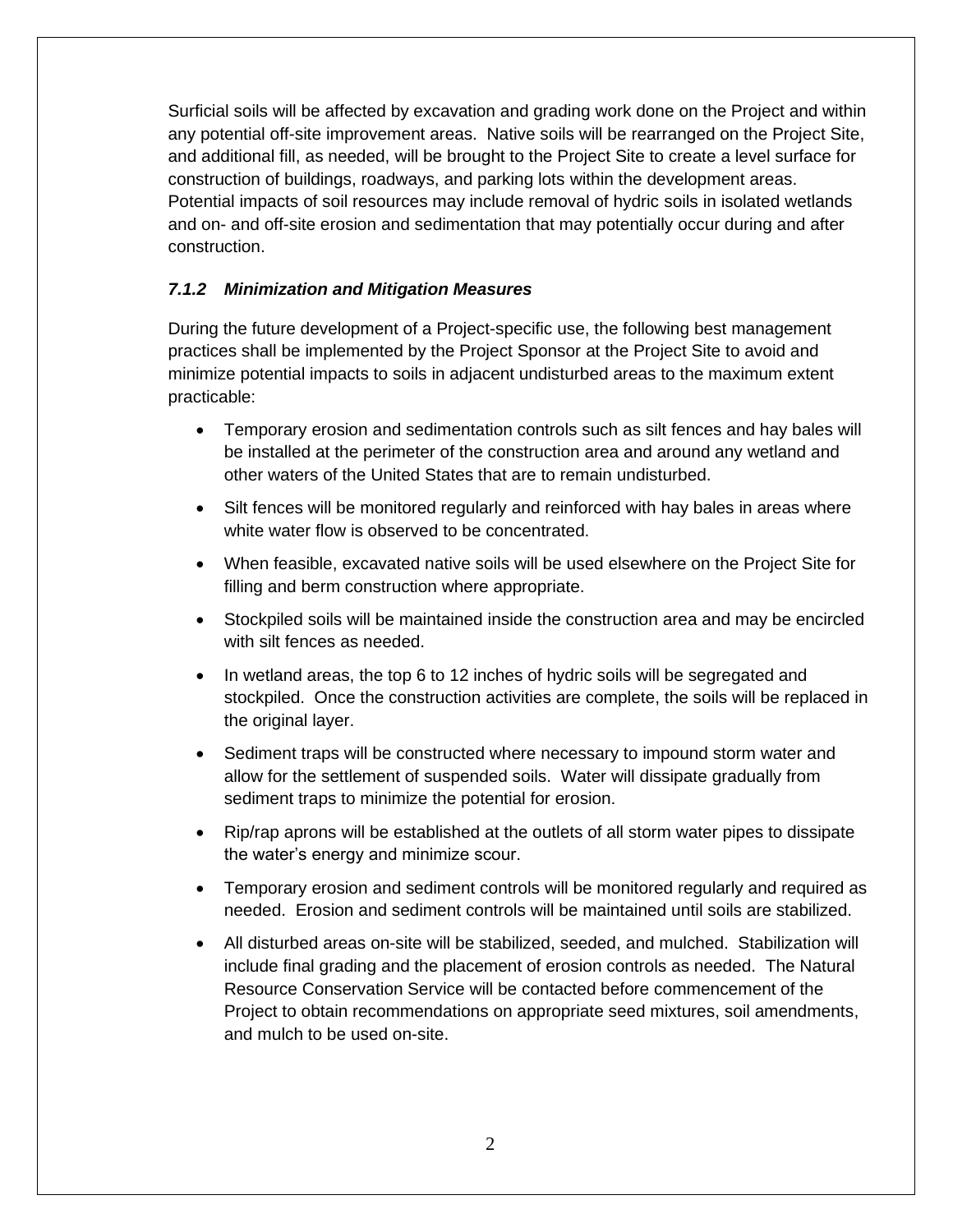# *7.1.3 Additional Mitigation Measures*

The Town of Alabama Planning Board, as an involved agency, agrees with the following additional mitigation measures to be incorporated into the Project:

• No clearing or grading, other than for site infrastructure, shall occur on the STAMP site until site plan approval has been granted.

**CURRENT PROJECT CONFORMANCE WITH MITIGATIONS:** *The construction requirements will be met by this project and have been reviewed by the Town Engineer and will be approved by other regulatory agencies (SWPPP through NYS) and no wetlands will be impacted. The Planning Board will issue preliminary site plan approval and the Town Engineer will sign off on the final engineering plans (and the NYSDEC approval) prior to any clearing or grading approvals/ permits are given.*

# *7.1.4 Findings*

With the mitigation measures set forth above by both the Lead Agency and the Town of Alabama Planning Board, as an involved agency, finds that the Project will adequately avoid or minimize potential impacts to geology and topography resources to the maximum extent practicable.

# **CURRENT PROJECT CONFORMANCE WITH FINDINGS:** *CONFORMS*

# **7.2 Water Resources**

# *7.2.1 Discussion of Potential Impacts*

The Project has been designed to avoid and/or minimize, to the maximum extent possible, adverse impacts to water resources, and although impacts will result from the Project, preservation of large amounts of wetlands and other water resources have been provided, which offset such impacts.

Aquatic resources on the Project Site were identified, evaluated, and considered throughout the design process. The first consideration was to determine if wetland and stream impacts could be avoided entirely. The second consideration was to minimize potential impacts in terms of both quantity and quality to the maximum extent practicable. The third consideration was to develop a mitigation strategy that would compensate for all unavoidable impacts.

Design iterations to the Project Site ultimately reduced potential wetland impacts from approximately 69 acres to 9.54 acres. In addition to reducing total acreage of impacts, wetland location and quality were taken into consideration. The wetlands potentially impacted are low-to-medium quality wetlands, some of which are isolated and not currently regulated. Wetlands potentially impacted by the Preferred Alternative are listed by wetland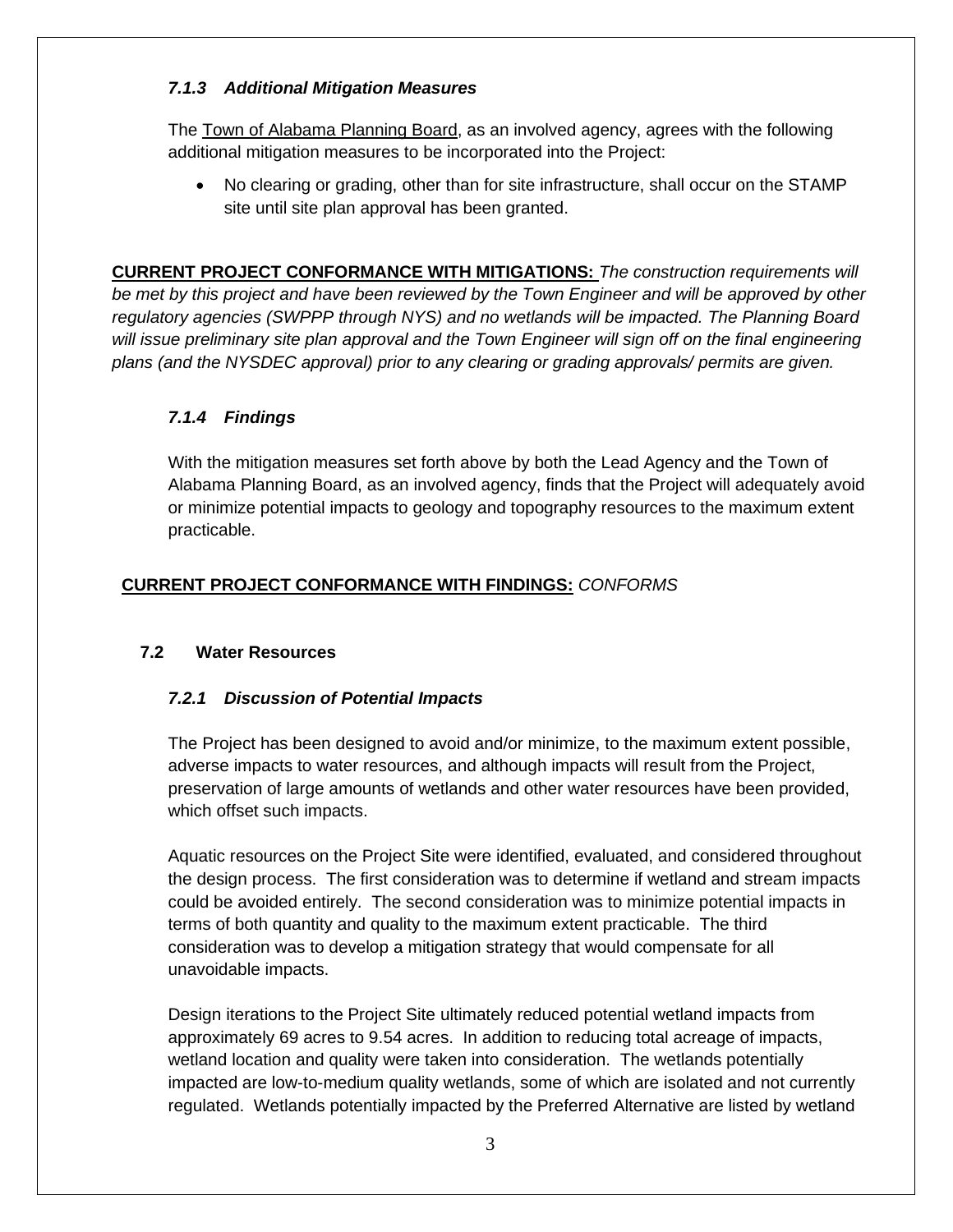identification number, along with the community type, total size, potential impact acres, preliminary jurisdiction, and condition rating in Table 6-1 of the FGEIS. With the possible exception of development of a recreational trail in adjacent areas, no wetlands or adjacent areas likely to be regulated by the New York State Department of Environmental Conservation ("NYSDEC") under Article 24 of the Freshwater Wetland Act will be impacted. The Road design primarily avoided the wetland areas and only impacted quantities requiring a Nationwide Permit.

A minimum buffer of 100 feet shall be established on either side of Whitney Creek to avoid impacts and allow for stream buffer enhancement opportunities. The second drainage corridor to the north of Whitney Creek (also referred to as Unnamed Stream No. 2) has also been preserved along with a proposed conservation buffer. The Project will require that the third drainage way (Unnamed Stream No. 1) be re-routed into the second corridor (Unnamed Stream No. 2) to accommodate flow and provide hydrology to enhance and restore wetlands and streams in the protected corridor.

A total of 24,304.89 linear feet of stream, ditches and drainage ways will be preserved and enhanced as a result of the Project. Approximately 9,595 linear feet of ditches and drainage ways will be impacted as a result of the development at the Project Site. The roadway project impacted a couple of these waterways and were handled through culvert systems.

No groundwater will be withdrawn, excavations for buildings will not extend into the groundwater table, and no groundwater discharge is associated with the Project. In addition, stormwater management for each specific use shall be required to manage surface water flow and allow groundwater infiltration. Lastly, the storage of chemicals and petroleum shall be done in strict accordance with applicable state and federal regulations to ensure the avoidance of potential releases to groundwater and/or surface waters.

The Stormwater Management Preliminary Report, attached as Appendix E to the DGEIS, evaluated the Project to full build-out and the impact that the development may have on the Project Site. At full build-out, the Project translates to an increase in impervious surface areas of approximately 490 acres as compared to existing conditions. Impervious surfaces will be generally introduced in the forms of buildings, roads, and parking lots. For the road project, the drainage was handled through a series of infiltration swales, dry ponds and a wet pond. These were designed to meet NYS standards.

On the other hand, the Project will provide significant benefits to existing water resources including the enhancement and protection of approximately 97 acres of wetlands and 24,000 linear feet of streams and upland buffers, as well as offsite wetland stream and buffer mitigation in the southeastern portion of the Whitney Creek watershed, including wetland restoration, invasive species eradication/control, planting of native vegetation, establishment of forested stream buffers, and the creation of legal mechanisms for permanent control.

From a watershed perspective, preservation of existing, high-quality resources that secure connectivity between existing habitat and preservation areas is most important on the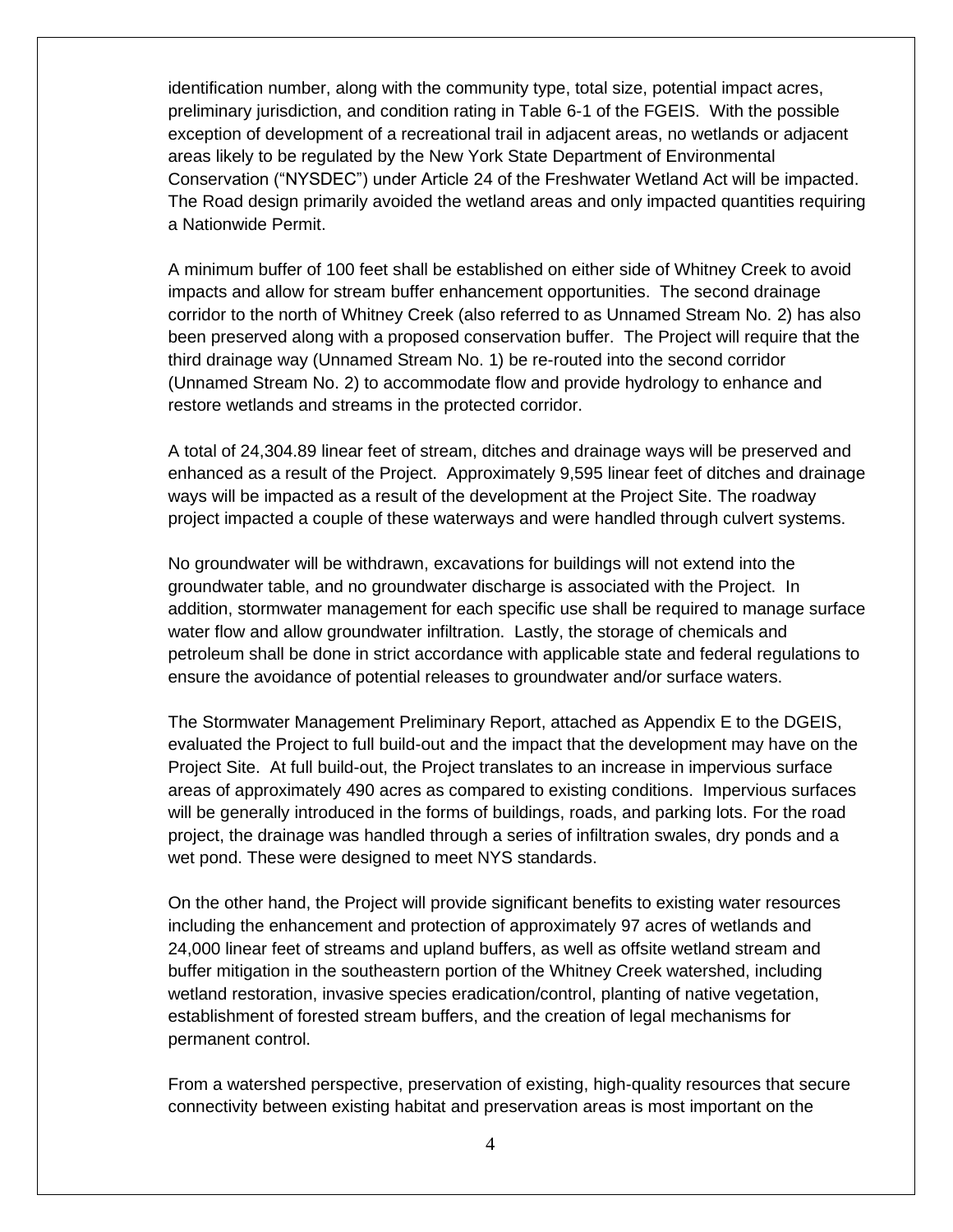Project Site. Restoration of wetlands and stream buffers is a priority in the upper reaches of the watershed that is southeast of the Project Site where greater impacts to aquatic resources have already occurred. The mitigation strategies outlined below will yield the greatest benefit to the function of the watershed as a whole through protected enhancement of headwater streams, wetlands and stream buffers on-site and in the lower reaches, as well as restoration of wetlands and stream buffers in the highly fragmented upper reaches of the Whitney Creek watershed.

# *7.2.2 Minimization and Mitigation Measures*

Surface water resources potentially impacted by the Project are avoided, minimized, and/or mitigated to the maximum extent practicable. Design revisions made to the Project have significantly reduced potential wetland impacts from approximately 69 acres to 9.54 acres. In order to minimize and avoid impacts to surface water resources and allow for stream buffer enhancement opportunities, a minimum buffer of 100 feet shall be established on either side of Whitney Creek. In addition, the third drainage way (Unnamed Stream No. 1) shall be re-routed into the second corridor (Unnamed Stream No. 2) to accommodate flow and to provide hydrology for the enhancement and the restoration of wetlands and streams in the protected corridor.

Best management practices shall be employed in order to minimize impacts to streams in other waters within the Project Site during proposed construction, utility installation, and transportation facilities. The following best management practices will be implemented by the Project Sponsor:

- Work within streams and other waters of the U.S. shall be scheduled during periods of low flow conditions. No work shall be conducted during or immediately after storm events.
- Work within streams shall be conducted in one continuous operation. Stream beds and banks will be stabilized immediately following construction activities using rip-rap or mulching and revegetation techniques.
- Silt fence and/or straw bales shall be installed along the edges of the stream to prevent the flow of sediment into the stream and to minimize erosion of stream banks.
- Flume pipes or the dame and pump method will be used, as necessary, to divert water flow during construction activities.
- Spoil piles and construction debris shall be temporarily stored outside of the stream corridor.
- Equipment shall cross streams using temporary bridges. No streams shall be forded by construction equipment.
- Construction staging areas will be located at least 50 feet away from all streams, and storage of chemicals, washing or refueling equipment, and mixing of concrete shall be conducted more than 100 feet away from streams.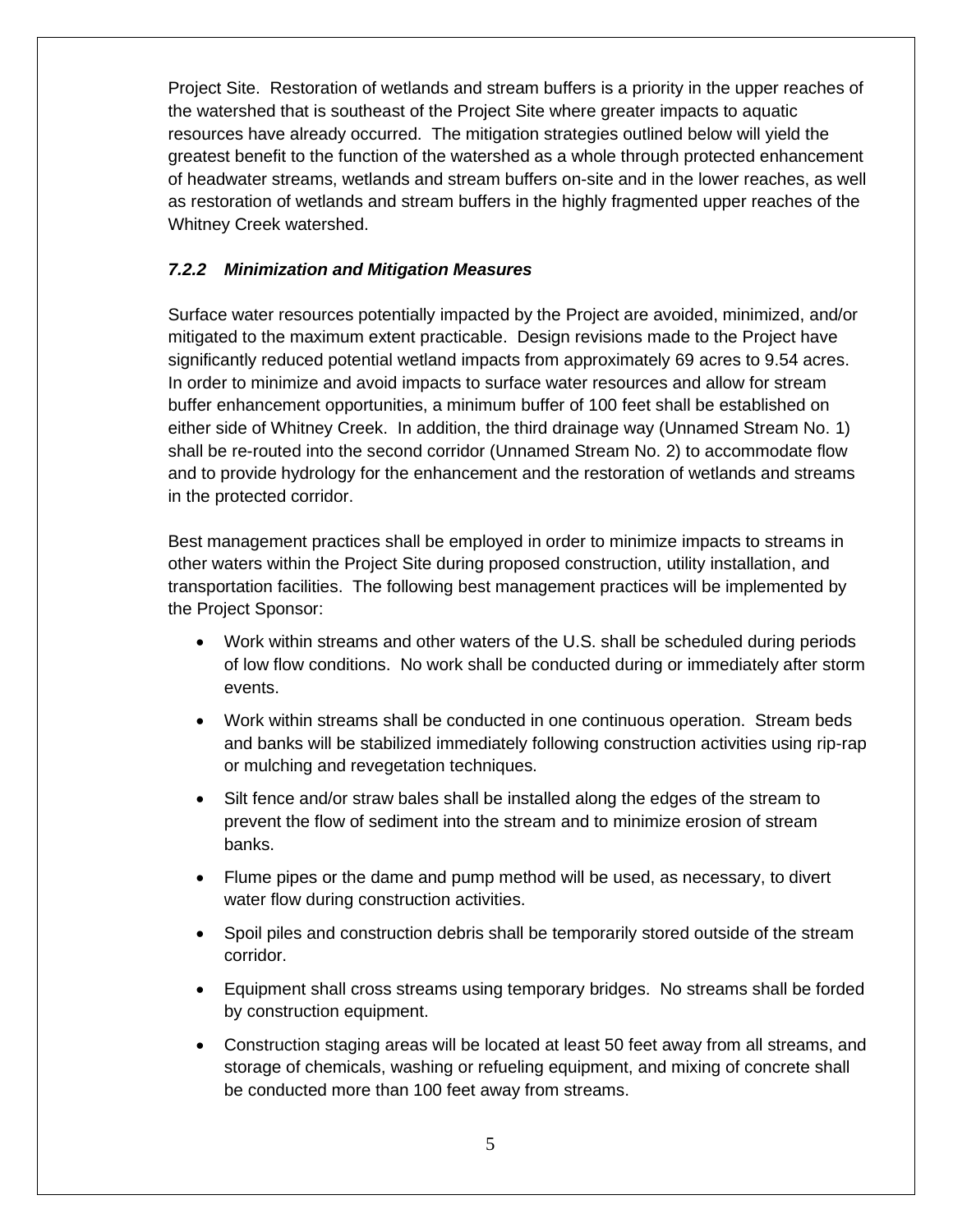In addition to the implementation of the above-mentioned best management practices, all potential stream disturbance activities shall be completed in accordance with applicable NYSDEC requirements.

To offset the potential impacts to 9.54 acres of wetlands, approximately 97 acres of wetlands and 24,300 linear feet of stream and upland buffer surrounding wetlands and streams shall be enhanced, restored, and protected in perpetuity on the Project Site. An additional appropriate amount of wetland, stream, and buffer habitat will be mitigated off site targeting the southeastern portion of the Whitney Creek watershed. Mitigation measures shall include restoration of wetlands that have been drained, enhancement of existing wetlands through invasive species eradication and control, including planting of native vegetation, establishment of forested stream buffers, and a legal mechanism for permanent protection of all mitigation areas.

All potential future impacts to wetlands shall be contingent upon the completion of a separate Joint Permit Application process, as needed, involving the U.S. Army Corps of Engineers, NYSDEC, and all other applicable regulatory agencies. Prior to the future development of any Project-specific site, this permit process will develop a final mitigation strategy to protect, restore, and enhance aquatic resource functions and services. For the first phase road project, the applicants completed a wetlands delineation and the road alignment was modified to minimize impacts. New development within the proposed drainage catchment areas to be located at the Project Site shall require stormwater runoff mitigation, including the best management practices outlined above. All stormwater pond designs shall have a forebay and permanent pool to treat water quality and additional storage volume to handle water quantity. As the Project development proceeds, in addition to a main stormwater pond facility to be located in each catchment area, point source treatment practices shall be implemented as required in the pending NYSDEC New York State Stormwater Management Design Manual. Point source treatment practices shall include rain gardens for roof drainage, bioretention swales, and/or infiltration trenches for parking areas. Land buffers for these treatment practices have been incorporated into the Preferred Alternative. The roadway project met these requirements.

#### *7.2.3 Additional Mitigation Measures*

The Town of Alabama Planning Board, as an involved agency, finds that the following additional mitigation measures shall be incorporated into the Project.

- The ownership and maintenance of any stormwater facilities, both on-site and offsite, which are constructed as a result of this Project, shall be owned and maintained by the Project Sponsor, or by a landowner association formed to represent STAMP, and not be the responsibility of the Town of Alabama. Proof of such ownership and maintenance agreement shall be provided to the Town of Alabama prior to construction of any such stormwater facilities.
- All wetland mitigation shall be undertaken either by the Project Sponsor, individual project applicants, or other entities. The Town of Alabama will not be responsible for providing wetland mitigation for the Project. All wetland mitigation shall be reviewed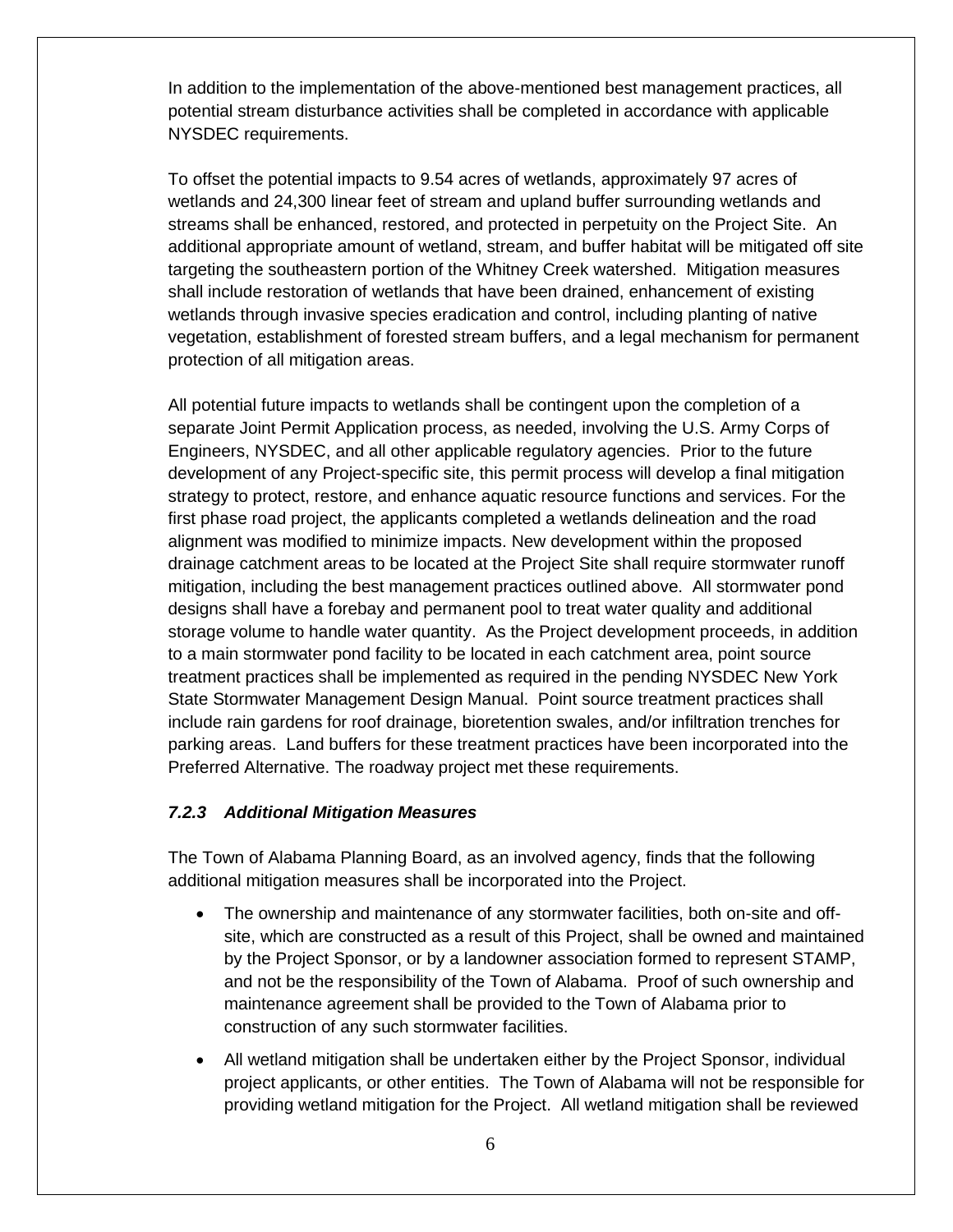and approved by NYSDEC and shown on site plans to be approved by the Planning Board prior to site development.

**CURRENT PROJECT CONFORMANCE WITH MITIGATIONS:** *The project meets or will meet all these requirements (stormwater, no wetlands permit needed, BMP's, no ownership of facilities by Town, no work within streams, no groundwater impacts, no large storage of chemicals that could get into groundwater, does not impact designated greenspace areas) and is in accordance with the buildable areas of the site and the Master Plan (Note: some area is outside of the STAMP site).*

#### *7.2.4 Findings*

With the mitigation measures set forth above by both the Lead Agency and the Town of Alabama, the Town of Alabama Planning Board, as an involved agency, finds that the Project will adequately avoid or minimize potential impacts to water resources to the maximum extent practicable.

# **CURRENT PROJECT CONFORMANCE WITH FINDINGS:** *CONFORMS*

# **7.3 Air Resources**

# *7.3.1 Discussion of Potential Impacts*

Based on the air screening analysis provided in the Traffic Impact Study, attached as Appendix I to the DGEIS, an air quality analysis for mobile sources is not necessary for the Project since it will not increase traffic volume, reduce source-receptor distances, or change other existing conditions to such a degree as to jeopardize attainment of the National and New York State Ambient Air Quality Standards. The development of the Project will result in some increases in heavy vehicle traffic, however, the majority of the Project Site-generated traffic will be from employees who will travel to-and-from the Project Site using non-diesel vehicles. Therefore, based on the expected vehicle mix and the good level of service that will exist at signalized intersections after the development of the Project during the build conditions, particulate matter exceedances will not likely occur as a result of the Project.

Certain manufacturing to be conducted at the Project Site may require compliance with regulatory requirements as set forth by NYSDEC and the United States Environmental Protection Agency (USEPA) pursuant to the Title V Facility Permit, State Facility Permit, and Air Facility Registration air programs. All manufacturing activities to be conducted at the Project will be subject (as applicable) to these permitting requirements. Nevertheless, each potential manufacturing facility located at the Project is anticipated to have actual emissions less than Major Source thresholds, and thus regulated under a State Facility Permit. Moreover, the construction of up to three (3) contiguous manufacturing facilities under common ownership is also expected to be covered under State Facility Permit programs. Taking into consideration the data provided within the Industry Requirements and Environmental, Health, and Safety Impacts Report (attached as Appendix H to the DGEIS),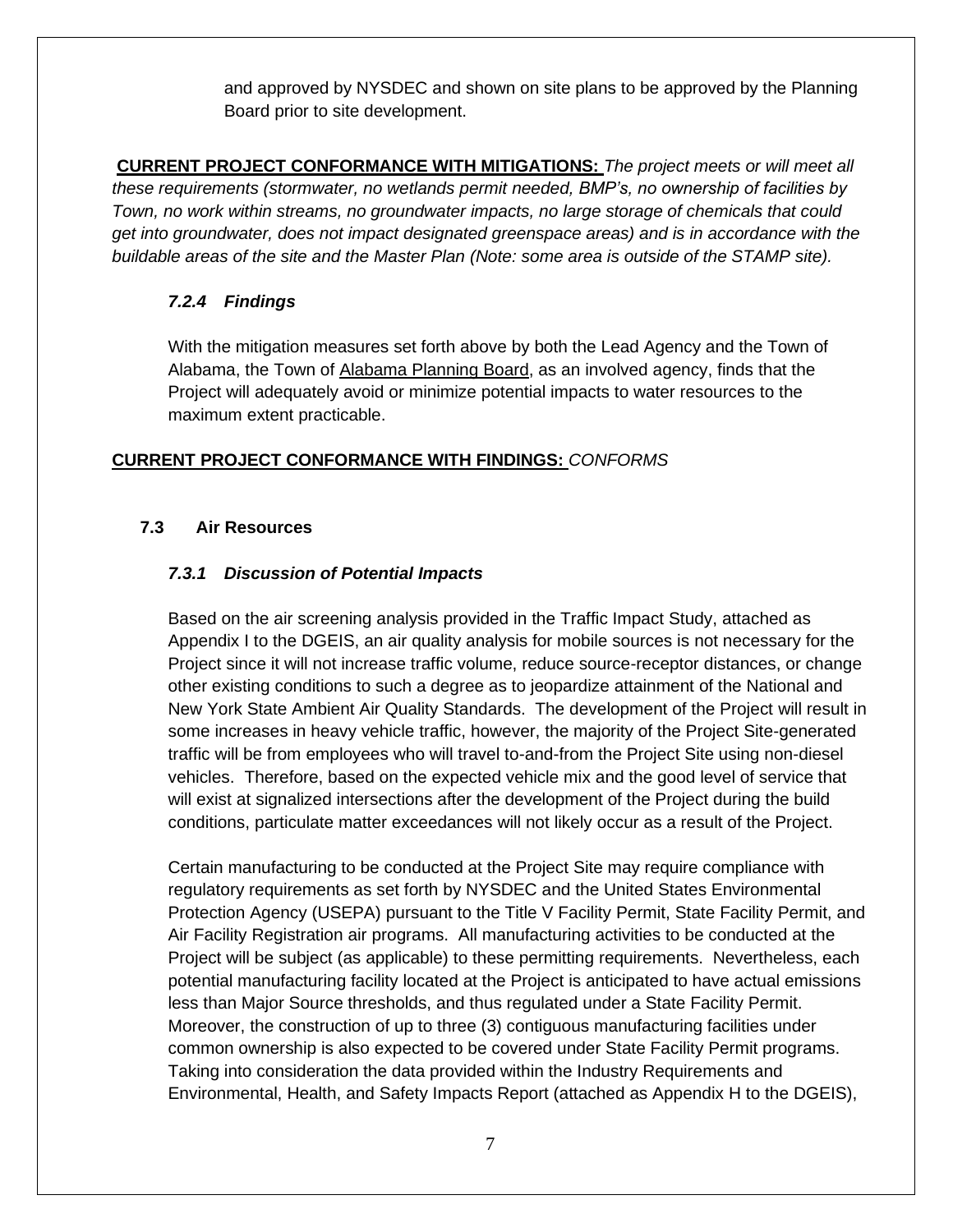construction of four (4) or more contiguous facilities under common ownership may result in a Major Source classification for certain air emissions subject to a Title V Permit.

Based upon the emissions data presented within the Industry Requirements and Environmental, Health, and Safety Impacts Report, the estimated annual emissions (potential to emit) of regulated air pollutants from any single stationary source to be constructed within the Project Site is expected to be below the Major Source Threshold, (*i.e.*, less than 100 tons per year (TPY) of any single criteria pollutant) less than 10 TPY of a hazardous air pollutant and/or less than 25 TPY of combined hazardous air pollutants. Nevertheless, facilities seeking to locate at the Project Site will need to satisfy the requirements of NYSDEC's Air Guide-1 (as applicable) in addition to all other permitting requirements.

Temporary air quality impacts are likely to occur during the construction phases of the Project. These impacts will consist mainly of dust being generated and would occur as existing vegetation was removed and soils were moved around for grading and construction purposes. These impacts will be temporary and minor since most of the dust generated will settle out within a short distance of the construction activities. Thus, generation will also be consistent with the existing conditions associated with nearby agricultural uses. Preserved open spaces surrounding development areas will help contain any dust generated during construction activities and will serve to mitigate all potential impacts from occurring off site. The roadway project will result in temporary impacts due to dust, but will not create any other air impacts.

# *7.3.2 Minimization and Mitigation Measures*

As discussed above, facilities seeking to locate at the Project Site shall comply with, as necessary, all of the requirements of the NYSDEC, USEPA, and/or the New York State Department of Health pursuant to the Title V Facility Permit, State Facility Permit, or Air Facility Registration programs, as well as NYSDEC's Air Guide-1 requirements. Erosion and sediment control plans and the watering of the roadway during construction will help to reduce dust.

**CURRENT PROJECT CONFORMANCE WITH MITIGATIONS:** *No Air Permit is needed, and the Erosion and Sediment Control Plan has been reviewed and the final plan will be accepted by the Town Engineer.*

# *7.3.3 Findings*

With the mitigation measures set forth by the Lead Agency in Section 7.3, the Town of Alabama Planning Board, as an involved agency, finds that the Project will adequately avoid or minimize potential impacts to air resources to the maximum extent practicable.

# **CURRENT PROJECT CONFORMANCE WITH FINDINGS:** *CONFORMS*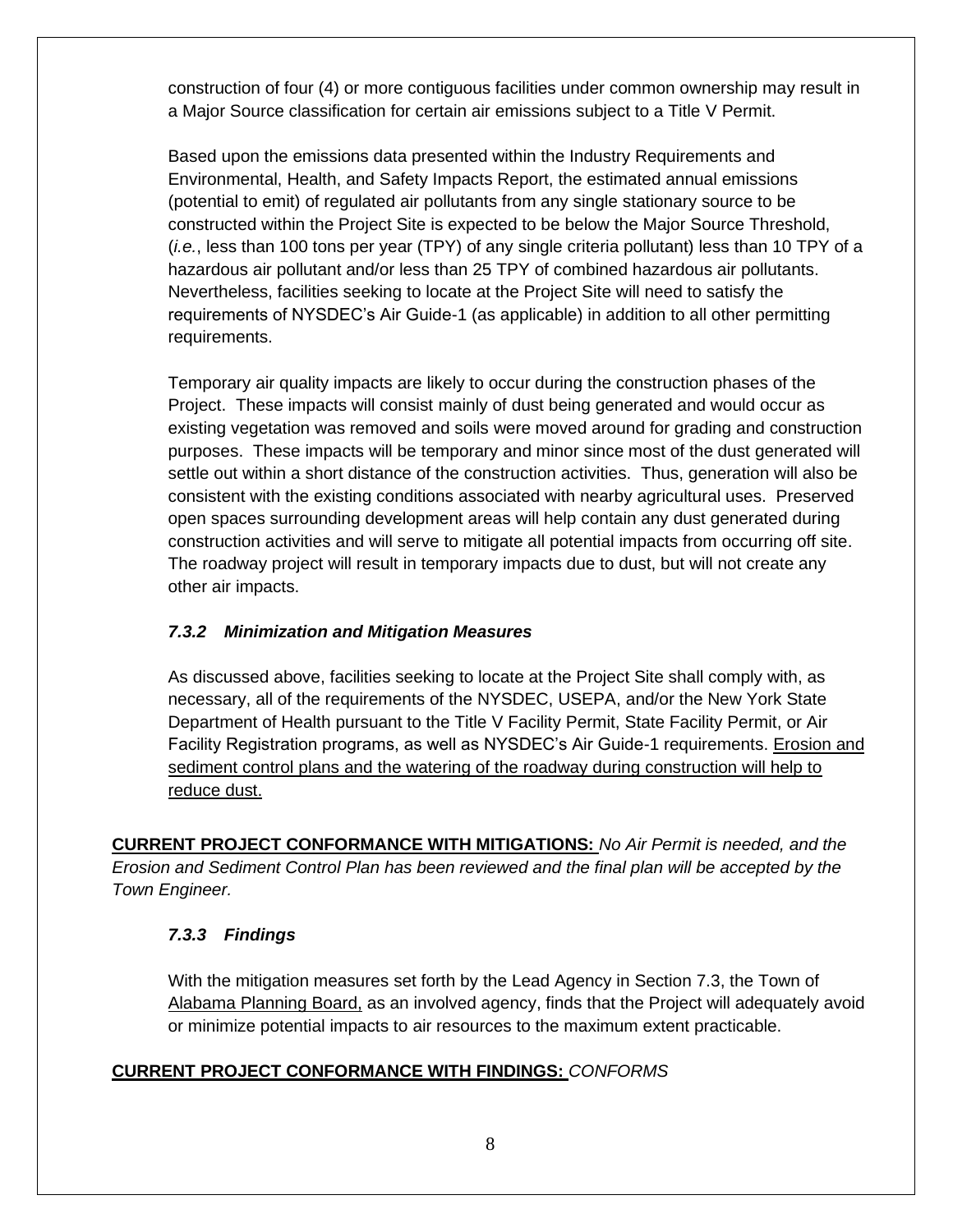# **7.4 Terrestrial and Aquatic Ecology**

# *7.4.1 Discussion of Potential Impacts*

There are twelve (12) ecological community types present at the Project Site that are common and well established throughout their range, as are the majority of plant and wildlife species identified at the Project Site. Two (2) species observed at the Project Site that are currently listed as threatened in New York State (heartleaf plantain and least bittern) are located in areas that will be protected from impacts associated with the Project Site development.

The northern harrier (listed as threatened in New York State) was documented at the Project Site on March 16, 2010. A pair of northern harriers were observed flying low over hedgerow and open field habitats and then traveling west toward the Tonawanda Seneca National property. No active sites were found at the Project Site. Based on multiple negative reproduction call playback sessions and the absence of species during the remaining sixmonth investigation, it was determined that the Project Site is not used as a nesting location and thus the Project will not have an adverse impact on the species.

The horned lark is a species of special concern in New York State, however, no active sites were found during the Project Site surveys. Nevertheless, it appears that the agricultural fields located at the Project Site are utilized by the horned lark. Agricultural fields are abundant in the vicinity of the Project Site, providing abundant habitat for any species displaced as a result of conversion of land use at the Project Site. Farmland protection is proposed as a key component of this Project, so no additional mitigation is required with respect to the horned lark species.

# *7.4.2 Minimization and Mitigation Measures*

In order to avoid and/or minimize to the maximum extent practicable potential impacts to the terrestrial and aquatic ecologies, a long-term Land Management Plan shall be implemented at the Project Site throughout construction and following Project Site development. In addition to implementation of the Best Management Practices and the Stormwater Mitigation Measures identified in Section 7.2 of this Findings Statement, this Land Management Plan will mitigate potential impacts to wildlife habitat by maximizing ecological functions at the Project Site, to the watershed, and to the surrounding landscape. The long-term Land Management Plan shall include the following criteria:

- Future development areas will be maintained in their current land use until development construction commences. Most of the Project Site acreage falling into this category are currently being farmed, and shall continue to be farmed using Best Management Practices until the lands are developed by specific Project uses.
- Approximately 640 acres of Project Site shall be maintained as open space/landscaped areas manage to provide greenspace and recreational areas within STAMP. These areas will generally be mowed on a regular basis or in the case of natural grasses, street trees, and visual barriers and berms, trimmed to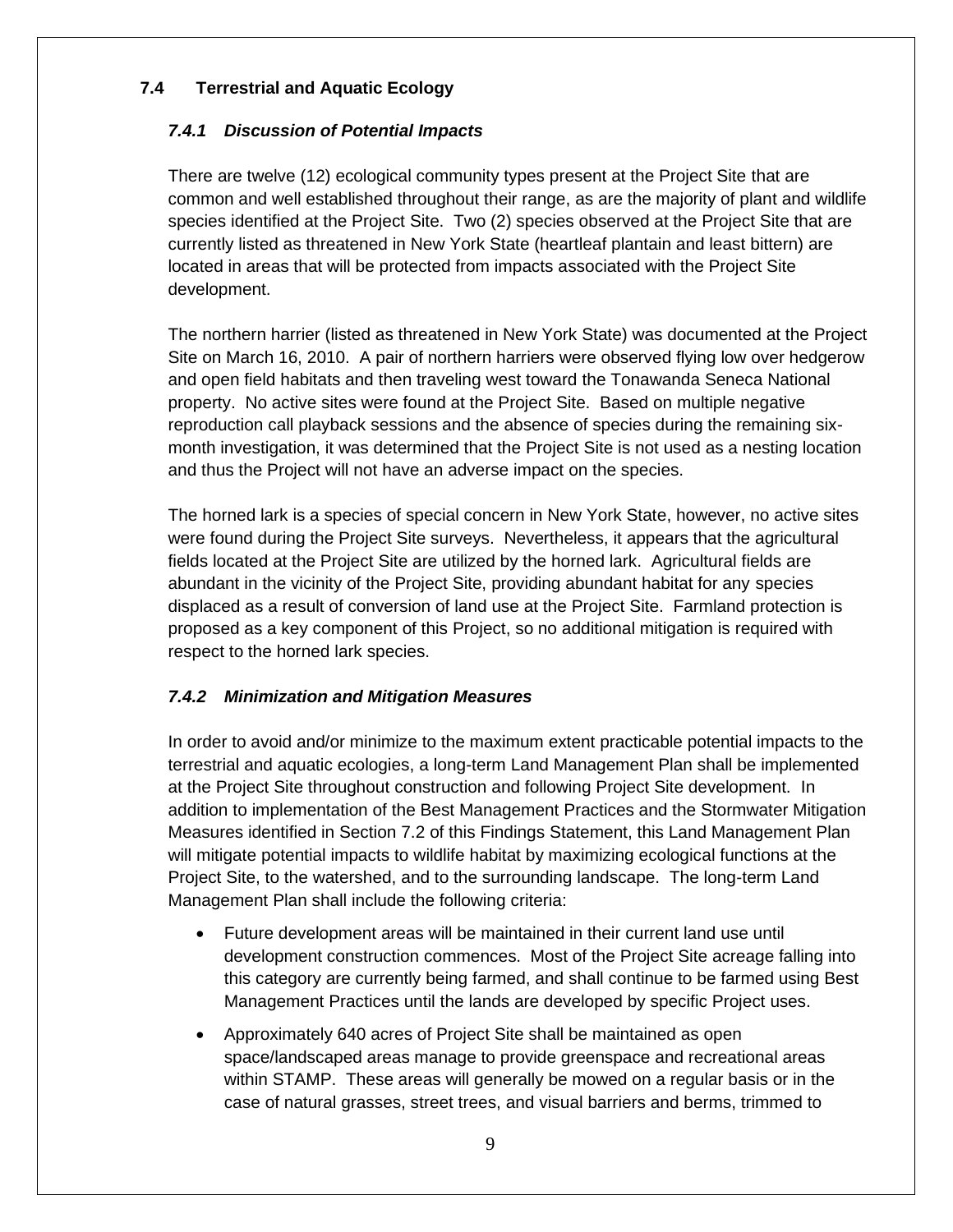facilitate maintenance, public safety, and aesthetic environment. Wildlife plantings shall occur as needed and include such things as pollinator gardens, fruit producing shrubs, mast producing trees, and similar microhabitats.

• A diverse array of habitat types will be preserved and restored at the Project Site providing habitat for many different species of life. Approximately 174.2 acres of the Project Site will be set aside as conservation lands. These lands will include forested wetlands, emergent wetlands, streams in riparian areas, shrub wetlands, upland forests, shrub lands, and small grass lands. Where feasible, individual patches of conservation land shall be connected to one another by conservation or open-space corridors, riparian areas will be reinforced, and compatible recreational opportunities will be encouraged and maintained.

Specific habitat management objectives will be written as the preservation and restoration activities described above are completed. Generally, forested areas will be preserved and no active management will take place. Some limited tree cutting may occur to protect public safety, such as when a potential falling tree may endanger users of the recreational trails. Tree plantings will occur in forested riparian restoration and enhancement areas.

All restoration activities shall be conducted using standard techniques and assessment methods. All plantings associated with restoration activities will be designed to provide habitat for a broad array of species with additional consideration given to species of conservation concern. Shrubland and grasslands will be maintained in an early successional state through the use of mechanical or chemical means. Mowing shall be generally preferred as a management tool.

# *7.4.3 Additional Mitigation Measures*

The Town of Alabama, as an involved agency, finds that the following additional mitigation measures shall be incorporated into the Project:

- The ownership and maintenance of any open space and/or conservation lands shall be owned and maintained by the Project Sponsor, or by a landowner association formed to represent STAMP, and not be the responsibility of the Town of Alabama.
- A Long Term Land Management Plan (LTMP) shall be prepared by the Project Sponsor prior to site plan approval. Copies of this Plan will be provided to the Town of Alabama Town Board and Planning Board for use in the review of future site development for proposed "businesses". For the roadway/infrastructure project a draft plan has been developed and the roadway project appears to be in accordance with that plan.
- Landscape plans for the development of each site, prepared in accordance with the LTMP, shall be provided to the Town of Alabama Planning Board as a part of the site plan review process for future development on the STAMP property. The roadway plans were submitted, and they did not provide landscape features.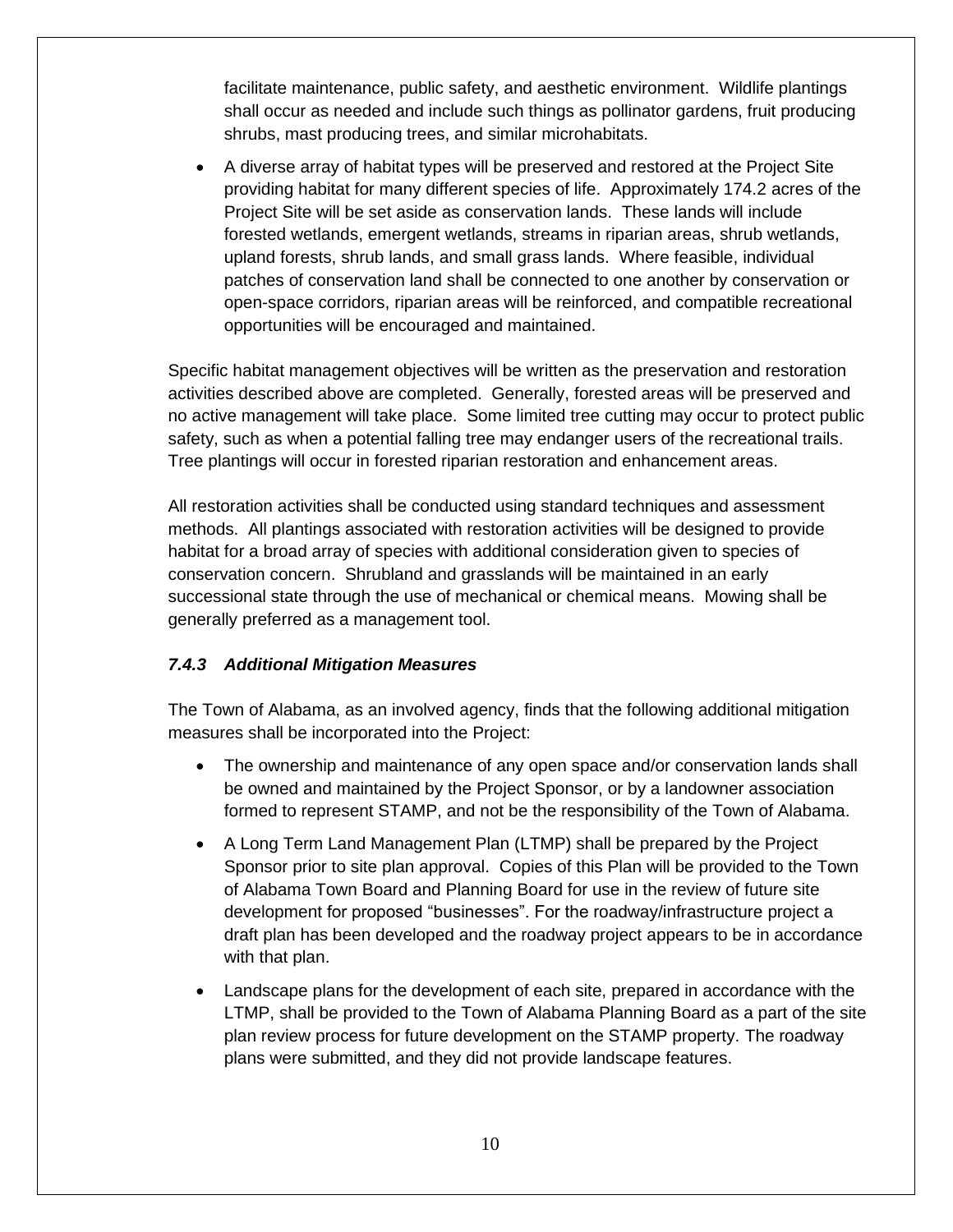**CURRENT PROJECT CONFORMANCE WITH MITIGATIONS:** *The LTMP was completed and will also be updated in the future. The project is in conformance with the LTMP; the landscape plan meets the requirements but needs final review and approval; no Town ownership is proposed. Project is located in an area shown for development in LTMP and Master Plan (with the exception of the area outside of the STAMP site) and all required greenspace is maintained; LTMP pathway/trails are not shown in this area. STAMP will meet requirements of the Findings (no trails on this site).*

# *7.4.4 Findings*

With the mitigation measures set forth above by both the Lead Agency and the Town of Alabama, the Town of Alabama Planning Board, as an involved agency, finds that the Project will adequately avoid or minimize potential impacts to terrestrial and aquatic ecology to the maximum extent practicable.

# **CURRENT PROJECT CONFORMANCE WITH FINDINGS:** *CONFORMS*

# **7.5 Technology Industry Health and Safety**

# *7.5.1 Discussion of Potential Impacts (by the Lead Agency)*

GCEDC intends to develop the Project Site to enable advanced technology and manufacturing operations in the following areas:

- Photovoltaic (PV) manufacturing
- Flat Panel Display (FPD) manufacturing (including medical imaging display (MID))
- Biopharmaceutical/Nanotechnology enabled industries (Bio-Pharm/Nano)
- Semiconductor Manufacturing

These technologies are described in greater detail in the Industry Requirements and Environmental Health and Safety Impacts Report, attached as Appendix A to the DGEIS. These manufacturing technologies are emergent and may include a wide range of manufacturing activities, each with its own unique requirements for process chemistry. However, even though the specific chemical used within the facilities will vary, each facility will tend to utilize similar categories of chemicals and maintain similar health and safety best management practices.

The leaders of the technology manufacturing industry are pioneering new process chemistries and technologies in efforts to reduce the quantity of chemicals used per unit of production, as well as the toxicity of the chemicals utilized. There are many reasons why the industry leaders are so vigorously pursuing these efforts. First, process chemicals represent a significant portion of the manufacturing cost, and improvements that reduce the quantity of chemicals required will positively impact revenue. Second, substituting less hazardous materials when possible reduces the potential impacts associated with worker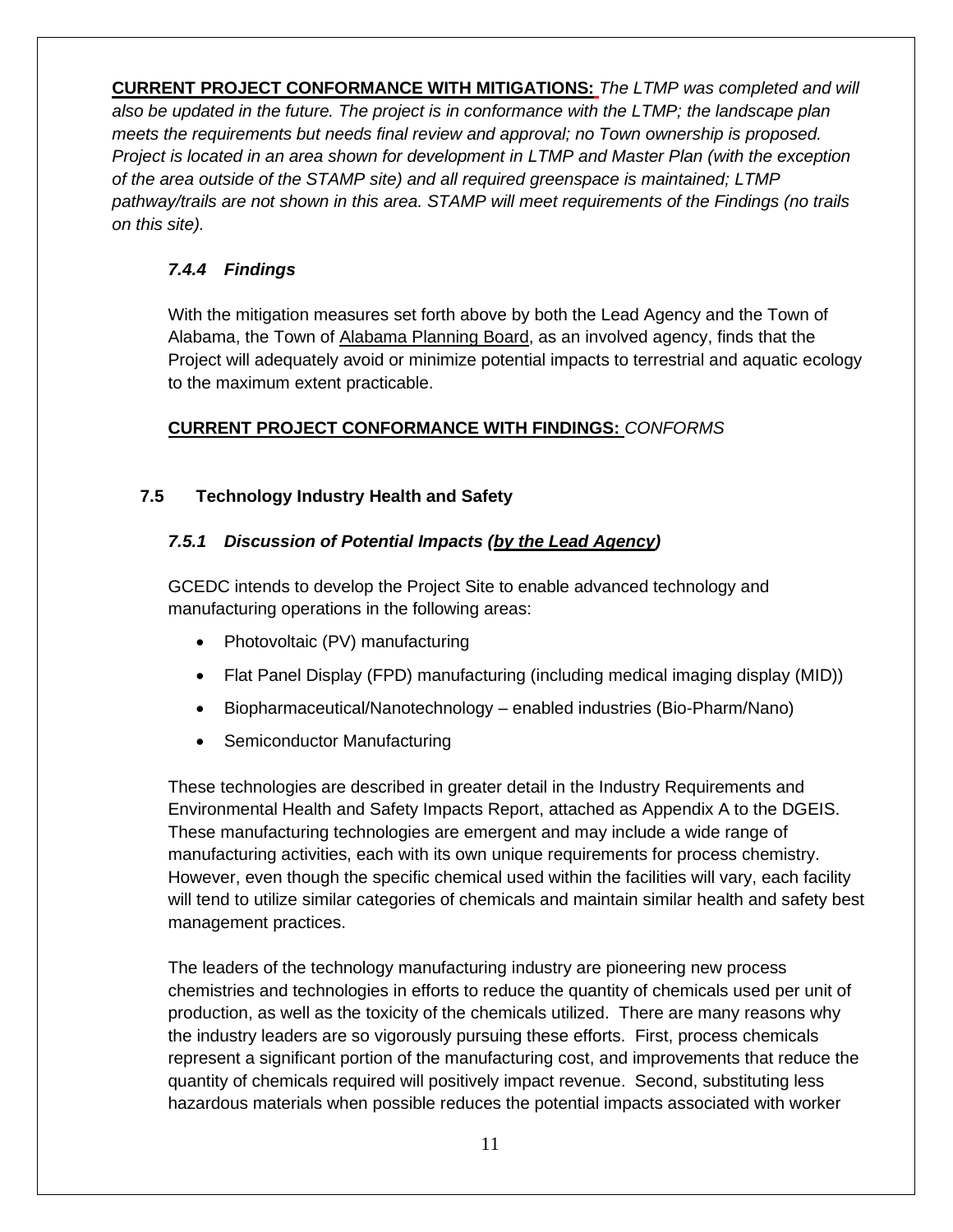exposure or chemical release, and allows for simpler handling and management systems. Third, substituting or reducing quantities of chemicals may allow facilities to more easily comply with state and federal health, safety, and environmental requirements. Thus, as a result of industry efforts, technology manufacturing has achieved an excellent health and safety record.

All three (3) of the advanced manufacturing technologies involve a variety of chemical substances, and will have associated Material Safety Data Sheets (MSDS) representing the specific chemicals to be used. MSDS will be made available to employees and agencies. Tables 6-11 through 6-16 of the DGEIS provide the estimated maximum annual chemical and component material consumption rates associated with the various potential manufacturing technologies to be located at the Project Site.

All three (3) of the manufacturing technologies will use similar commercially-proven engineering control systems to allow for the management of hazardous materials in a manner that is protective of human health and the environment. Hazardous process chemicals will be stored and/or used at several locations at a typical facility including outdoor areas, at chemical storage rooms, manufacturing process areas, and other indoor areas. The types and quantities of chemicals stored and used in each of these areas are documented in a Hazardous Materials Inventory Statement, which shall be provided to local fire and other emergency service agencies as part of all safety and emergency planning efforts for the Project.

Hazardous process chemicals will be typically delivered and stored and/or used in the following outdoor areas:

- 1) Bulk gas yard: The bulk gas yard will consist of steel tanks designed for storing cryogenic gases including argon, nitrogen, hydrogen, and oxygen. The tanks will be located within a fenced area on a concrete pad.
- 2) Emergency generator area: Emergency standby backup power shall be provided by several diesel emergency engine generators also located in an outdoor yard area. Each generator typically involves several thousand gallons of diesel fuel with secondary containment that consist of a rupture basin size for 125% of the primary storage tank. The storage and use of this volume diesel is regulated by the federal Spill Prevention Control and Countermeasure Rules and NYSDEC's regulations for the bulk storage of the petroleum and hazardous substances.
- 3) Bulk fuel oil storage area: Future industry tenants at the Project Site may also require bulk storage of fuel oil as a backup fuel supply for boiler systems.

Air pollution control systems, including wet fume scrubbers to control acidic or alkaline vapors, ammonia, or oxides of nitrogen, thermal oxidizers to control VOCs and bag houses, or other filters to control particulates, will be located at the Project Site as necessary. Bulk chemical storage may include raw assets or concentrated acid waste. These materials shall be stored in steel-lined tanks equipped with high level sensors and vented to pollution control systems. Chemical storage rooms will also be located in facilities to store hazardous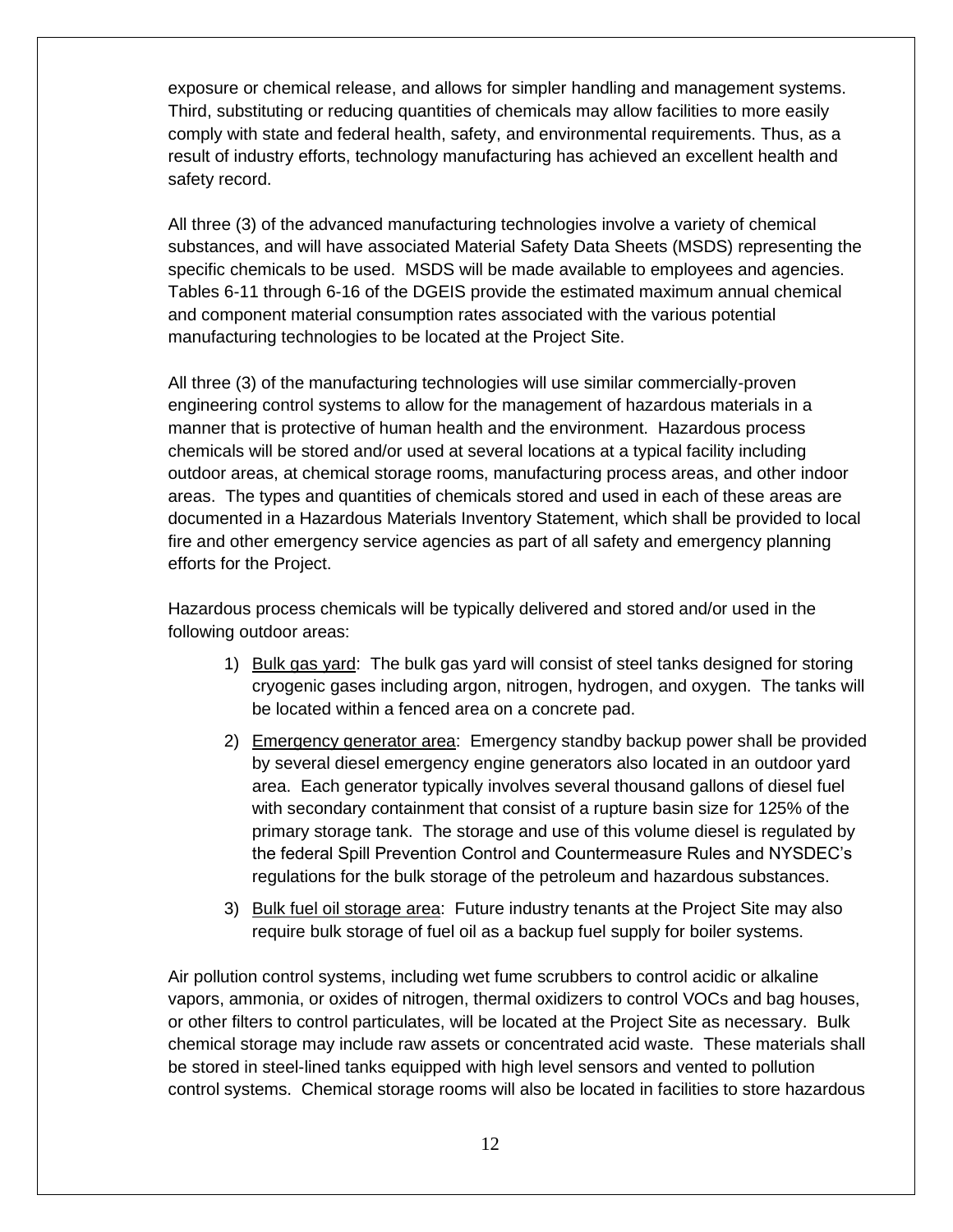chemicals typically delivered to essential chemical storage and distribution rooms through a dock facility.

Certain areas of the manufacturing process may also rely on bulk chemical delivery systems as opposed to container (*i.e.*, totes, 55-gallon drums, and bottles) transport and delivery of chemicals. From the chemical storage rooms, bulk chemicals are pumped to the process areas through chemically resistant tubing inside clear secondary containment PVC piping. Secondary containment piping shall be equipped with low point drains and leak detection.

# *7.5.2 Minimization and Mitigation Measures*

A wide variety of environmental and health and safety laws and regulations shall guide the design, construction, and operation of the advanced technology manufacturing facilities to be located at the Project Site. All future manufacturing activities to be conducted at the Project Site shall be subject to the appropriate NYSDEC regulations including those requirements set forth in the Hazardous Substance Bulk Storage Program (6 N.Y.C.R.R. Parts 595-599) and Petroleum Bulk Storage Program (6 N.Y.C.R.R. Parts 612-614). In addition, all hazardous materials transferred to and from the Project Site shall only be transported in Department of Transportation-approved containers by licensed transporters.

The storage and use of any petroleum and hazardous substances at the Project Site shall be subject to the federal Spill Prevention Control and Countermeasure ("SPCC") rules. Facility system design and daily operations at the Project Site shall also comply with all applicable Uniform Fire and Building Codes and a site-specific Hazardous Material Management Plan shall be prepared and submitted to the Town of Alabama Fire Department for approval prior to the issuance of any Certificates of Occupancy. All employees handling hazardous materials or wastes will be appropriately trained in accordance with applicable Occupational Safety and Health Act (OSHA) and Resource Conservation and Recovery Act (RCRA) regulations.

Multiple environmental health and safety programs shall be implemented at the Project Site in order to comply with the applicable provisions of the Town of Alabama Zoning Law, the Town's SEQR Findings document, RCRA, New York State Department of Labor regulations, the Emergency Planning and Community Right-to-Know Act, and OSHA regulations.

Hazardous process chemicals shall not be stored at any locations at the Project Site without the user of such chemicals first providing a Hazardous Materials Inventory Statement to the Town of Alabama Fire Department and other local emergency services agencies as part of a comprehensive safety emergency planning effort for the Project. This Planning effort may also include training for the Fire Department. All hazardous materials management practices and engineering controls for the advanced technology and manufacturing facilities to be located at the Project Site shall also be managed consistent with the requirements set forth in Section 6.5.1 of the DGEIS. Lastly, all nanotechnology manufacturing facilities to be located at the Project Site shall comply at all times with applicable USEPA, OSHA, and National Institute for Occupational Safety and Health (NIOSH) requirements (as applicable).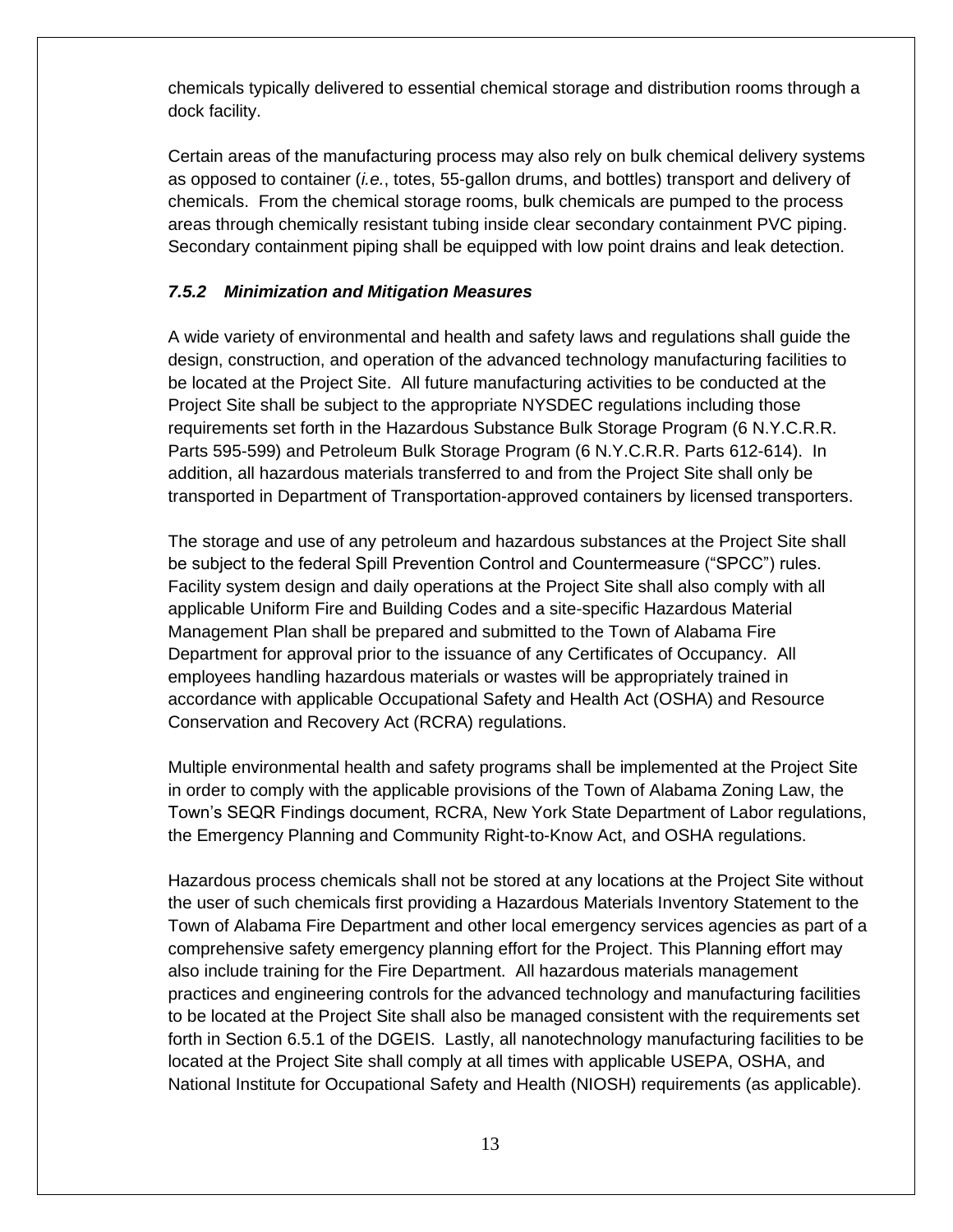**CURRENT PROJECT CONFORMANCE WITH MITIGATIONS:** *The proposed project is an electrical substation and does not include hazardous materials.*

# *7.5.3 Findings*

With the mitigation measures set forth by the Lead Agency in Section 7.5, the Town of Alabama Planning Board, as an involved agency, finds that the Project will adequately avoid or minimize potential technology industry health and safety impacts to the maximum extent practicable.

# **CURRENT PROJECT CONFORMANCE WITH FINDINGS:** *CONFORMS*

# **7.6 Traffic and Transportation**

# *7.6.1 Discussion of Potential Impacts*

GCEDC conducted a Traffic Impact Study, attached as Appendix I to the DGEIS, to review and analyze the potential impacts to existing traffic conditions from Phase 1, 70% of full build-out, and full build-out developments of the Project. The Project shall be constructed in phases over a 20-year planning horizon, with threshold analyses for Phase 1 (1,000,000 square-feet of floor space) and 70% of full build-out the Project Site's trip generation, so that additional evaluations can facilitate the phasing of transportation improvements.

The Project Site is bounded by three (3) roads, with New York Route 77 to the north, New York Route 77/63 Overlap to the east, and Judge Road to the south. A fourth road, Crosby Road, extends north/south through the Project Site. The following study intersections were reviewed and analyzed in the Traffic Impact Study:

- New York Route 63/New York Route 31/New York Route 31A
- New York Route 63/Blair Road/Main Street
- New York Route 77/New York Route 63/Lewiston Road
- New York Route 77/63 Overlap-Ham Road
- New York Route 77/New York Route 63/Judge Road
- New York Route 77/Bloomingdale Road
- New York Route 77/Ledge Road
- New York Route 77/Akron Road
- New York Route 77/I-90 Exit 48A
- New York Route 77/New York Route 5
- New York Route 77/Royalton Center Road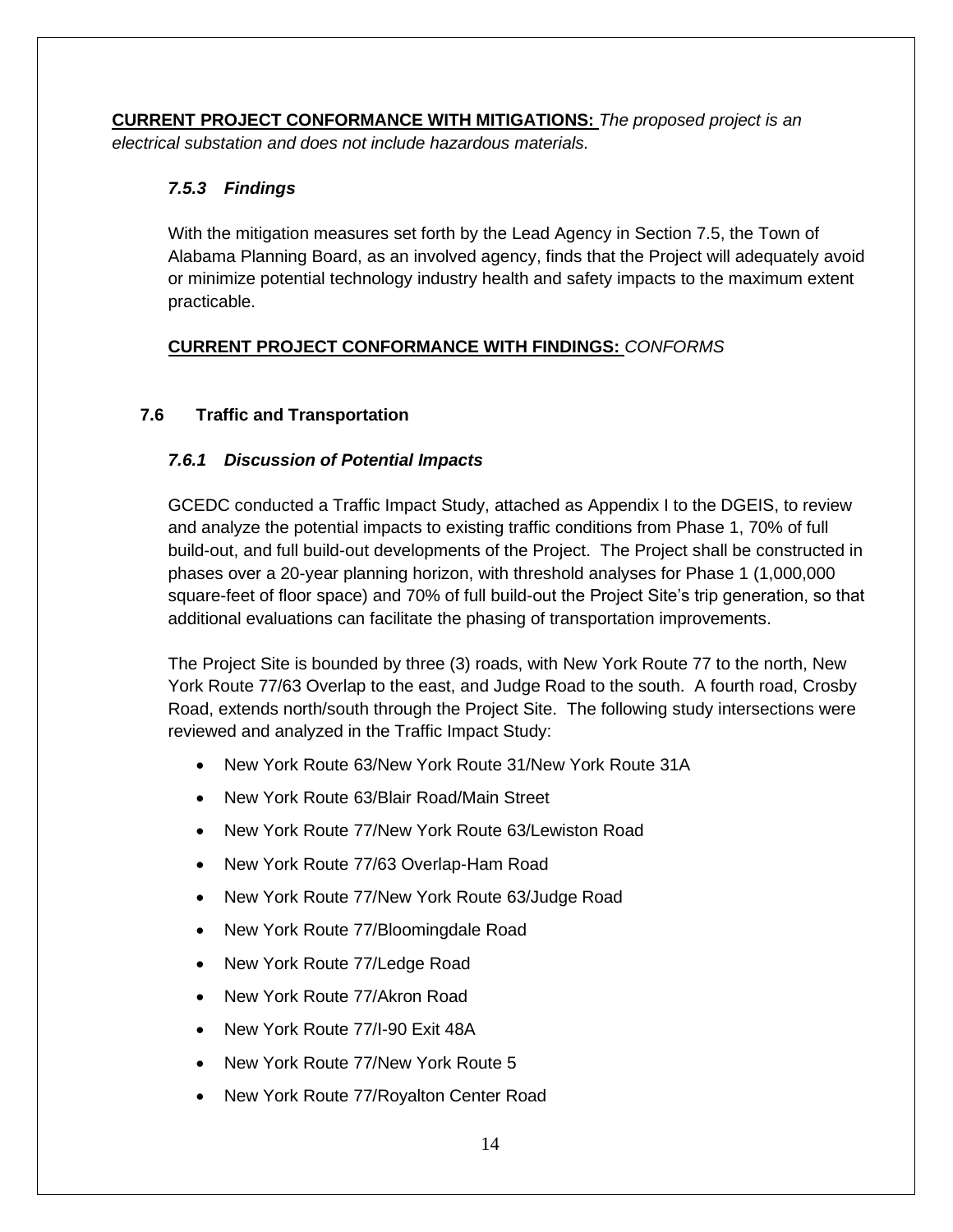- New York Route 98/Lockport Road
- New York Route 63/Lewiston Road/Park Avenue

Intersection turning movement traffic counts were conducted at the Project Site area intersections during February 2010 and during November 2010. The traffic counts were done during the AM commuter peak from 7:00 to 9:00 a.m. and during the PM commuter peak from 4:00 to 6:00 p.m. A review of the seasonal variations of traffic in the area indicated that there were generally higher traffic volumes during the summer months due primarily to the Project Site's proximity to recreation centers, such as the Darien Lake Amusement Park located south on New York Route 77-63. Therefore, the AM and PM peak hour turning movement counts conducted in February and November were factored to represent average August conditions. The resulting peak hour traffic volumes formed the basis of all traffic forecasts.

An automatic traffic recorder (ATR) was installed by the New York State Department of Transportation (NYSDOT) on NY Route 77 just south of the NY Route 77/NY Route 63/Judge Road intersection to record hourly traffic volumes from August 10, 2010 through August 18, 2010. The following observations are evident based on the existing traffic volume data:

- 1. The AM peak hour generally occurs from 7:00 to 8:00 a.m. while the PM peak hour generally occurs from 4:00 to 5:00 p.m.
- 2. The two-way traffic volume on NY Route 77 adjacent to the Project Site is approximately 150 vehicles during the AM peak hour and 200 vehicles during the PM peak hour. The two-way traffic volume on the NY Route 77/63 Overlap adjacent to the Project Site is approximately 360 vehicles during the AM peak hour and 530 vehicles during the PM peak hour. The two-way traffic volume on Judge Road adjacent to the Project Site is approximately 45 vehicles during the AM peak hour and 105 vehicles during the PM peak hour.
- 3. Heavy vehicle percentages on the NY Route 77/63 Overlap generally range from 5% to 13% by approach during the AM and PM peak hours. Buses account for less than 1% of the traffic.

Regional transit service available in the Project's vicinity is provided by B-Line – Batavia Bus Service (BBS), which is an operating subsidiary of the Rochester Genesee Regional Transit Authority (RGRTA). BBS provides curb-to-curb service within Genesee County, however, service is limited to three days per week with each day restricted to a specific regional area.

Increased traffic has the potential to impact the Agricultural equipment that utilizes the Town's highway systems and school buses.

The typical AM and PM commuter hours represent the most conservative, "worst case" time periods to calculate potential Project-generated traffic. The trip generation evaluation contained in the Traffic Impact Study indicates that Phase 1 of the Project will generate 403 and 402 new AM and PM peak hour trips respectively, while full build-out of the Project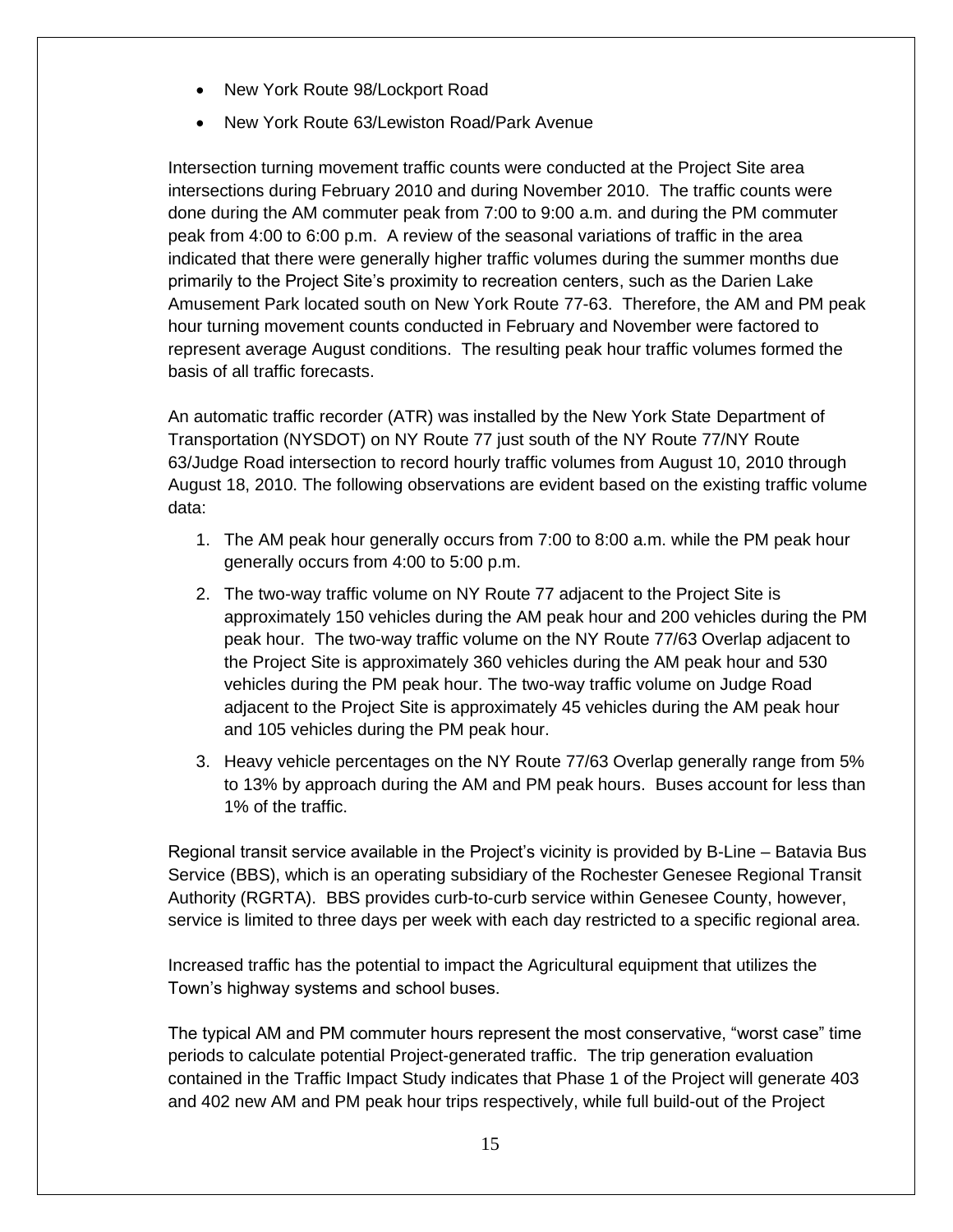(assumed in Year 2035) will generate approximately 2,034 and 2,749 new AM and PM peak hour trips respectively. The 70% threshold will generate 1,424 and 1,924 new AM and PM peak hour trips.

# *7.6.2 Minimization and Mitigation Measures*

Various improvements have been identified to mitigate, to the maximum extent practicable, the Project's potential impact to existing traffic patterns and flows. It is noted that the improvements typically include traffic signals and turn lanes at intersections. Based on conversations with NYSDOT by the Project Sponsor, alternative traffic controls, such as roundabouts, shall be considered, and the intersections shall be monitored to determine when the improvements should be installed.

It is recommended that a right-turn lane be constructed on the east bound Judge Road approach of the NY Route 77/NY Route 63 intersection, and that this intersection and the NY Route 77/Ledge Road intersection be monitored for the potential installation of traffic signals during Phase 1 of the Project's development.

After Phase 1, and before the 70% threshold for Project build-out is reached, it is recommended that a bypass road be constructed through the Project Site from NY Route 77/63 Overlap just north of Ham Road to NY Route 77 at the existing location of the intersection of Crosby Road. This connector road will provide access to the Project Site, and will allow through traffic on NY Route 77 to bypass the Hamlet of Alabama, reducing potential traffic impacts in the Hamlet of Alabama. Designating the bypass road as Route 77 and de-designating existing NY Route 77 though the Hamlet of Alabama will be considered. In addition to the connector road, several new site driveways shall be constructed as needed and in correlation to the phased development of the Project Site. These site access improvements include: two (2) driveways on NY Route 77, two (2) driveways on Judge Road, and two (2) driveways on NY Route 77/63 Overlap (in addition to the bypass road curb cuts).

Traffic capacity improvements shall be completed (as needed) at several off-site intersections including:

- NY Route 77/NY Route 63/Judge Road
- NY Route 77/Bloomingdale Road
- NY Route 77/Ledge Road
- NY Route 77/Akron Road
- NY Route 77/I-90 Exit 48A

The actual timing and necessity of these improvements will be confirmed after completion of Phase 1 development and subject to the review and approval of NYSDOT.

The full build-out analysis of the Preferred Alternative indicates that a majority of the study area intersections will continue to operate adequately. A two-lane capacity analysis of NY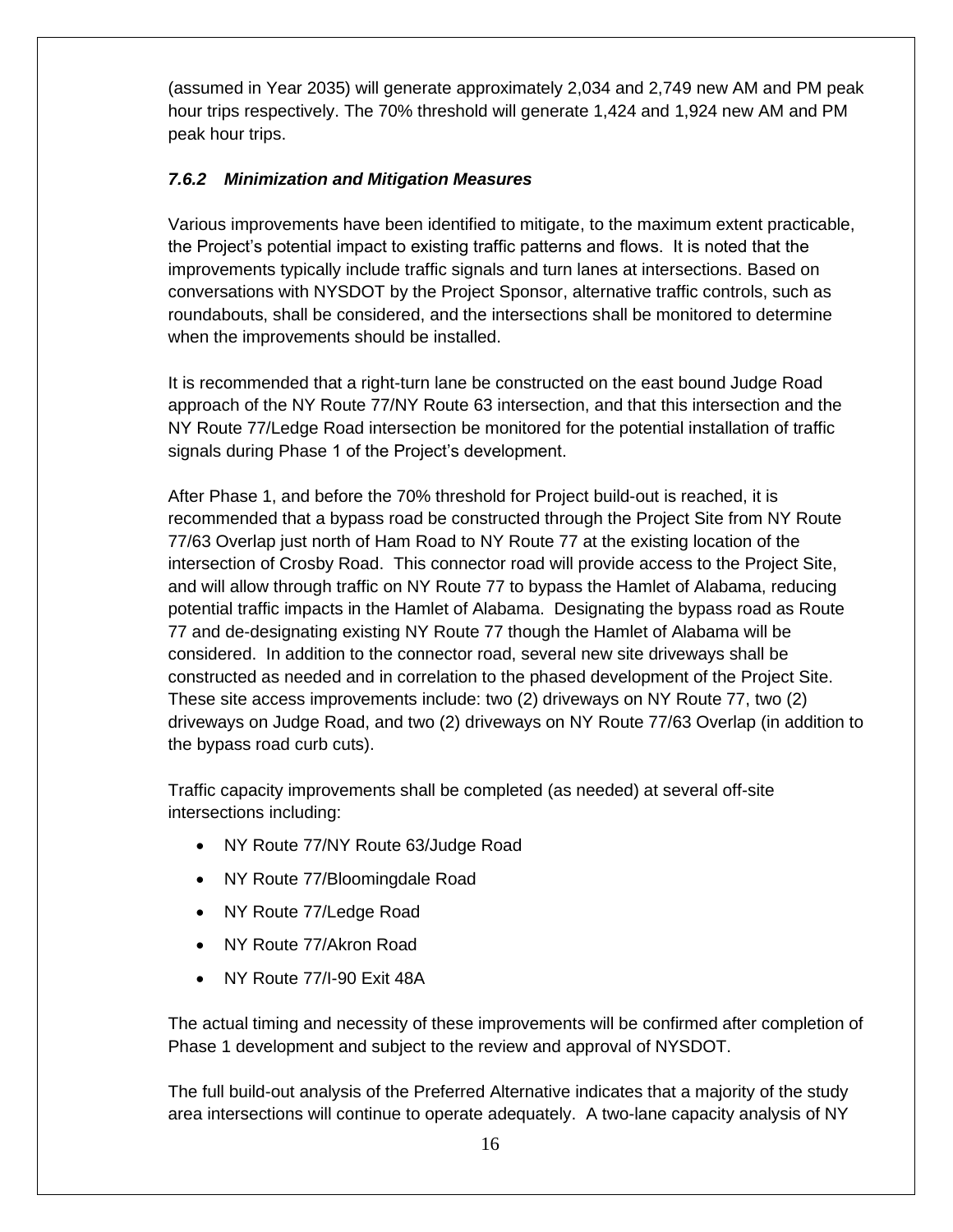Route 77 shows that only the Judge Road to Bloomingdale Road segment may become congested during full build-out conditions.

There are a number of potential level-of-service (LOS) degradations (increases in delay at area intersections) that may result from the full build-out of the Project and, in order to view those potential impacts in a conservative manner, are being considered potential unavoidable impacts associated with the Project Site's traffic generation. Nevertheless, with implementation of the proposed traffic improvements set forth in the Traffic Impact Study, these potential impacts will be mitigated to the maximum extent practicable.

Based on coordination with the N.Y. State Thruway Authority and evaluation of the available capacity at the I-90 Exit 48A Interchange, as well as queuing at the adjacent signal, the Interchange appears capable of accommodating the build-out of the Project by managing the existing lanes, constructing an additional toll lane, or through an employer incentive that encourages EZ-Pass use.

# *7.6.3 Additional Mitigation Measures*

The Town of Alabama Planning Board, as an involved agency, finds that the following additional mitigation measures shall be incorporated into the Project:

- For each individual project that is proposed on the STAMP site, the applicant shall provide the Town with the estimated daily and peak hour traffic generation of the project accumulated with traffic counts from previously approved STAMP projects.
- To ensure that no additional potential traffic impacts result from the Project that are not anticipated at the time of this Findings Statement, a supplemental traffic analysis shall be conducted by the Project Sponsor throughout build-out of the Project when the following thresholds are met:
	- $\circ$  When Phase I (or 1 million square feet of building) is completed or when cumulative peak hour trips generated by the Project equals at least 750 trips during either the AM or PM peak hour, whichever happens first;
	- $\circ$  When the Project reaches 70% build-out (4.27 million square feet) or when cumulative peak hour trips generated by the Project equals at least 1,925 trips during either the AM or PM peak hour, whichever happens first.
- The Project Sponsor shall assure that degradation of Town owned and maintained roadways resulting from traffic volumes and/or vehicle classifications brought on by the STAMP Project shall be repaired at no cost to the Town and shall enter into an appropriate road use/ repair agreement with the Town of Alabama and/or explore the conversion of Crosby Road and the portion of Judge Road between the Tonawanda Seneca Nation and State Route 77/63 to Genesee County owned and maintained roadways (this was accomplished through a County and Town road swap).
- The main Project Site access road (proposed to be constructed to State Route 63/77 at 70% build-out) shall be constructed by the Project Sponsor to State Route 63/77 prior to completion of the first development project at STAMP and was the subject of the roadway application to the Planning Board.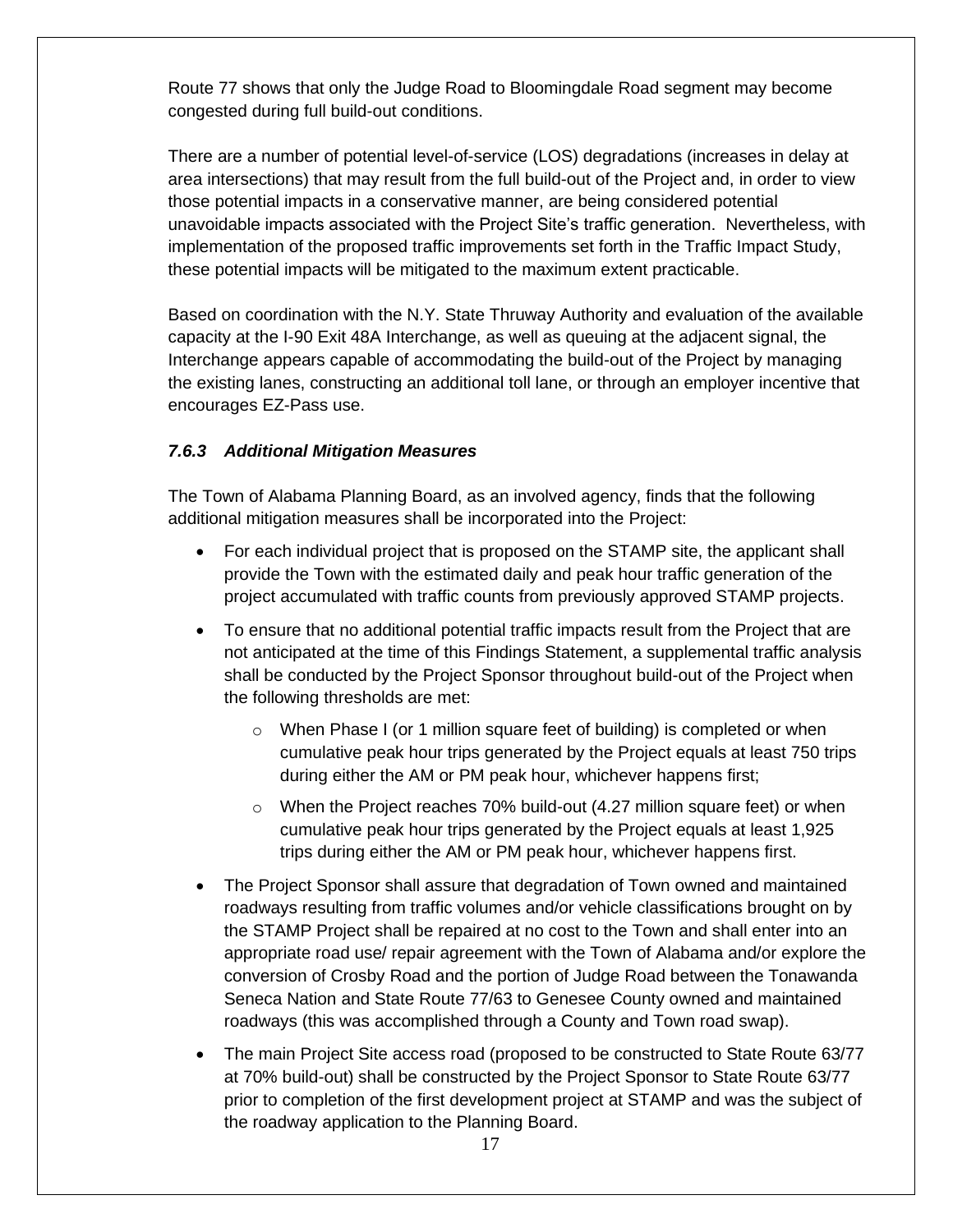- Since several Project Site driveways are proposed to access Crosby Road and because the Town of Alabama (current owner of this road) feels this road is underbuilt for handling the additional traffic volumes and vehicles classifications brought on by this Project, the Project Sponsor shall improve Crosby Road to the expectations of the owner, unless otherwise agreed upon, at no cost to the Town (the road is being proposed to be turned over to the County).
- All interior roads built within the Project Site shall be owned and maintained by the Project Sponsor, Genesee County, or by a landowner association formed to represent STAMP, and not be the responsibility of the Town of Alabama. Proof of such ownership and maintenance agreement shall be provided to the Town of Alabama prior to construction of interior roadways (the new roadway is owned by the County).
- The Project Sponsor shall include the Town of Alabama in any discussions with the New York State Department of Transportation and/or Genesee County Highway Department regarding improvements to roadways within the Town of Alabama as a result of the STAMP Project.
- During site plan review and upon submission of updated traffic information, the Planning Board shall determine if signage or other features are needed for any proposed or existing bus stop locations (school and others).
- The Farmland Protection Plan currently being completed for the Town and County will need to address the impacts of increased traffic on Farm equipment. A potential mitigation includes wider shoulders in certain areas to accommodate the farm equipment and improved maintenance programs for the roads.

**CURRENT PROJECT CONFORMANCE WITH MITIGATIONS:** *The project is a substation that does not generate traffic (except for occasional maintenance and repair). The Town has continued to work with GCEDC on transportation improvements (with the NYSDOT determining any necessary improvements to Route 77). Traffic thresholds are not exceeded (no traffic for this project and the development to date is way below any threshold requiring studies or improvements). No new roadways are proposed, and no new signage is needed.*

# *7.6.4 Findings*

With the mitigation measures set forth above by both the Lead Agency and the Town of Alabama, the Town of Alabama Planning Board, as an involved agency, finds that the Project will adequately avoid or minimize potential traffic and transportation impacts to the maximum extent practicable. Further, the potential traffic and transportation impacts are outweighed by the significant social and economic benefits of the Project.

# **CURRENT PROJECT CONFORMANCE WITH FINDINGS:** *CONFORMS*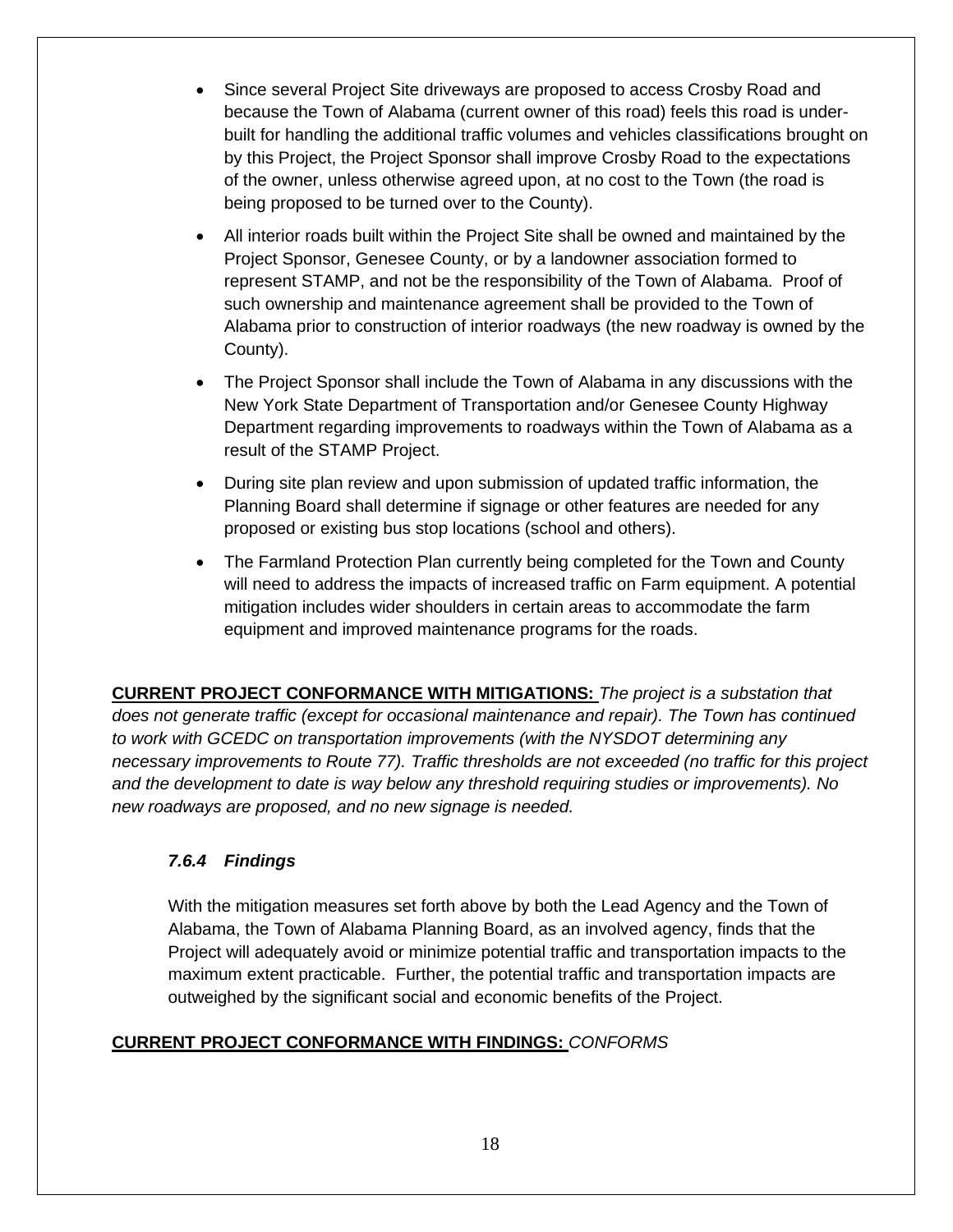# **7.7 Land Use and Zoning**

# *7.7.1 Discussion of Potential Impacts*

The pattern of land use in the area surrounding the Project Site will be altered through the full build-out of the Project. The Project Site and surrounding areas largely consist of agricultural lands, recreational open spaces, and a limited amount of large lot residential development. The southeast/west corner adjoining the Project Site is part of the John White WMA and the Tonawanda Seneca Nation property borders the Project Site to the west. The Project proposes modern-high technology manufacturing and ancillary uses utilizing less than 49% of the 1,243.40 acres comprising the Project Site. The majority of the remaining acreage at the Project Site will be preserved for open space and the protection of environmentally sensitive resources.

Implementation of the Project will alter the pattern of existing land uses, transforming primarily open space and subprime agricultural land into a modern, advanced technology campus. However, the existing zoning ordinances do not accommodate the development of the Project. The majority of the Project Site is zoned A-R (Agricultural-Residential).

# *7.7.2 Minimization and Mitigation Measures*

In order to accommodate the Project, GCEDC is proposing that the Town of Alabama consider implementing the following four (4) land use measures to minimize potential impacts the Project may have on existing land uses and zoning-planning goals:

- Implementation of an Incentive Zoning Agreement pursuant to which GCEDC, in exchange for providing certain public amenities to the Town (which will inure to the benefit of the community as a whole), GCEDC will receive a re-zoning of the Project Site into a newly-created Technology Zoning District in order to address the Project's unique needs.
- Amending the Comprehensive Plan for the Town of Alabama to provide for the development of the Project consistent with the other planning goals of the Town, but accepting the vision of the Project's goal of developing a world-class high technology manufacturing center with a focus on renewable energy.
- Considering the adoption of one or more of the strategies found in the Farmland Protection Strategies Report (FPSR) for the Town of Alabama, New York, which has been prepared with the goal of describing and consolidating the potential strategies for the Town of Alabama to evaluate and consider in preserving farmland. FPSR is provided as one of the proposed mitigation measures for the potential loss of farmland associated with the development of the Project Site.
- Amendment of the Genesee County Smart Growth Plan to include the Project Site within the Hamlet of Alabama Smart Growth development area.

The Project Sponsor has submitted an Incentive Zoning application to the Town of Alabama in furtherance of the potential mitigation measures stated above, and in particular, to request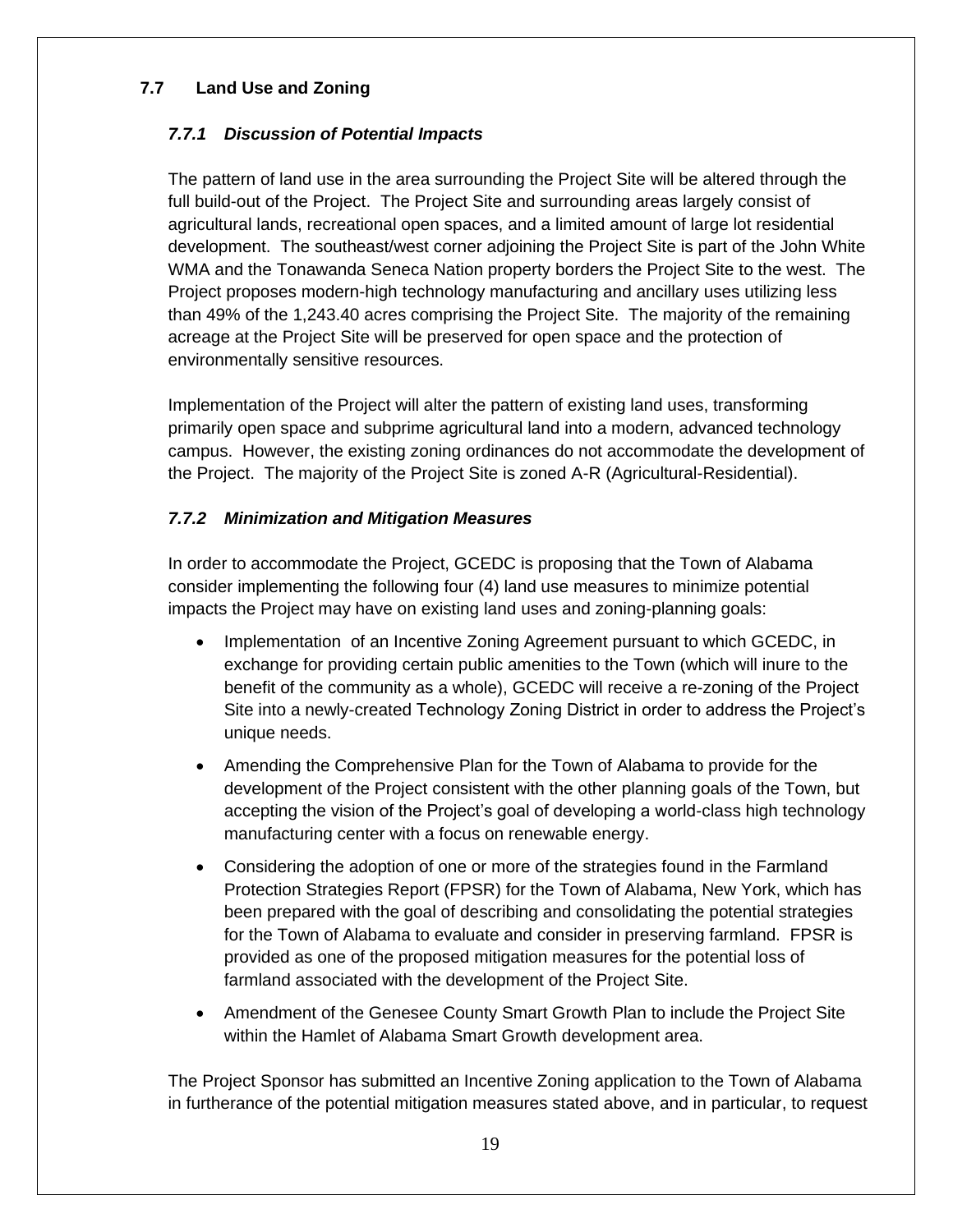that the Town create a special Technology Zoning District for the Project which will govern all development at the Project Site and the Town has adopted it.

The Technology Zoning District is designed to mitigate off-site impacts potentially associated with the development of the Project Site. The layout of the Technology Zoning District maximizes the benefits of the Project Site layout and incorporates smart design techniques to minimize the potential impacts of the Project. The proposed Technology Zoning District shall also include a 300-foot buffer of open space along any district lot line abutting a Residential (R) or Agricultural-Residential (A-R) District, with the exception of the property in the northeast corner of the Project Site. In addition, a 300-foot buffer will be maintained between zoning districts. Lastly, the proposed Technology Zoning District shall contain an additional open space buffer. The Town has created these Technology districts and the associated code requirements.

In exchange for granting the zoning incentives set forth in the proposed Technology Zoning District, the Project Sponsor may provide certain amenities identified as priorities by the Town of Alabama, which may include providing potable water, funding and/or acquiring real property nearer to the Hamlet of Alabama for a new town hall, and assisting and delivering broadband services to the Town.

# *7.7.3 Additional Mitigation Measures*

The pattern of land use will be altered by the Project. In addition to the mitigation measures set forth by the Lead Agency in Section 7.7, the Town of Alabama Planning Board, as an involved agency, finds that the following additional mitigation measures shall be incorporated into the Project to avoid or minimize potential land use impacts to the maximum extent practicable:

- An Incentive Zoning Agreement between the Project Sponsor and the Town of Alabama shall provide that the Project Sponsor will assist the Town of Alabama, as necessary, to ensure that the following measures are completed in a timely fashion: (1) revising and updating the Comprehensive Plan and Smart Growth Plan to provide for the development of the Project consistent with the planning goals of Genesee County, the Town of Alabama, Town of Oakfield, and the Village of Oakfield, and reflecting the Project goal of developing a world class high technology manufacturing center on the subject property; (2) creating new zoning districts; (3) undertaking any required zoning and/or subdivision revisions; and (4) implementing one or more strategies in the Farmland Protection Strategies Report (FPSR). This agreement shall be in place prior to the commencement of any site development on the STAMP Site.
- The GCEDC will assist the Town in developing Architectural and other design requirements for the site's different districts. These were completed and are were amended to address issues of concern. All projects must be in accordance with these design guidelines/requirements.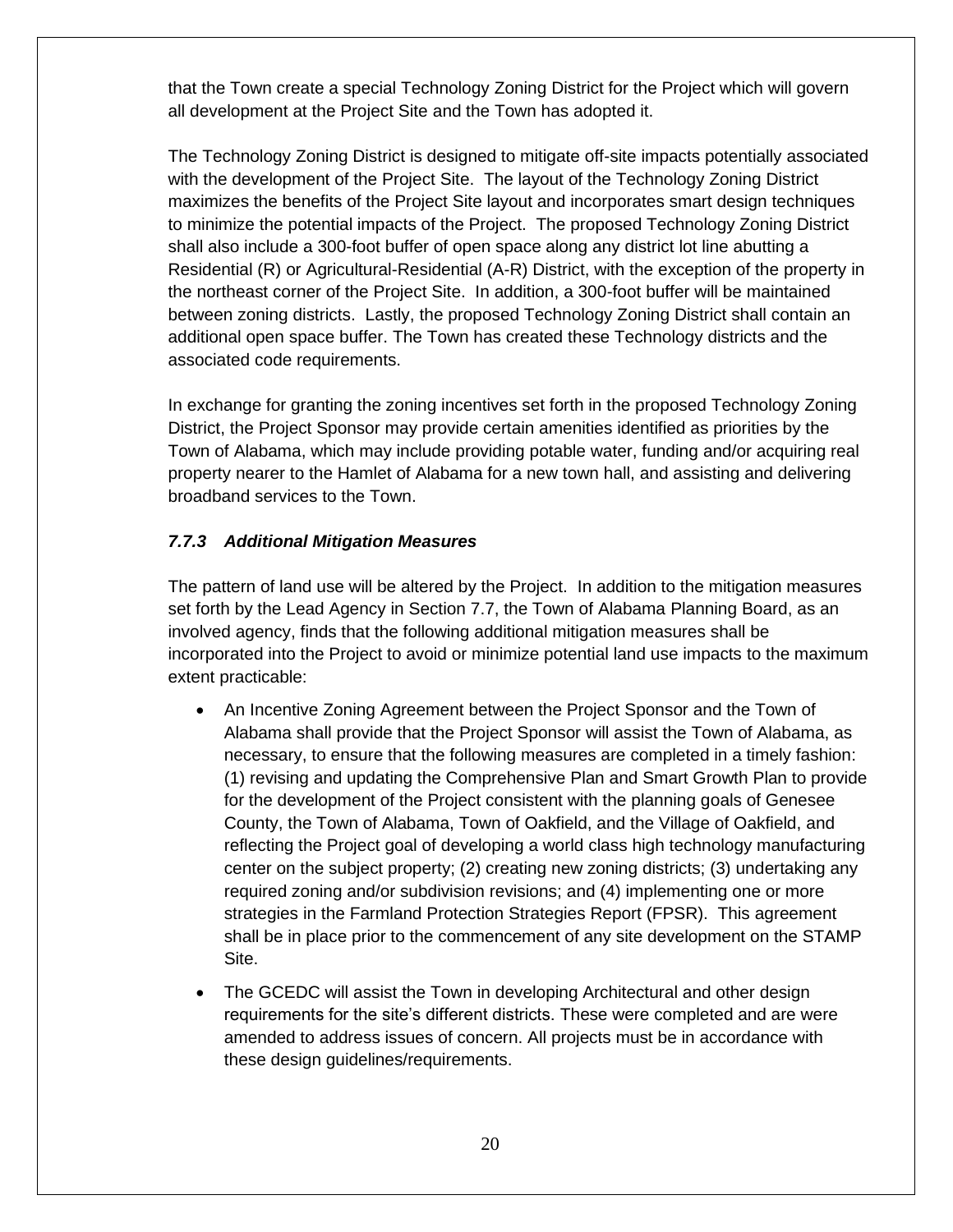**CURRENT PROJECT CONFORMANCE WITH MITIGATIONS:** *Incentive Zoning Agreement is in place. The Comprehensive Plan and Agriculture and Farmland Protection Plan have been completed. TD regulations put in place and this project appears to meet the Buffer requirements and the TD requirements and architectural and design requirements (PB is confirming conformance). We are applying these requirements to the overall project even though part of the project is outside the STAMP boundaries.*

# *7.7.4 Findings*

With the mitigation measures set forth above by both the Lead Agency and the Town of Alabama, the Town of Alabama Planning Board, as an involved agency, finds that the Project will adequately avoid or minimize potential impacts to land use and zoning to the maximum extent practicable. Further, the potential impacts to land use and zoning are outweighed by the significant social and economic benefits of the Project.

# **CURRENT PROJECT CONFORMANCE WITH FINDINGS:** *CONFORMS*

# **7.8 Utilities**

The Project Site will be served by or have access to all major utility facilities, including water, sewer, electric, natural gas, and telecommunications. While the provision of water and sewer is administered by public authorities, all other utility services are provided by private companies.

# *7.8.1 Discussion of Potential Impacts*

#### *Water Services*

The Water Service Preliminary Report*,* attached as Appendix N to the DGEIS, evaluates the necessary improvements required to supply the required water services to the Project Site. The analysis considers two (2) construction phases – Phase 1 and full build-out scenarios. Phase 1 anticipates an assumed building development of 1.0 million square feet with a water demand of 1.0 million gallons per day (gpd).

The availability of water resources and large diameter water mains is limited in the vicinity of the Project Site. Therefore, providing the high water demand necessary for the Project Site will require the development of a network with multiple water resources, rather than one or two simple high volume connections. Several alternatives were considered to provide a water service system that would meet the needs of the Project while minimizing the impact to existing water supply systems. The alternatives consist of providing a supply system including new water mains and connections to existing water mains in the surrounding area, as well as on-site storage tanks.

A phased network approach will be required to satisfy the water supply needs of the Project Site while maintaining the current levels of water service to the various communities. The most practical sources of supply appear to be located to the south and west of the Project Site in the Town of Pembroke and Village of Oakfield, and through Genesee County. A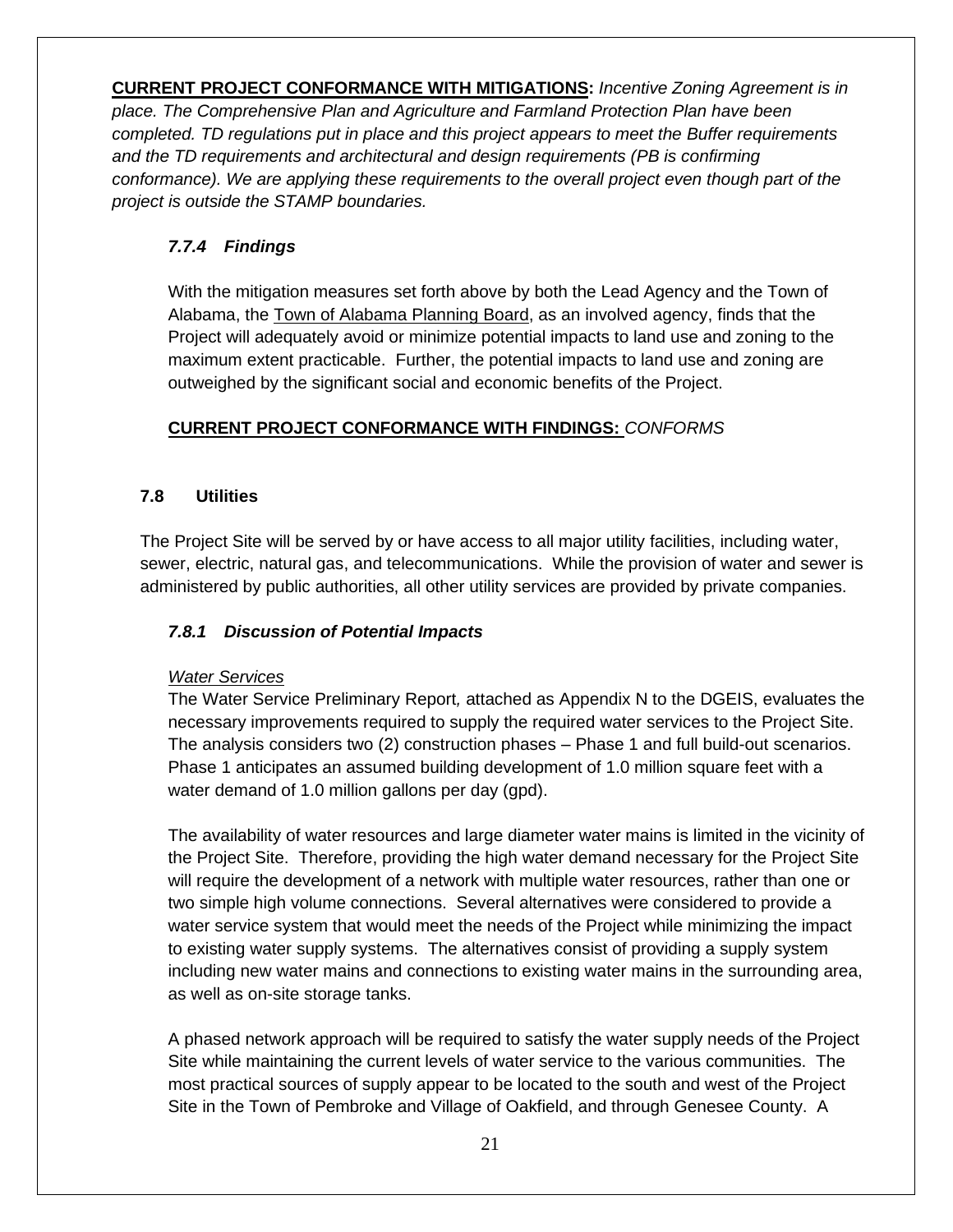Phase 1 water project consisting of the construction of a Route 77 water main with a Pembroke connection, and a Route 63 and South Pearl Road water main project, will be required to meet the demand for the Phase 1 development of the Project. The construction of an on-site water storage tank would provide the required on-site storage for fire flow and peak demands associated with Phase 1 of the Project. The estimated total capital cost of the Phase 1 water project is approximately \$17,247,000.00.

The Town of Alabama and Village of Oakfield are planning water projects that are similar to the ones described above. If these municipal projects are completed in advance of the Project Site and the proposed water main materials and sizes were upgraded, the total capital cost associated with Phase 1 of the Project Site development may be reduced to \$14,484,000.00

In addition to the required alternatives constructed for Phase 1 of the Project's development, additional improvements will be required to service the full build-out of the Project Site. Construction of a Maple Street and Galloway Road water main would be required for the full build-out water system. To provide the anticipated 3.0 million gpd to the Project Site at full build-out, significant upgrades will also be required to the Genesee County, Monroe County Water Authority and Erie County water systems. The estimated total capital cost of the full build-out expansion for the Project is \$21,405,000.

#### *Wastewater Facilities*

The Sewer Service & Wastewater Treatment Facility Preliminary Report, attached as Appendix O to the DGEIS, was prepared to evaluate the necessary improvements required to provide sanitary service to the Project Site. STAMP will generate a combination of conventional domestic wastewater and wastewater from the manufacturing process and process support systems. The preliminary report evaluates several alternatives to provide sanitary service to the Project, considering the two (2): Phase 1 and full build-out. The sewer demand for Phase 1 is estimated to be 1.0 million gpd. The initial construction of the Project Site would include a wastewater treatment facility and infrastructure to convey and treat this volume of flow. For the full build-out scenario, a sewer design demand of 3.0 million gpd was evaluated. This phase will include upgrades to the wastewater treatment facility and infrastructure previously constructed under the Phase 1 development portion of the Project, as well as new infrastructure to meet anticipated demand.

The location and construction of a wastewater treatment facility on the Project Site is the most economical and feasible approach for addressing wastewater treatment resulting from the Project. The construction of an on-site wastewater treatment facility eliminates the need for long sewer forced mains filled with untreated sewage, allows flexibility to upgrade the wastewater treatment facility easily since it is incorporated into the Preferred Alternative, has the lowest estimated capital costs, eliminates the needs for off-site land acquisition, and allows for feasible permitting for the wastewater treatment facility.

The on-site wastewater treatment facility to be constructed within the Project Site would include a discharge of treated wastewater to the Whitney Creek pursuant to a State Pollutant Discharge Elimination System (SPDES) permit issued by the NYSDEC. A SPDES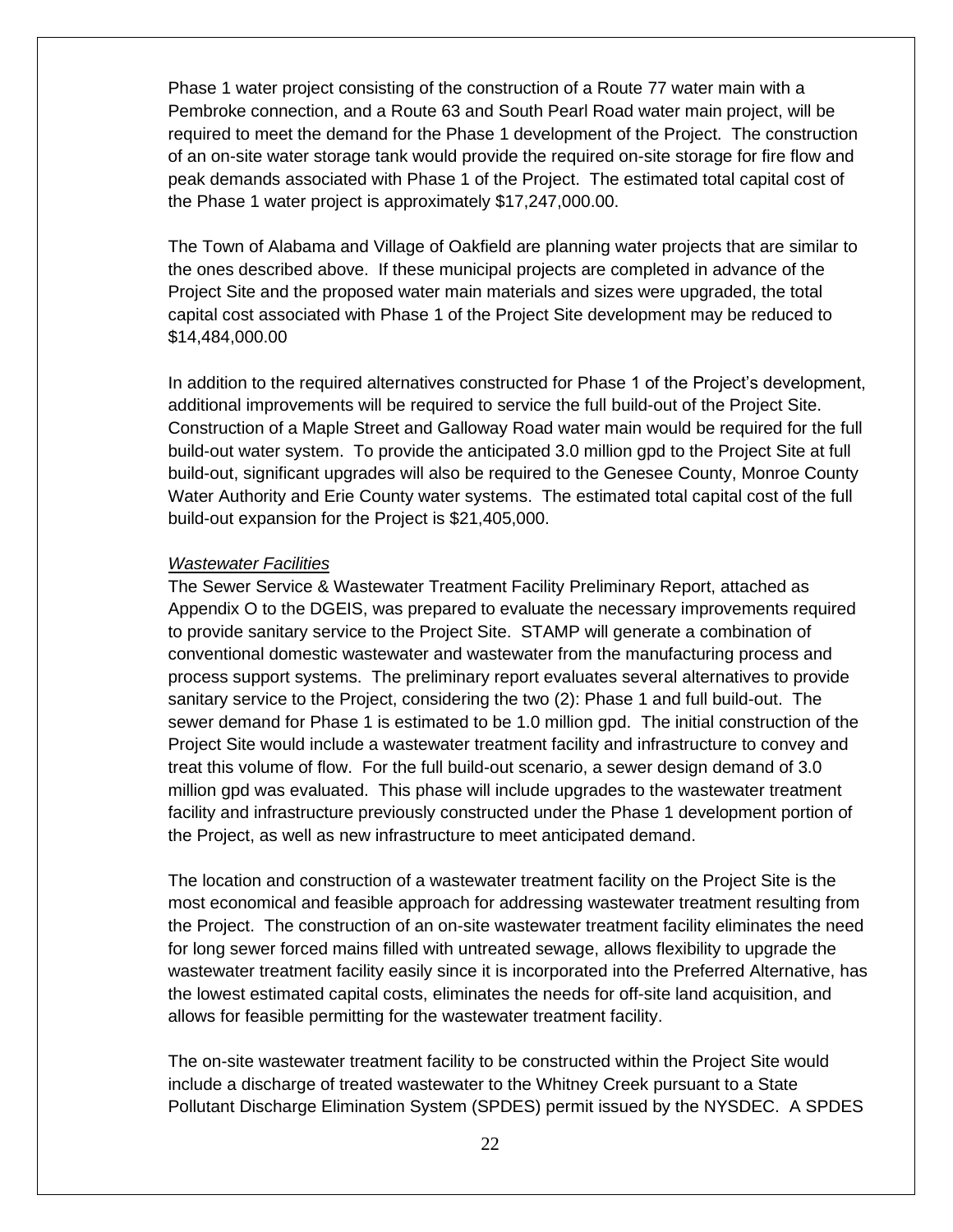permit establishes stringent performance standards and operating conditions that are designed to protect the State of New York's waters, including Whitney Creek. The SPDES permit shall incorporate water quality standards, sampling analysis, and reporting requirements, as established by NYSDEC. The sewer service for the Project will also require permitting from the New York State Department of Health, as well as the County of Genesee and the Town of Alabama (if applicable). Based on initial discussions with the NYSDEC, a discharge to Whitney Creek is feasible based on volume and concentration levels for a regulated Intermittent Stream. It must be noted that on-site discharge has been eliminated as an option and other options have been developed (these changes to not impact the construction of this new roadway. Portions of the new roadway include sanitary sewers.

#### *Electrical Power*

Anticipated electrical loading requirement for the Project is 185 megawatts. National Grid completed a review of system impact of low connection for the Project Site, which evaluated the ability of National Grid's Genesee Regional Power Structure to provide the megawatt load-age on a five-year horizon for the Project. National Grid considers the Findings and analysis contained in its report to be confidential information, and for both proprietary and security reasons, cannot be disclosed publicly. Nevertheless, several of the levels for the Project Site were considered by National Grid. It was concluded that a 9 megawatt load without reactive compensation or a 30 megawatt load with reactive compensation could be supplied at the Project Site without thermal voltage problems developing for the existing system.

#### *Natural Gas*

Estimated annual consumption of natural gas for the combined facilities to be located at the Project is 2,700 MMCF, according to the Gas Service Analysis provided as Appendix P to the DGEIS. The proposed gas distribution plan, set forth in the Gas Service Analysis, contains the main components necessary to satisfy the Project's ultimate service requirements in consideration of the operation's parameters for the existing gas distribution system. The nearest natural gas distribution line is located the distance of approximately five (5) miles from the Project Site, near the intersection of Judge Road and Lewiston Road on the northwest side of the Village of Oakfield. Once the gas main extends the boundary of the Project Site, the available gas pressure will be in the range of 30-80 PSIG.

#### *Telecommunications*

The Genesee County website indicates existing fiber optic lines running close to the Project Site in two (2) locations. One line is located at the Lewiston Road-Route 77/63 intersection near the northeast corner of the Project Site, and the other is located at the Judge Road-Route 77/63 intersection near the southeast corner of the Project Site.

#### *7.8.2 Minimization and Mitigation Measures*

The following measure shall be implemented as part of the development of the Project Site in order to minimize potential impacts to existing utility resources to the maximum extent practicable: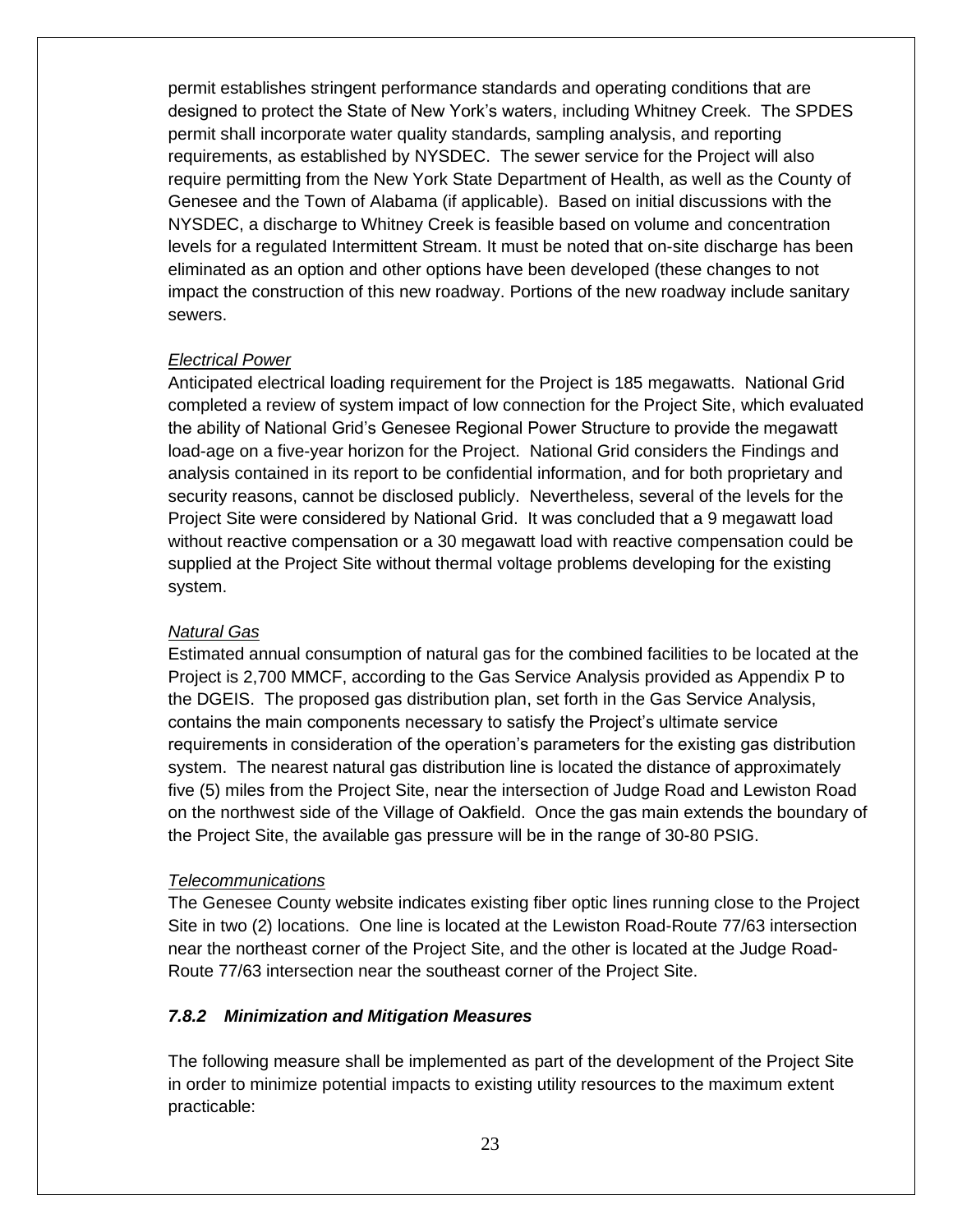- a. The improvements determined to be necessary for the Project Site, as outlined in the Water Service Preliminary Report attached as Appendix N to the DGEIS, shall be implemented (as necessary and applicable) on a going-forward basis as part of the Phase 1 and full build-out development phases of the Project, in conformance with any and all applicable requirements of the Counties of Genesee, Erie, Niagara, the Monroe County Water Authority, the Town of Alabama, and the Village of Oakfield.
- b. Implementation of the recommendations set forth in the Sewer Service and Wastewater Treatment Facility Preliminary Report, set forth in Appendix O of the DGEIS, shall be implemented (as necessary and applicable) as part of the Phase 1 and full build-out developments of the Project. The construction of an on-site wastewater treatment facility shall be completed with an anticipated discharge to Whitney Creek subject to any and all applicable permitting requirements set forth by NYSDEC and, as applicable, the County of Genesee and the Town of Alabama. Discharge from the wastewater treatment facility to Whitney Creek shall be subject to any and all applicable Intermittent Stream requirements as established by NYSDEC. It should be noted that this alternative for wastewater has been abandoned and the project then envisioned pumping wastewater to Medina, and now the plan is for onsite treatment and pumping to Shelby for discharge.
- c. Provision of electrical power to the Project Site shall be completed in conjunction with the recommendations set forth by National Grid and subject to the review and approval (as applicable) by National Grid, Rochester Gas and Electric, the New York Power Authority, and the New York Independent System Operator.
- d. Gas services required for the Project Site shall be completed pursuant to the Proposed Gas Distribution Plan, set forth in the Gas Service Analysis attached as Appendix P to the DGEIS. Based on the projected needs of the Project, ample gas pressure will be supplied for future uses at the Project without presenting a potential significant adverse impact to existing natural gas resources.

#### *7.8.3 Additional Mitigation Measures*

The Town of Alabama, as an involved agency, finds that the following additional mitigation measures shall be incorporated into the Project:

- The Project Sponsor, pursuant to the terms of the Incentive Zoning Agreement, shall cover the full cost of installation of the water infrastructure described in the Town's Public Water Feasibility Study at the earliest time practicable once all necessary approvals for the water project have been issued, including formation of necessary water districts, and once installation of the water infrastructure is complete, ownership of the water infrastructure shall be transferred to the Town of Alabama at no cost to the Town.
- The wastewater treatment facility and all associated wastewater infrastructure shall be owned and maintained by the Project Sponsor or by a landowner association formed to represent STAMP. Ownership and maintenance of the wastewater treatment facility and associated infrastructure shall not be the responsibility of the Town of Alabama unless otherwise negotiated with the Town. Proof of such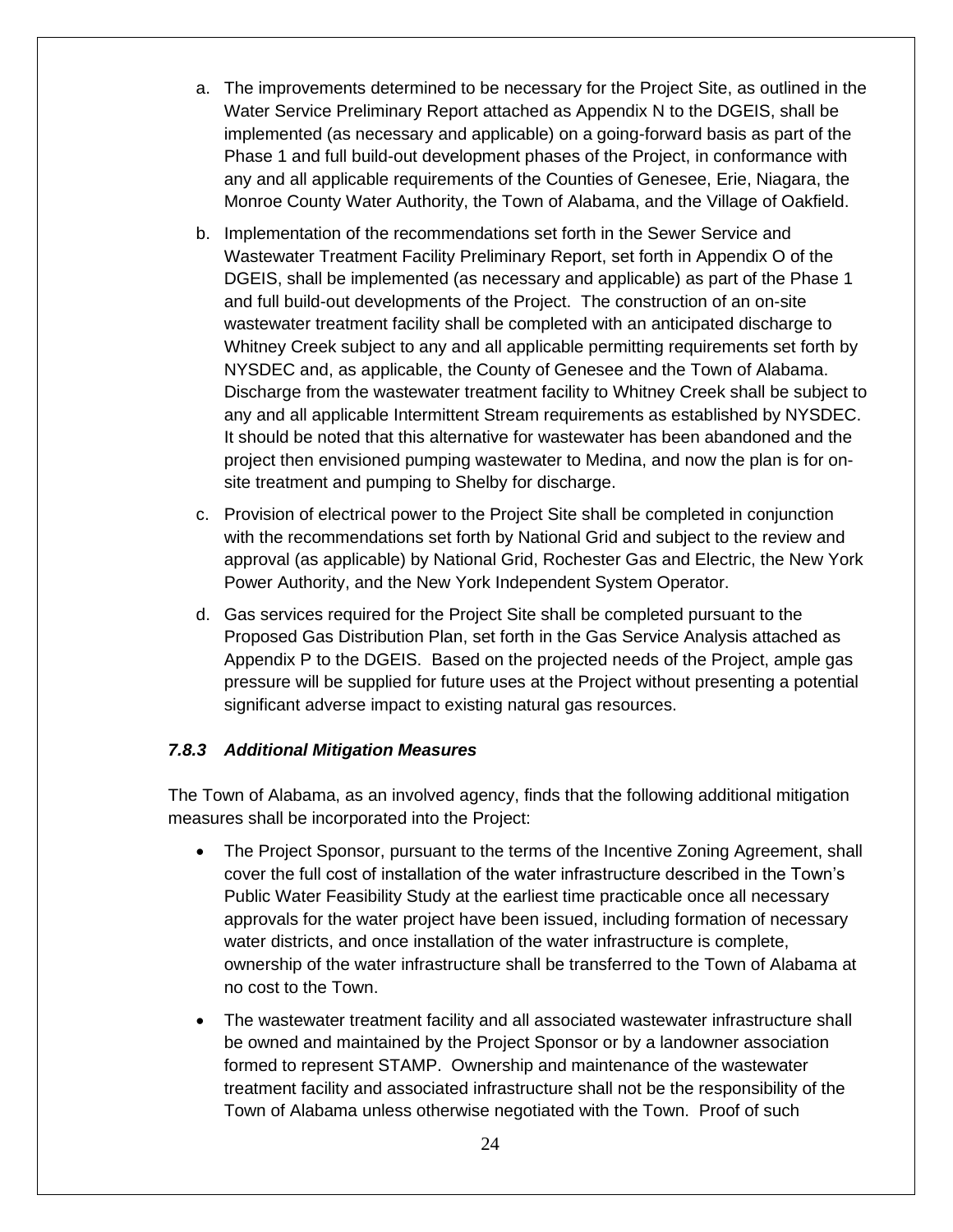ownership and maintenance agreement shall be provided to the Town of Alabama prior to construction of wastewater facilities and commencement of site development.

• The Project Sponsor shall request that any communications service providers for the initial phase of the STAMP Project install broadband communications infrastructure in a manner that would facilitate expansion of such service to other portions of the Town of Alabama.

**CURRENT PROJECT CONFORMANCE WITH MITIGATIONS:** *The project has no water or sewer needs. This project is the required Electrical system update for the overall STAMP site. This substation is being sized to accommodate the presently understood needs of STAMP and the current conditions of the electrical system.*

# *7.8.4 Findings*

With the mitigation measures set forth above by both the Lead Agency and the Town of Alabama, the Town of Alabama Planning Board, as an involved agency, finds that the Project will adequately avoid or minimize potential impacts to utilities to the maximum extent practicable.

# **CURRENT PROJECT CONFORMANCE WITH FINDINGS:** *CONFORMS*

#### **7.9 Community Facilities**

# *7.9.1 Discussion of Potential Impacts*

Development of the Project will have an impact on the existing level of emergency response services provided in the Town of Alabama. Additional resources required to provide police services at the Project Site, however, are expected to be insignificant. Periodic patrols of the Project Site may be required and those efforts will be coordinated between the Genesee County Sheriff's Office and the New York State Police. The larger entities located at the Project Site will typically provide internal security personnel, so routine police patrols will be able to focus on the Project Site's public access areas such as roads and recreational assistance.

With respect to fire and ambulatory services, technology manufacturing companies that will locate at the Project Site will organize and maintain their own internal fire response capabilities. These systems will be fully coordinated with the emergency response providers for the Town of Alabama, Genesee County, and the State of New York. The type of incidents requiring response from public fire protection agencies will be similar to those currently maintained by those agencies. Effective responses to the Project Site will necessitate that the technology manufacturing facilities themselves provide training to local responders so that site-specific and chemical-specific knowledge is conveyed to the responders. Depending on the specific needs of the actual facilities located in the Project, it is possible that additional resources and/or training may be required.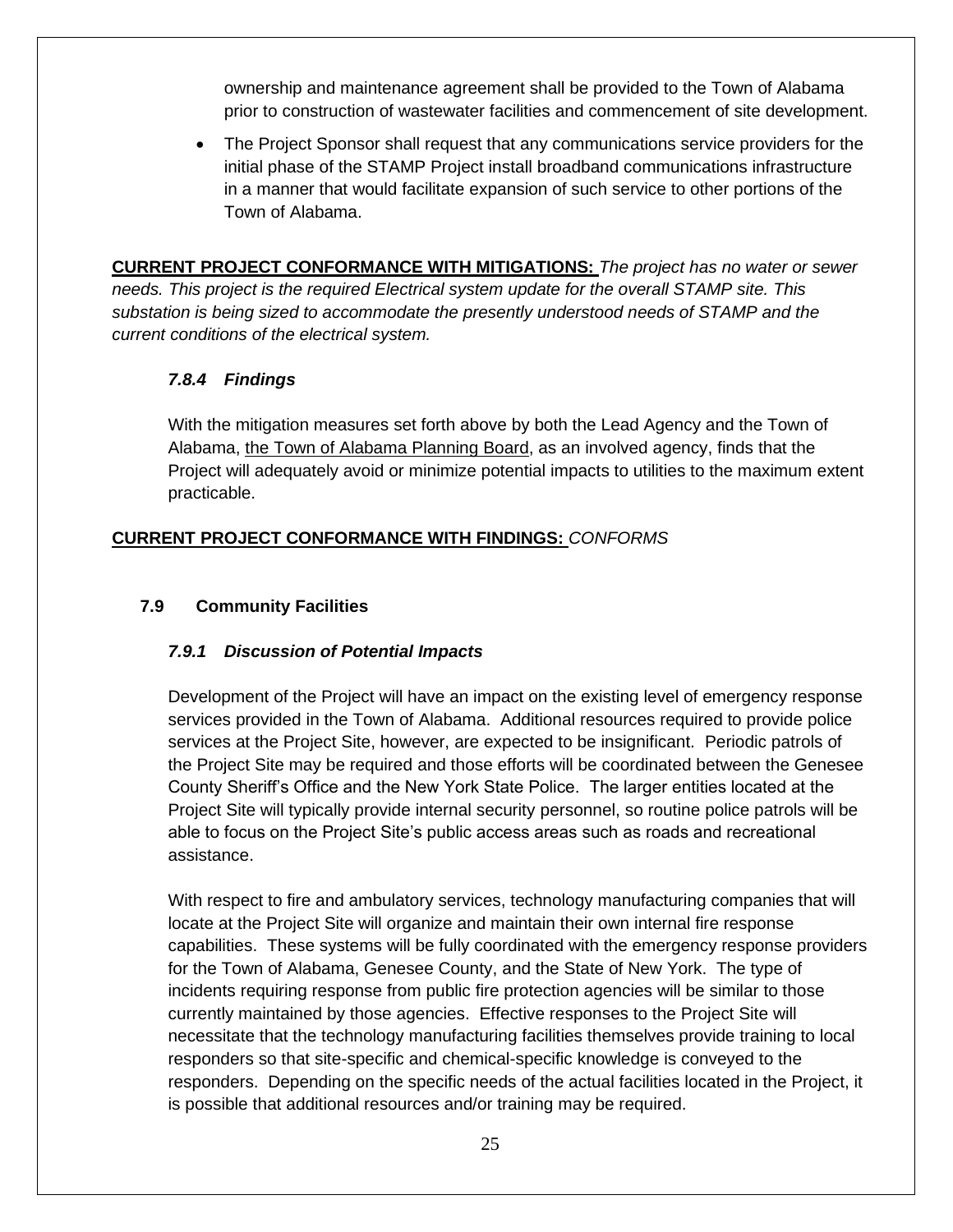Approximately 54,000 tons per year of solid waste and 3,000 tons per year of hazardous waste are estimated at the peak generation during full build-out of the Project. This amount of solid waste can be readily managed by the existing private contractors operating in the region without the specific need for any additional waste management facilities.

Potential impacts to educational facilities are both direct and indirect. Direct impacts occur during construction and operations. However, due to the absence of school buildings in the Project study area and the remote location of the Oakfield-Alabama Central School District building to the Project Site, no adverse impacts are expected on any educational facilities during construction or operation. With regard to indirect impacts, educational facilities in the area are expected to benefit financially from the development of the Project. As noted in the Economic Impact Analysis, provided as Appendix S to the DGEIS, increase in enrollments related to STAMP will be more than offset by potential increased tax revenues.

Moreover, the removal of the John White WMA from the Project Site at this time, coupled with the enhanced 500-foot buffer to exist between the Project Site and the John White WMA, avoids previous impacts reviewed in the DGEIS.

With respect to court services, the activities at the Project Site will be largely manufacturingrelated subject to strict compliance with local, state, and federal requirements. As a result, there will not be zoning related matters that may arise before the local court.

#### *7.9.2 Minimization and Mitigation Measures*

With the removal of the John White WMA at this time from the Project Site, potential impacts to public lands and recreational facilities have been further minimized. Furthermore, potential impacts to the existing waste management, highway maintenance, and court services provided in the community will be mitigated to the maximum extent practicable.

With respect to the potential impacts to the existing educational facilities, GCEDC finds that the Project may have a significant benefit to the educational facilities existing in the community as a result of the potential increased tax revenues generated by the Project. Furthermore, new advances in high tech manufacturing companies locating at STAMP will likely strengthen science, math, and technology programs in the schools serving the community.

Depending on the specific needs of actual facilities that may locate at the Project Site, it is possible that additional fire and ambulatory resources and/or training may be required. In order to prepare for that possibility, a preliminary study to determine the existing baseline levels of emergency services currently provided by the Town of Alabama Fire Department, the Genesee County Emergency Services, and the Genesee County Sheriff's Department shall be completed. In addition, a facility-specific emergency services impact study shall be prepared for each actual technology manufacturing facility to be located at the Project Site and submitted to an informal committee composed of local and county emergency response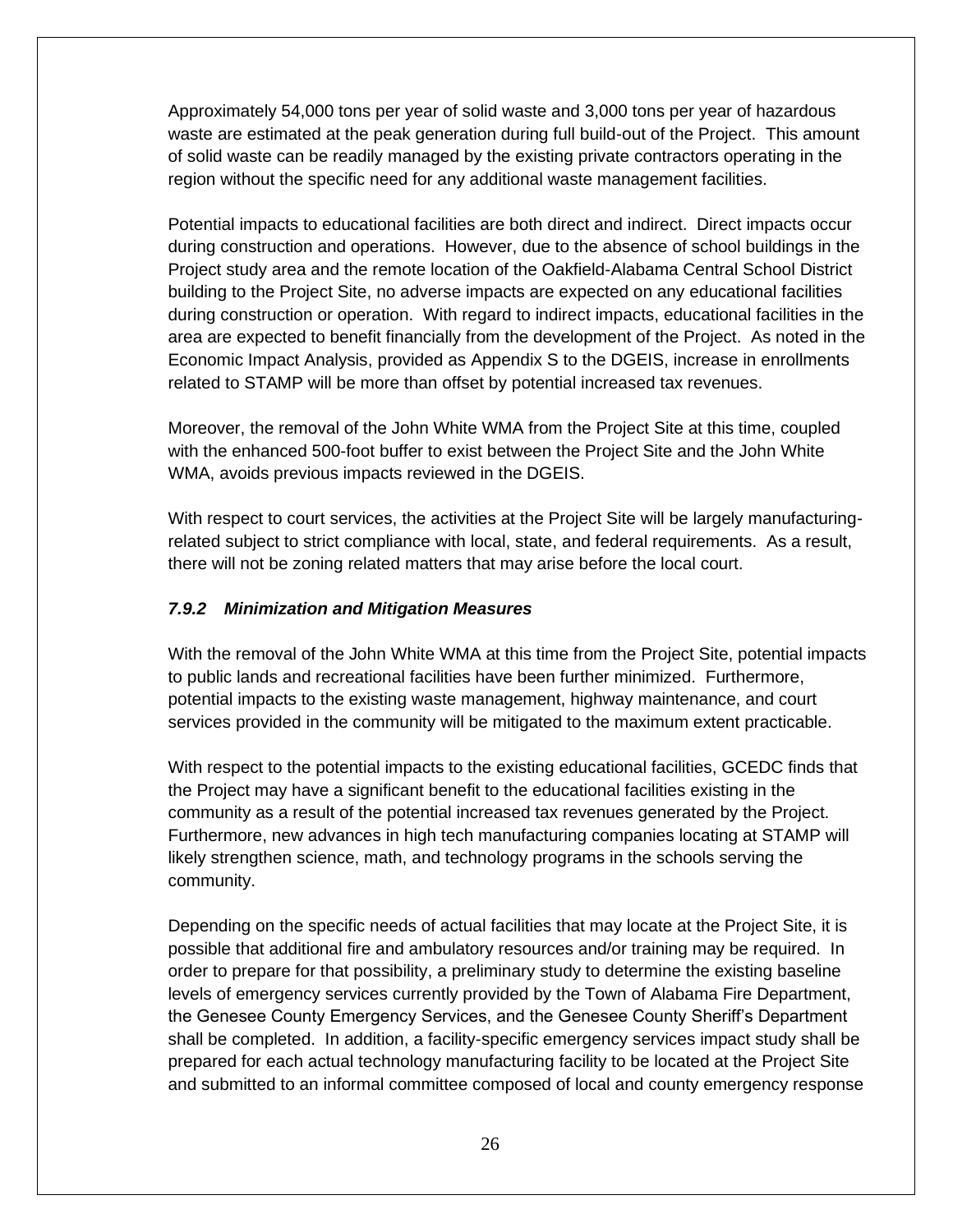representatives to review and provide input on such studies. Each study will identify mitigation measures that may be required for the following factors:

- Potential for increase in police calls
- Potential for increase in court services
- Potential for increase in EMS calls
- Potential for increase in motor vehicle accident calls
- Potential for increase in hazardous materials calls
- Potential for increase in fire calls
- Potential need for fire apparatus
- Potential incentives to attract additional volunteers for the fire department

#### *7.9.3 Additional Mitigation Measures*

The Town of Alabama, as an involved agency, finds that the following additional mitigation measures shall be incorporated into the Project:

- The Project Sponsor shall cover the cost of the completion an emergency service impact study (completed as of the date of this document), which includes emergency response to technology industry proposed to be located on the Project Site.
- The Project Sponsor shall ensure that each actual technology manufacturing facility completes a facility-specific emergency services impact analysis to show that there are no adverse impacts to community services that have not already been evaluated in the GEIS process.
- In order to ensure that emergency service responders are adequately prepared for the potential unique needs of a future use, a facility-specific emergency services impact study (as described above in Section 7.9.2) shall be prepared for each actual technology manufacturing facility to be located at the Project Site and submitted to an informal committee composed of local and county emergency response representatives to review and provide input on such studies. Moreover, to ensure the adequacy of these future studies, a baseline study shall be completed to determine the current baseline levels of services provided by local and county emergency service providers.
- The recreational trail system shall be owned and maintained by the Project Sponsor, or by a landowner association formed to represent STAMP. Ownership and maintenance of the recreational trail system shall not be the responsibility of the Town of Alabama unless otherwise negotiated with the Town. Proof of such ownership and maintenance agreement shall be provided to the Town of Alabama prior to commencement of trail development.
- Parts of this recreational trail system shall be open and available for public use.
- The STAMP project will accommodate and improve upon the existing snowmobile trail system in the area.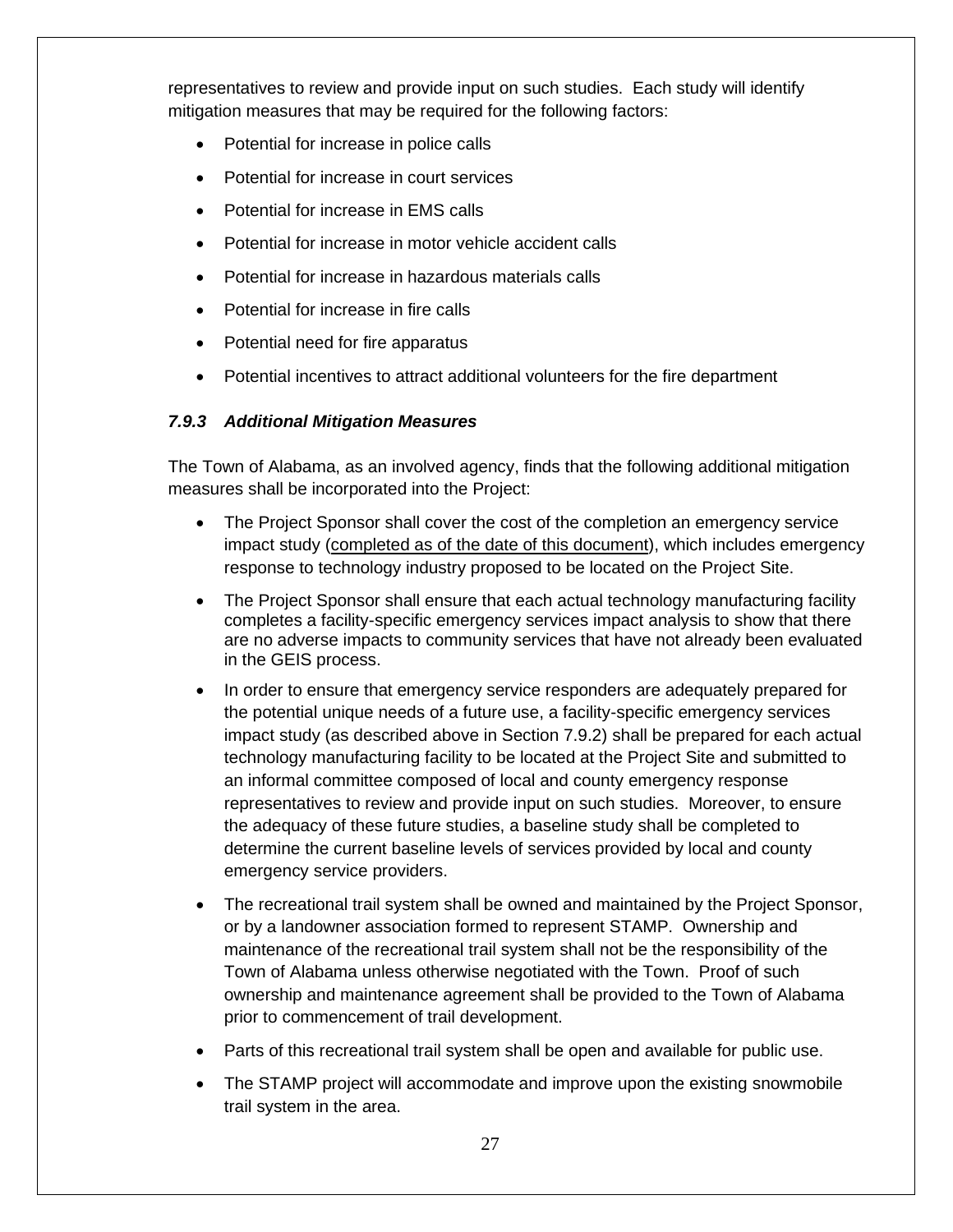**CURRENT PROJECT CONFORMANCE WITH MITIGATIONS:** *The original Emergency services study/plan has been reviewed and approved by emergency service providers (we are awaiting any input on this sub-station project). The project is an electrical substation with no permanent employees. The project will not require any increases in community services. The project appears to be in conformance with the LTMP and long-term plans should not impact or be impacted by this project. This project does not adversely impact the schematic trail system shown in the LTMP.* 

# *7.9.4 Findings*

With the mitigation measures set forth above by both the Lead Agency and the Town of Alabama, the Town of Alabama Planning Board, as an involved agency, finds that the Project will adequately avoid or minimize potential impacts to community to the maximum extent practicable.

# **CURRENT PROJECT CONFORMANCE WITH FINDINGS:** *CONFORMS*

# **7.10 Community Character and Demographics**

# *7.10.1 Discussion of Potential Impacts*

The Project has been designed in a low density campus setting, meaning that development is respectful of and complements its natural landscape. Landscape buffers shall surround the Project along property lines shared with the existing houses, roads, and the Hamlet of Alabama in order to maintain existing view sheds as well as the rural character of the area surrounding the Project. In addition, the ridge line that runs the existing Hamlet of Alabama will remain undeveloped to provide a visual separation between the hamlet and the Project.

In terms of maintaining the visual character of the community, the Project is planned to visually integrate itself into the existing rural, agrarian setting in a comfortable and compatible manner, as outlined in Appendix R of the DGEIS entitled *Visual Impact Assessment*. Larger technology manufacturing structures are located on the lower western portion of the Project Site, while the small-scale supporting structures are located on the eastern portion of the Project Site to provide a scaled transition to neighboring farmland. The eastern portion of the Project Site will also be scaled to mirror the aesthetics of the Hamlet of Alabama. Both the undeveloped buffer zones to be located around the Project Site's perimeter and the campus-like setting of the Preferred Alternative shall ensure that open spaces and environmentally sensitive locations are maintained. A 400-foot perimeter will be maintained around the perimeter of the Project Site, expanded to an average of 1,600 feet along the western boundary adjoining the Tonawanda Seneca Nation property. Lastly, a minimum 500-foot buffer will be maintained along the Project Site's boundary adjoining the John White WMA.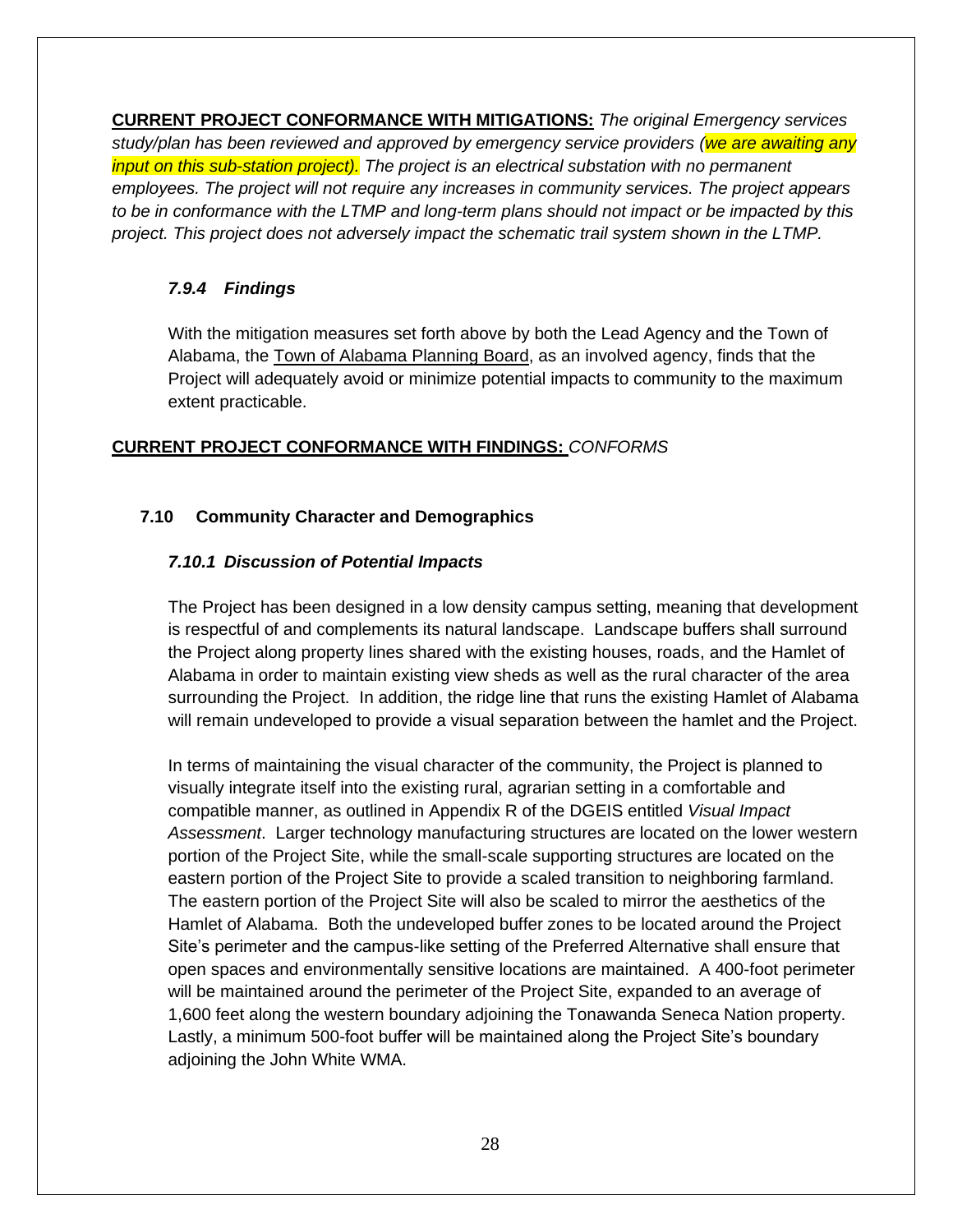The Preferred Alternative has been designed to integrate the manufacturing facilities into the existing community fabric. In addition, the following specific design measures have been integrated to minimize Project visibility:

- Cutting of trees and hedgerows shall be avoided to the maximum extent practicable.
- All trees on the Project Site shall be protected from disturbance to the maximum extent practicable to ensure the Project Site retains its rural character.
- All buildings shall be landscaped with indigenous plants adapted to the conditions found in the surrounding area.
- All exterior lighting shall be minimized and focused downward to the maximum extent practicable to avoid excessive night time light and glow above the Project Site.
- The design of specific buildings, structures, signs, and general streetscape, in addition to building materials, shall be high quality and chosen to reflect a ruralagricultural vernacular of the surrounding area.

Potential noise impacts during construction and operation of the Project have been assessed according to NYSDEC guidelines. The Town of Alabama does not have a noise control ordinance that applies to STAMP. NYSDEC's published guidance "Assessing and Mitigating Noise Impacts" (NYSDEC, 2001) establishes a basis to assess the Project's potential for those impacts.

Taking the NYSDEC guidelines into consideration, the Project will limit noise at the STAMP boundary to an  $L_{EQ}$  of 65 dBa during the day and 45 dBa at night. NYSDEC guidelines state that noise sources should not increase levels above 65 dBa in non-industrial areas. The proposed Project property line requirement of 65 dBa during the day and 45 dBa at night will ensure that the 65 dBa level referenced by NYSDEC for non-industrial areas is not exceeded. The resulting maximum Project level of 65 dBa generally does not exceed maximum existing average baseline noise levels documented within the vicinity of the Project, which range from 63 dBa to 73 dBa.

Implementation of the Project has the potential to improve local and regional economics significantly. The creation of over 9,000 direct new high salary manufacturing related jobs at STAMP are expected to have a substantial positive effect on local and regional socioeconomic indicators, such as educational levels and per capita personnel and household incomes, compared to the existing baseline demographic statistics and trends presented in Section 6.10.1 of the DGEIS. Other related socioeconomic indicators such as industrial employment, percentage of working age population employed, and a population age distribution, which reflects better retention of working age young adults, shall also be expected to exhibit substantial improvement over present socioeconomic measures.

By creating quality jobs focused on high technology advanced manufacturing and ancillary development, the Project will improve the demographic conditions of the local and regional communities. STAMP is designed to reverse the exodus of young college graduates in the 20-34 year old age range from the Genesee County community and western New York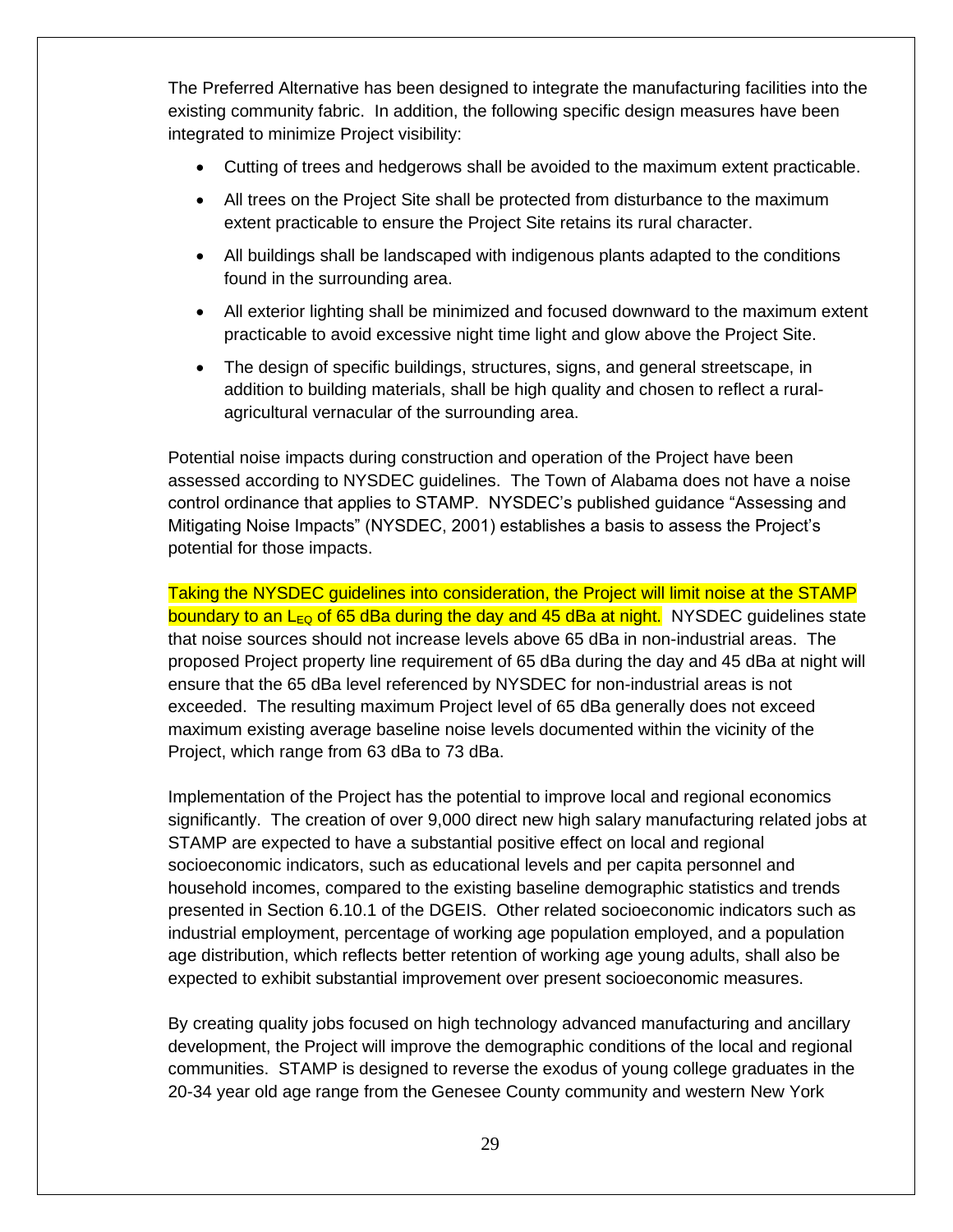region serving to stabilize the demographic distribution and to retain intellectual capital produced locally, while maintaining the rural agricultural aesthetic of the Town of Alabama.

# *7.10.2 Minimization and Mitigation Measures*

The existing Project, as designed, mitigates to the maximum extent practicable potential impacts to community character and demographics. At full build-out, GCEDC has stated that STAMP will provide a substantial positive impact on local and regional socioeconomic indicators, as well as help reverse the exodus of young college graduates from the Genesee County community and western New York region serving to stabilize the demographic distribution.

# *7.10.3 Additional Mitigation Measures*

The Town of Alabama Planning Board, as an involved agency, finds that the following additional mitigation measures shall be incorporated into the Project:

- In order to further ensure that the STAMP Project will respect the rural community character of the area, all development on the STAMP site shall incorporate Dark Sky Compliant lighting.
- Design standards, as described in the GEIS and as promulgated by the Town, will be incorporated into all projects proposed to be located within the STAMP Project site. These design standards were incorporated into local law by the Town.
- All proposed projects within STAMP will propose concepts to incorporate biking and walking opportunities in their designs.
- Plantings along the northern area of the site should begin in the near future to provide screening to the residential uses near Lewiston Road.

**CURRENT PROJECT CONFORMANCE WITH MITIGATIONS:** *The applicants have submitted a lighting plan and "will include dark sky compliant lighting" and the Planning Board will ensure that the design standards are met (site plan approval).*

*Project is in a development area and all buffers are being maintained.*

*Information on noise producing equipment has been submitted and shown to meet the above standards.*

*The project does not impact future biking or hiking opportunities, but itself does not propose any as it is an industrial site.*

*Design requirements and standards were previously established by the Town in accordance with the Findings, and this project meets or will be shown to meet these requirements and standards.*

# *7.10.4 Findings*

The Town of Alabama determines that the STAMP Project has the potential to alter the character of the community, but as proposed under the GEIS with mitigation measures set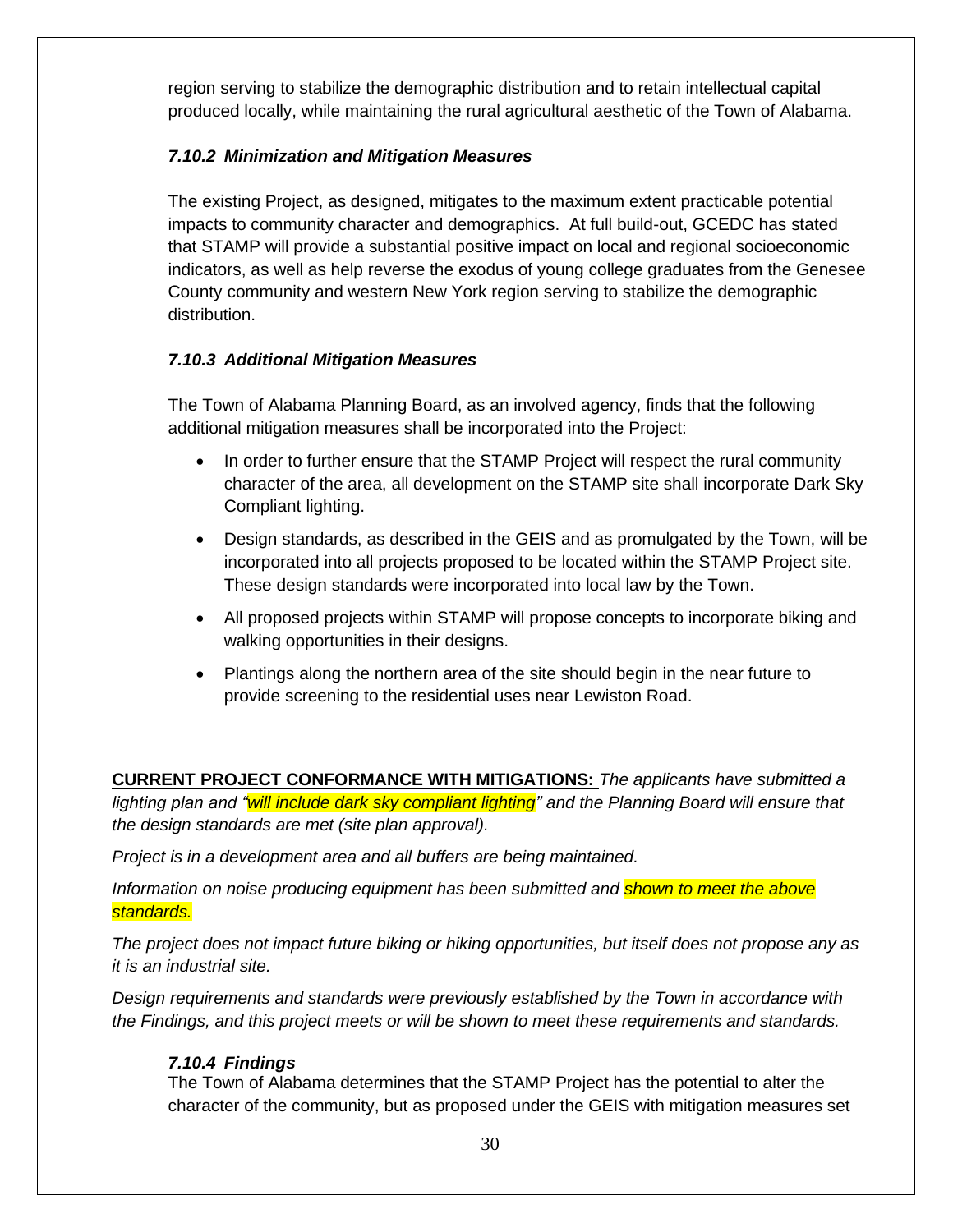forth in this Findings Statement by both the Lead Agency and the Town of Alabama, the Town of Alabama Planning Board, as an involved agency, finds that the Project adequately avoids or minimizes potential impacts to the community character and demographics to the maximum extent practicable. Moreover, the Town finds that the Project has the potential to provide significant socioeconomic benefits including reversing the exodus of young college graduates from the Genesee County community and Western New York region.

#### **CURRENT PROJECT CONFORMANCE WITH FINDINGS:** *CONFORMS*

# **7.11 Historic and Archeological Resources**

#### *7.11.1 Discussion of Potential Impacts*

A Phase 1A Cultural Resource Assessment, attached as Appendix T to the DGEIS, was completed for the Project Site. The purpose of the Phase 1A investigation was to gather information pertaining to the environmental and cultural setting of the Project Site in an effort to determine if any prehistoric or historic cultural resources could be potentially and significantly impacted at the Project Site.

As a result of the Phase 1A literature, research, and sensitivity assessment, it was determined that about 40 acres, or 3% of the Project Site area, is comprised of alluvial soils. The site file search produced 17 sites within one mile of the Project Site and one site within the Project Site that indicated historical and archeological importance. Of the 18 known sites, there are 13 prehistoric sites, two 2 historic sites, and 3 sites with no site file form. In addition, the historic maps reviewed indicated several portions with potential historic significance are located within the Project Site. Thirteen (13) artifact clusters and several isolated find spots were identified at portions of the Project Site. The Project Site is therefore regarded as having a high degree of sensitivity for prehistoric sites, and a moderate-to-high degree of sensitivity for historic sites in undisturbed contexts.

Given the high sensitivity for prehistoric sites and the moderate-to-high sensitivity for historic sites, it has been determined that the Phase 1B field investigation that is currently being completed is warranted for all sections of the Project Site to be potentially impacted by future development.

#### *7.11.2 Minimization and Mitigation Measures*

Completion of the Phase 1B field investigation and implementation of its recommendations will mitigate any potential significant adverse impacts to historic and/or archeological resources found on the Project Site. Mitigation measures, if any, shall comply with the applicable criteria set forth by the New York State Office of Parks, Recreation & Historic Preservation (NYOPRHP), and may include realignment of structures, impervious services, and other development features to avoid or minimize potential adverse impacts to on-site historic and archeological resources. Coordination with the Tonawanda Seneca Nation will also be required before the implementation of any measures taken prior to the development of a future use at the Project Site.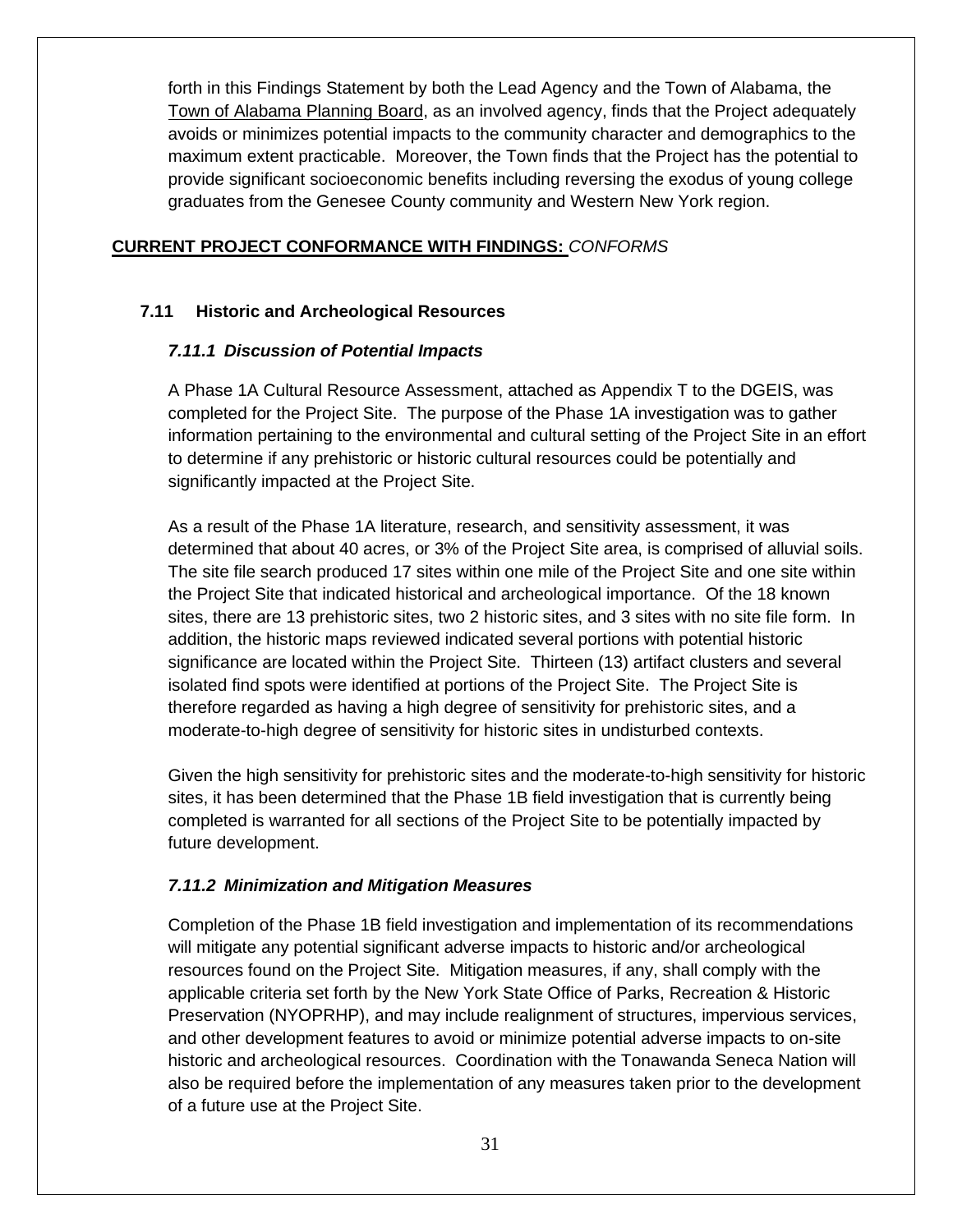**CURRENT PROJECT CONFORMANCE WITH MITIGATIONS:** *The Applicant and GCEDC are providing additional documentation of NYSOPRHP sign-off and their work with the Seneca Nation.*

# *7.11.3 Findings*

In order to address any potential impacts associated with the future development of a specific use at the Project Site, a Phase 1B field investigation of the Project Site will be conducted in coordination with NYOPRHP and the Tonawanda Seneca Nation. All future uses at the Project Site shall be subject to the applicable criteria set forth by the Phase 1B investigation, as well as the NYOPRHP, and shall include, but not be limited to, realignment of structures, impervious services, and other development features to avoid or minimize such potential impacts to the maximum extent practicable.

With the mitigation measures set forth in Section 7.11, the Town of Alabama Planning Board, as an involved agency, finds that the Project will adequately avoid or minimize potential impacts to historic and archeological resources to the maximum extent practicable.

# **CURRENT PROJECT CONFORMANCE WITH FINDINGS:** *CONFORMS*

# **7.12 Agricultural Resources**

# *7.12.1 Discussion of Potential Impacts*

Full development of the Project will result in a loss of agricultural uses at the Project Site. The potential loss of future agriculture use of the Project Site represents less than 1% of the total crop land acres located in Genesee County (*i.e.*, 0.65%), and approximately 1.7% of total cropland acres located in Agricultural District No. 2. There are approximately 148,584.30 acres of crop land located in Genesee County, with approximately 120,365 acres of this total classified as prime farmland. Agricultural District No. 2 encompasses 55,143.18 acres of land located in the Towns of Alabama, Batavia, Elba, Oakfield, and Pembroke.

Based on the available information, approximately 950 acres of the Project Site are currently being used for farming. The total area of prime farmland located within the Project Site is approximately 275 acres, representing 0.23% of the total prime farmland located in Genesee County and 0.49% of the total prime farmland acreage located in Agricultural District No. 2.

# *7.12.2 Minimization and Mitigation Measures*

A number of factors will mitigate the loss of agricultural use at the Project Site. For example, development of the Project will not result in an immediate total loss of agriculture use at the Project Site. The phase development of the Project, coupled with implementation of the long-term Land Management Plan, will ensure that future development areas will be maintained in the current land use until construction is commenced. As a result, that acreage which is currently being farmed on development areas proposed for the Project Site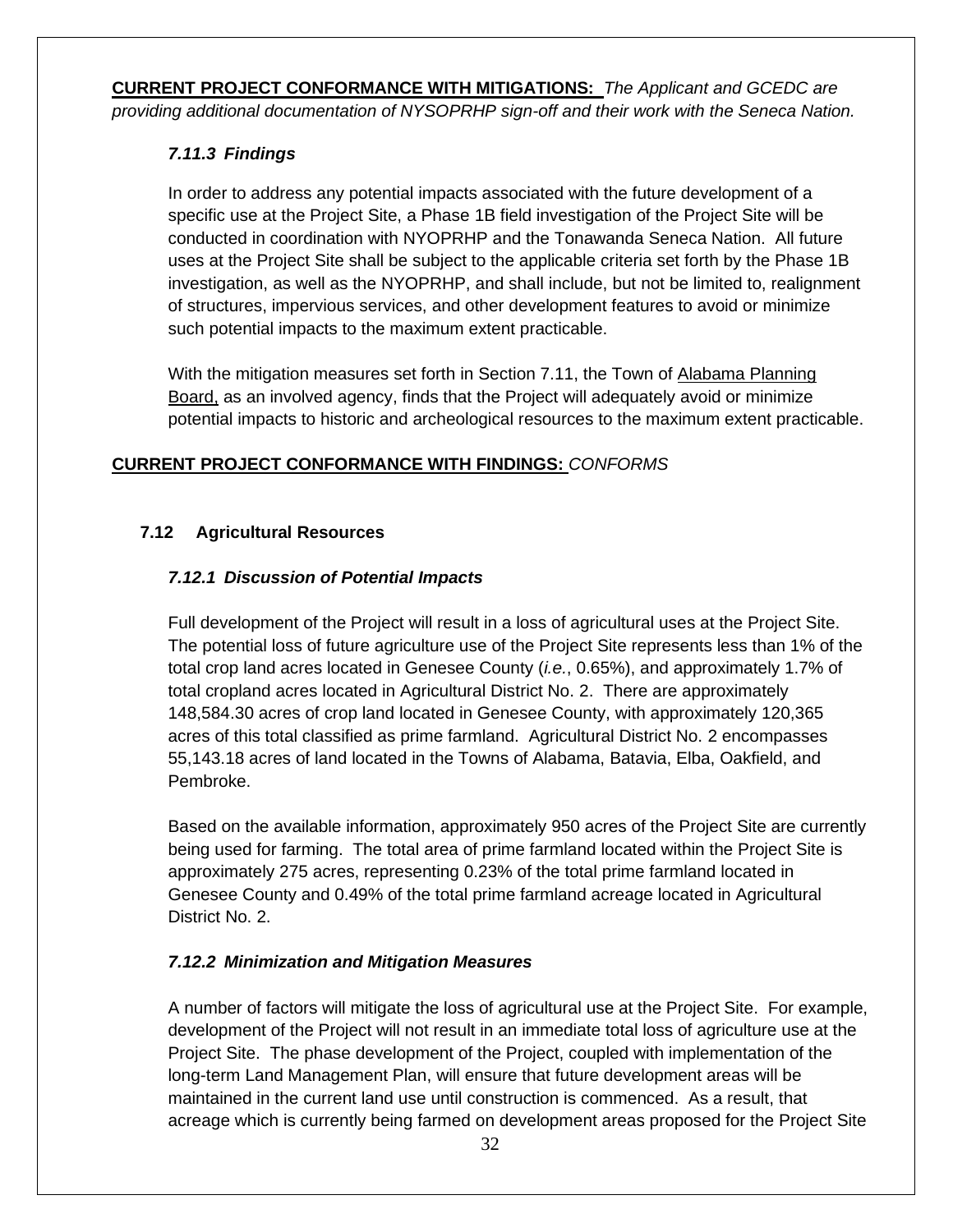will continue to be farmed until such time that construction for each respective area is commenced.

In addition, through the GEIS process, the Town of Alabama has been given an important tool in protecting agriculture use in the Town of Alabama in the form of the Farmland Protection Strategies Report (FPSR) provided as Appendix K to the DGEIS. The FPSR describes and consolidates methodologies to protect farmland located in other areas of the Town of Alabama as a mitigation measure for the farmland loss associated with the Project. Strategies listed in the FPSR include:

- Enhancing zoning protection for agricultural lands including the creation of agriculture districts.
- The creation of a subdivision law to manage residential developments.
- Increased minimum lot sizes.
- Adjust supplementary yard regulations.
- Appoint an agricultural member of the Planning Board.
- Create a town-based purchase development rights program.
- Create an advisory town farmland protection committee.
- Identify/refine priority farmland list.
- Promote agriculture and focus on improving agri-business.
- Assist farmers in identifying or developing direct marketing options.
- Provide public education on the value of farms.
- Provide public education on existing programs/assistance.
- Organize/provide farm generation planning/estate planning.
- Organize/assist in identifying farm worker pool.
- Implement additional or strengthen existing right-to-farm laws.

Lastly, GCEDC's development of the Genesee Valley Agri-Business Park is projected to contribute more than \$100,000,000 to the local/regional agricultural economy, greatly offsetting the potential loss of agricultural use at the Project Site. Moreover, the substantial tax revenue generated by the Project will reduce the tax burden overall on other agricultural land in the Town of Alabama and Genesee County.

#### *7.12.3 Additional Mitigation Measures*

The Town of Alabama Planning Board, as an involved agency, finds that the following additional mitigation measures shall be incorporated into the Project:

• The Incentive Zoning Agreement between the Project Sponsor and the Town of Alabama shall provide that the Project Sponsor will assist the Town with implementation of one or more strategies identified in the Farmland Protection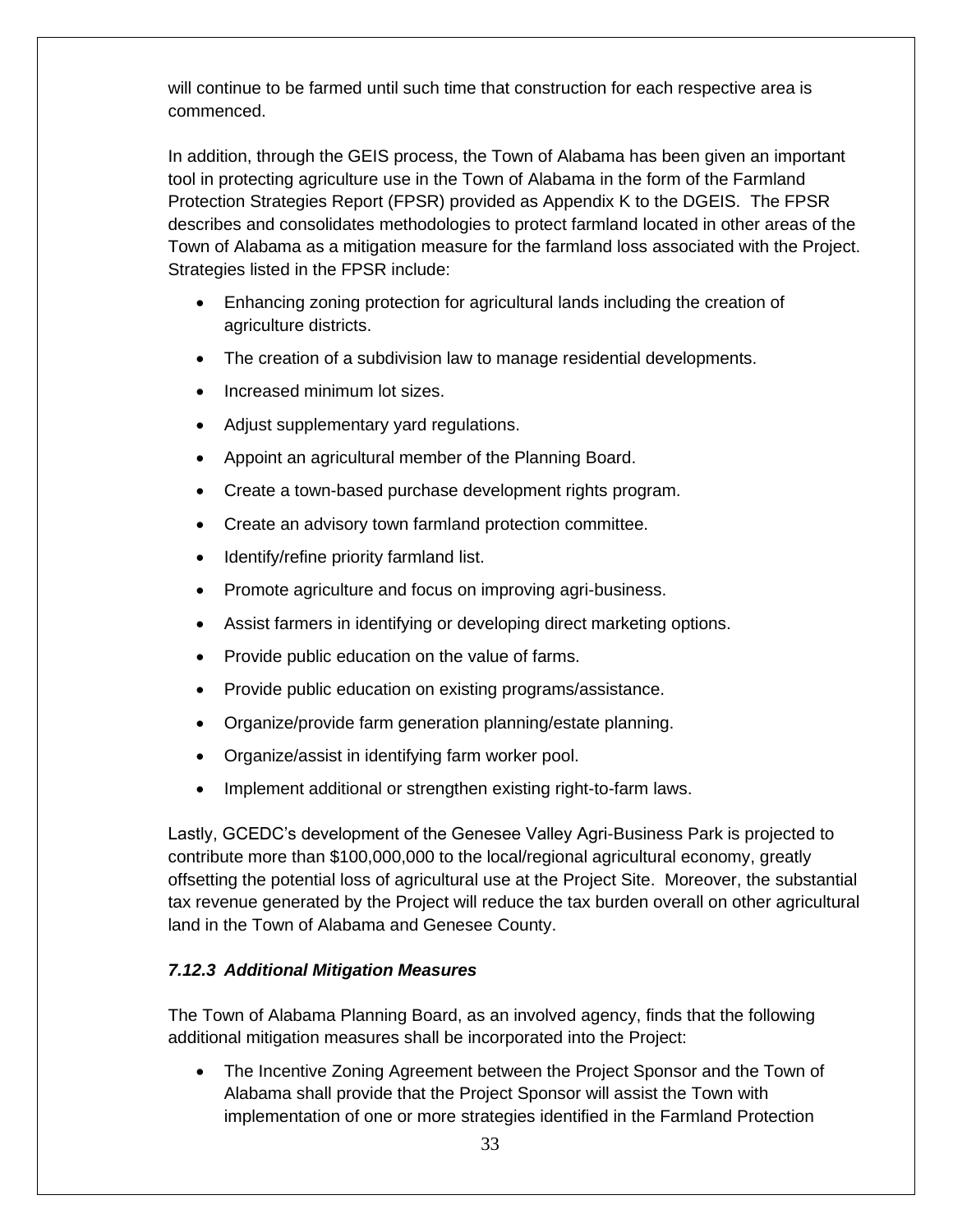Strategies Report, as determined by the Town (one such strategy is the Alabama and Oakfield Agricultural Protection Plan that was completed).

- Strategies from the Farmland Protection Plan will help reduce agricultural impacts from development pressures and the increases in traffic that will affect the farm equipment utilizing the existing highway system.
- Right to Farm signage, at appropriate areas of the Town, needs to be incorporated into future projects

**CURRENT PROJECT CONFORMANCE WITH MITIGATIONS:** *The project is consistent with the LTMP and with the Town's Agricultural and Farmland Protection Plan and the Comprehensive Plan (both completed and adopted after the completion of the original GEIS – a mitigation of the GEIS).*

# *7.12.4 Findings*

Although development of the Project will result in a loss of agricultural use on the Project Site, with the mitigation measures set forth above by both the Lead Agency and Town of Alabama, the Town of Alabama Planning Board, as an involved agency, finds that the Project will adequately avoid or minimize potential impacts to agricultural resources to the maximum extent practicable by the general phased development strategy for the Project and implementation of the Land Management Plan. Moreover, the potential loss of agricultural lands at the Project Site will be outweighed by the significant socioeconomic and environmental benefits provided by the Project.

# **CURRENT PROJECT CONFORMANCE WITH FINDINGS:** *CONFORMS*

# **7.13 Potential Cumulative and Growth Inducing Impacts (as written by the Lead Agency)**

Certain proposed actions covered under the SEQR process have the potential to trigger further development by either attracting a significant local population, inviting commercial industrial growth, or by inducing the development of similar projects adjacent to the Project constituting an action. In addition, Section 617.9(b)(5)(iii)(a) of the SEQR regulations requires the discussion of cumulative impacts where such impacts are "applicable and significant."

Cumulative impacts occur when two (2) or more individual environmental effects which, when taken together, are significant or that compound or increase other environmental effects. The individual effects may be effects resulting from a single project or from separate projects. In addition, potential cumulative impacts that may arise from interactions between the impacts of the Project and the impacts of other projects are addressed in this section. In this regard, cumulative impacts are impacts on the environment that may result from the incremental increased impact of an action when the impacts of that action are added to other present, past, and reasonably foreseeable future actions. Assessment of any such potential cumulative impacts is limited to the consideration of probable impacts, not speculative impacts.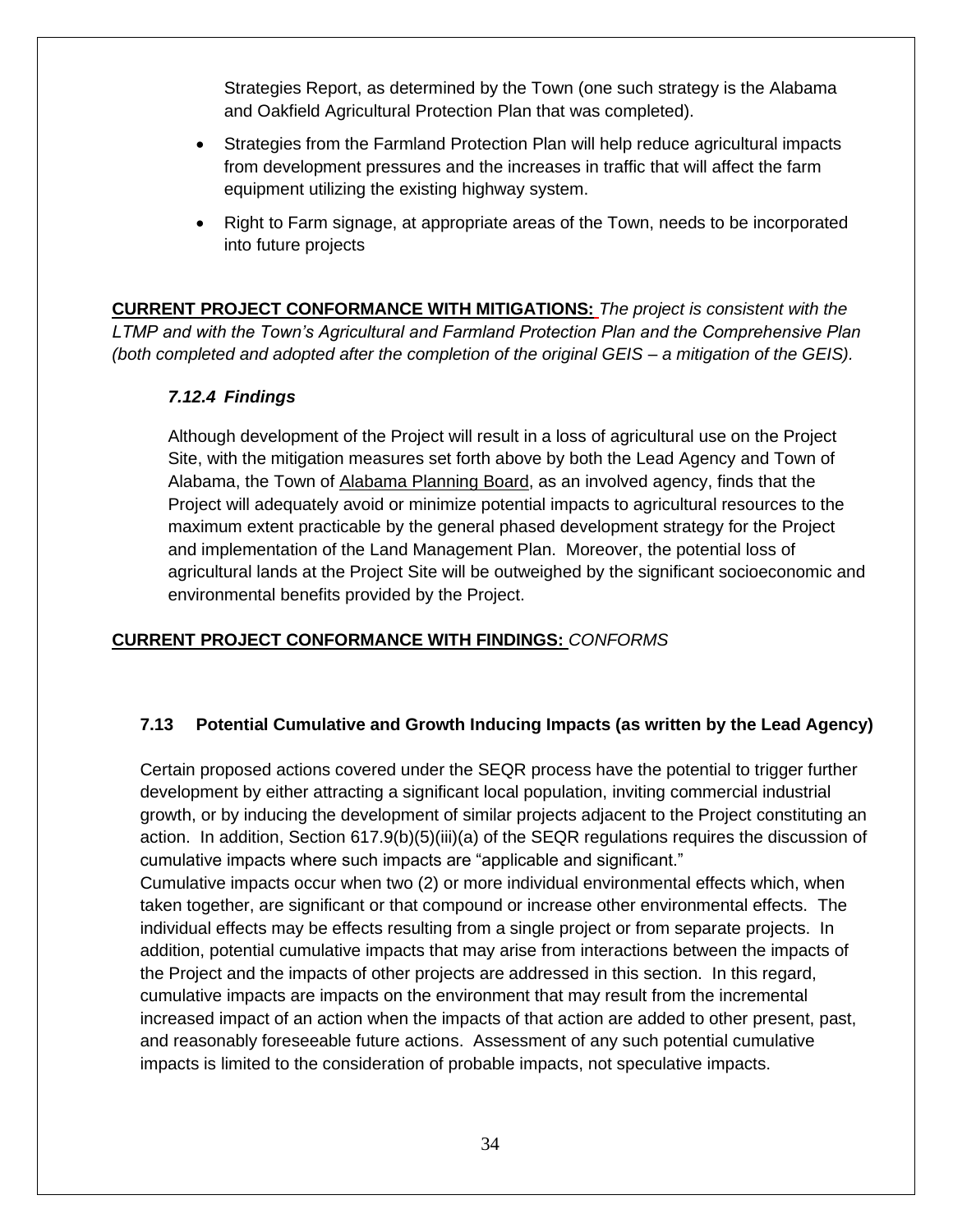In general, cumulative impact analysis of external projects is required where the external projects have been specifically identified and either are part of a single plan or program, or there is a sufficient nexus of common or interactive impacts to warrant assessing such impacts together.

#### *7.13.1 Existing or Approved Projects*

There are no existing or approved proje**c**ts in the Town of Alabama or surrounding areas that generate potential significant adverse impacts in accumulation with the Project. To the contrary, the Town of Alabama is examining the cost and feasibility of providing public water supply and fire protection to approximately 411 additional homes in the Town of Alabama (Appendix M). The Town of Alabama, the Village of Oakfield, and the Town of Pembroke are planning water main projects in the vicinity of the Project Site. The Town of Alabama is proposing an 8-inch water main along New York State Route 77 from the intersection of Lewiston Road south to the intersection of Route 63, a 12-inch water main along Route 63; from Route 77 to Maple Street; and a 12-inch water main along Route 63, from Maple Street east to the Village of Oakfield water system. This water project, would increase the number of residential homes in the Town of Alabama served by public water to 455 or approximately 70% of the Town's households. This project will provide a significant benefit to the community, and will not, in conjunction with the Project, present any potential significant adverse environmental impacts.

Alabama Ledge Wind Farm, LLC has proposed to develop a wind-powered generating facility of up to 38 turbines with a maximum capacity of approximately 80 MW. At this juncture, it is uncertain whether the project is moving forward for approval. Nevertheless, the wind farm project does not provide a potential cumulative adverse environmental impact in conjunction with the Project.

GCEDC is also developing a 232-acre technology park in Pembroke, New York at the crossroads of New York State Routes 77 and 5, named Buffalo East. However, there are no potential cumulative impacts associated with this project and development of the Project Site.

#### *7.13.2 Inducement of Growth*

The Project may have the potential to induce growth in the Town of Alabama and the surrounding communities in a number of ways, including employment opportunities, housing, and ancillary businesses.

#### *Construction Workers Growth*

The development of the Project will result in a significant number of construction workers with seasonal employment being located at the Project Site. These workers will be involved in a number of general and specialized construction activities with various trades associated with the different specialized phases of the work. The construction phase for the Project is planned to continue over a period of approximately 15 years. It is anticipated that there is a current excess of available construction workers in the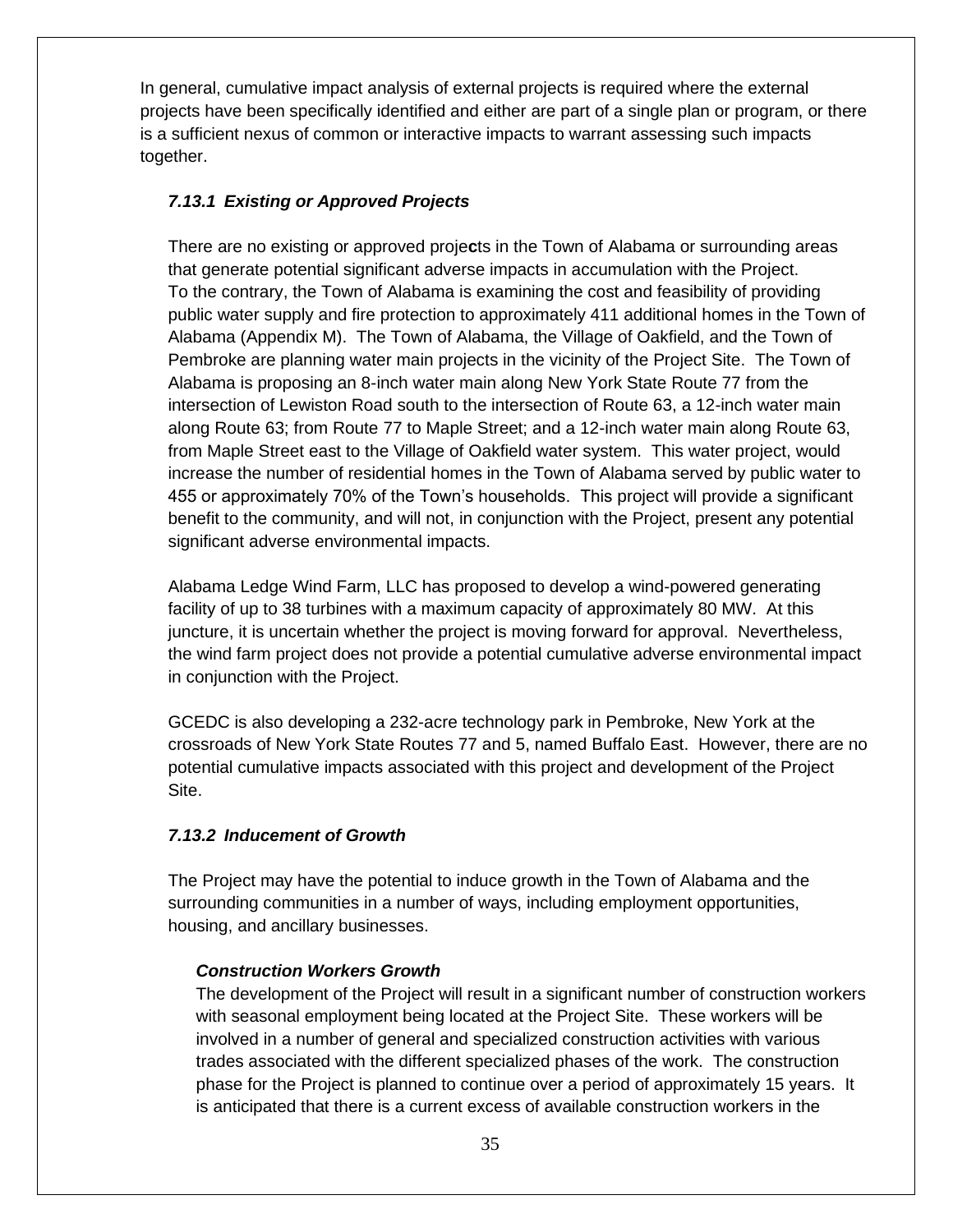Buffalo-Batavia-Rochester region, and that many of these workers will be drawn from the existing labor pool along with residents of Genesee County and Western New York. The construction trades workers will most likely patronize restaurants, hotels/motels, entertainment facilities, and other service providers in the vicinity of the Project Site and surrounding communities. This will result in a temporary boost to the local economy. By itself, however, the entry of new construction workers into the area of the Project Site is not expected to result in the opening of any specific new businesses that cater to the needs of these workers.

#### *Population Growth*

The Project will provide significant new and expanded employment opportunities in the Town of Alabama and region. The Project is anticipated at full build-out to provide over 9,000 new, quality jobs. Many of these new jobs are expected to be filled by the existing population residing within an approximate 60-to-70 mile radius of the Project Site. Some jobs will be filled by professionals moving into the region. As a result, implementation of the Project will likely contribute to population growth in the Genesee County area, and as far east as Rochester and west as Buffalo.

#### *New Housing*

The new jobs created by the Project will spur an increased demand for existing and new housing. In turn, the sale of such housing could create a gradual, increased school enrollment in those respective communities that create new housing over the planned development period. Throughout the community input process conducted for the Project over the past several years, Town of Alabama elected officials and citizens have voiced considerable opposition to additional residential development in the Town of Alabama proper.

Discussions with the Village of Oakfield and the Town of Batavia indicate they would welcome an opportunity to expand their residential base. This would allow Oakfield and Batavia to accommodate residential demand generated by the Project, while allowing Project employees the opportunity to live in areas located near the Project Site. The Project's potential to induce growth within the Town of Batavia and the Village of Oakfield will be managed by the land use planning processes of those jurisdictions. New housing developments in those jurisdictions would need to be in compliance with local comprehensive plan and zoning ordinance requirements. It should be noted that the Town of Alabama completed a Comprehensive Plan Update to plan for and control the growth they may be induced in the community.

#### *Ancillary/Secondary Growth*

The Project will likely induce some level of complementary secondary growth, especially in the area of supply and support enterprises and other high-technology entities. This potential secondary growth is dependent on the Project securing an "anchor" advanced technology manufacturing company locating at the Project Site. This impact, however, is considered beneficial to the region and the State. The resultant secondary businesses would be complementary to the "anchor" advanced technology manufacturing company, and would not be concentrated in any one portion of the development schedule, or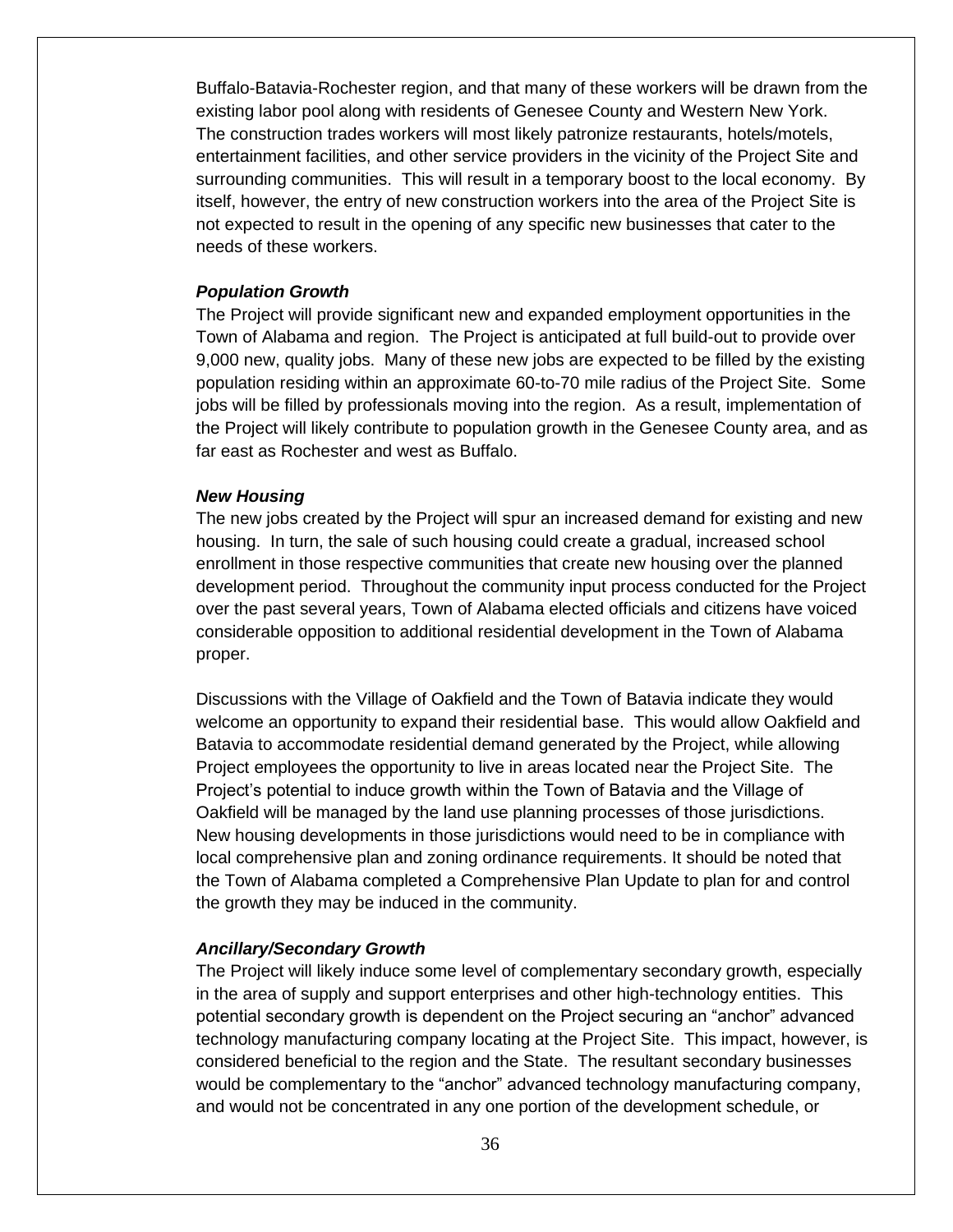cause any significant growth inducing impacts by themselves. Each secondary business located outside of the Project Site would need to be consistent with the local zoning or otherwise be approved on a local level, and each would be subject to its own SEQR review process.

Additional potential locations for secondary ancillary development include the City and Town of Batavia, and Erie, Niagara and Monroe Counties. Existing urban areas throughout the Genesee, Erie, Niagara, and Monroe Counties could significantly benefit from the secondary growth resultant from the Project.

#### *Water Induced Growth*

Providing water supply to the Project Site may have the potential to cause an amount of induced growth in the surrounding region. However, as stated above, the Town of Alabama is already examining the cost and feasibility of providing public water supply and protection to approximately 433 additional homes in the Town of Alabama. The Village of Oakfield and the Town of Pembroke are also planning water main projects in the vicinity of the Project Site. These projects will provide a significant benefit to the community.

#### *Traffic Improvements*

Anticipated traffic improvements required for the Project will not have the potential to induce growth. The traffic improvements recommended in Section 6 of the DGEIS and in the *Traffic Impact Study* are designed to act as mitigation measures only for the potential impacts of traffic resulting from the Project, as opposed to mechanisms by which induced growth can occur.

#### *7.13.3 Smart Growth Impacts (as completed by the Lead Agency)*

A Smart Growth Impact Statement ("SGIS") was prepared for the Project in February, 2012, pursuant to the requirements of Article 6 of the Environmental Conservation Law, also known as the State Smart Growth Public Infrastructure Policy Act ("Smart Growth Act"). As analyzed in the SGIS, the Project complies with the following Smart Growth Act Criteria or will comply before development of the Project proceeds:

- To advance projects in developed areas or areas designated for infill development per a comprehensive land use plan, local waterfront revitalization plan or brownfield opportunity area plan.
- To protect, preserve and enhance the state's resources, including agricultural land, forests, surface and groundwater, air quality, recreation and open space, scenic areas, and significant historic and archaeological resources.
- To coordinate between state and local government and inter-municipal and regional planning.
- To participate in community-based planning collaboration.
- To ensure predictability in building and land use codes.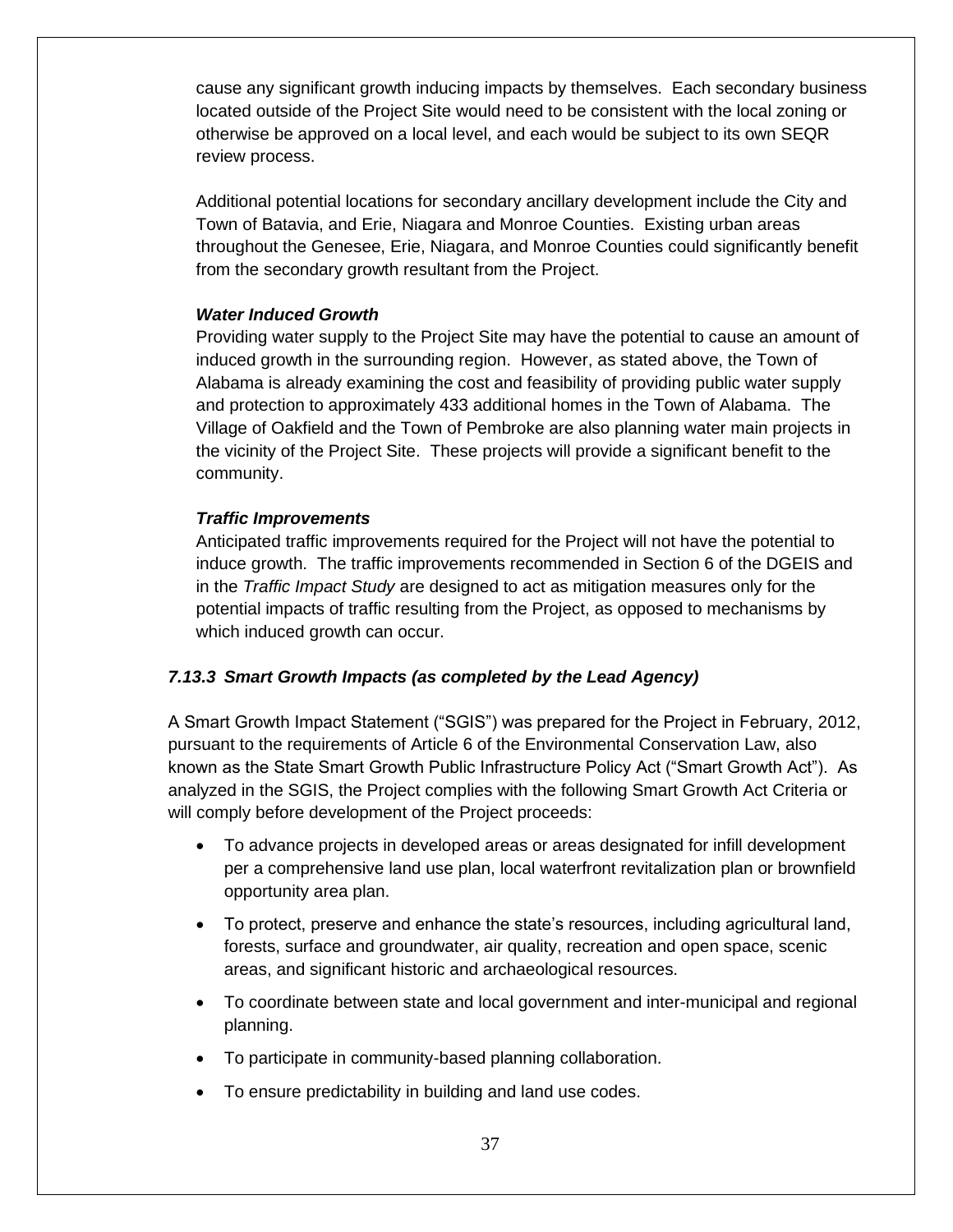• To promote sustainability by strengthening existing and creating new communities which reduce greenhouse gas emissions and do not compromise the needs of future generations, by among other means encouraging broad-based public involvement in developing and implementing a community plan and ensuring the governance structure is adequate to sustain its implementation.

The Project does not comply or only complies in part with the following Smart Growth Act Criteria:

- To advance projects for the use, maintenance, or improvement of existing infrastructure.
- To advance projects located in municipal centers.
- To foster mixed land uses and compact development, downtown revitalization, brownfield redevelopment, the enhancement of beauty and public spaces, the diversity and affordability of housing in proximity to places of employment, recreational and commercial development and the integration of all income and age groups.
- To provide mobility through transportation choices including improved public transportation and reduced automobile dependency.

In terms of compliance with the criterion to advance projects for the use, maintenance, or improvement of existing infrastructure, full compliance with this criterion is impracticable because of the Project's need for a sufficiently large and flat site with a minimum of 1,000 acres and such a location with adequate existing infrastructure is simply not available to meet STAMP's needs. Nonetheless, existing infrastructure will be able to service the Project in part and the need for new infrastructure has been minimized to the maximum extent practicable.

In terms of compliance with the criterion to advance projects located in municipal centers, while the Project Site is located adjacent to the municipal center of the hamlet of Alabama, full compliance with this criterion is impracticable because of the Project's need for a sufficiently large and flat site with a minimum of 1,000 acres to implement a low-density master plan in a campus like setting. Nonetheless, in order to minimize adverse impacts, the Project has been designed to visually integrate with the Hamlet and some project components such as a proposed new Town of Alabama Town Hall and a new bypass road to channel Route 77/63 traffic away from the Hamlet will strengthen the Hamlet and help it thrive as a municipal center.

In terms of compliance with the criterion to foster mixed land uses and compact development, downtown revitalization, brownfield redevelopment, the enhancement of beauty and public spaces, the diversity and affordability of housing in proximity to places of employment, recreational and commercial development and the integration of all income and age groups, the Project complies with this criterion to the extent that it involves a mixed use development that will protect natural features and create naturally beautiful public open space including a trail network within the Project Site. In addition, the Project will help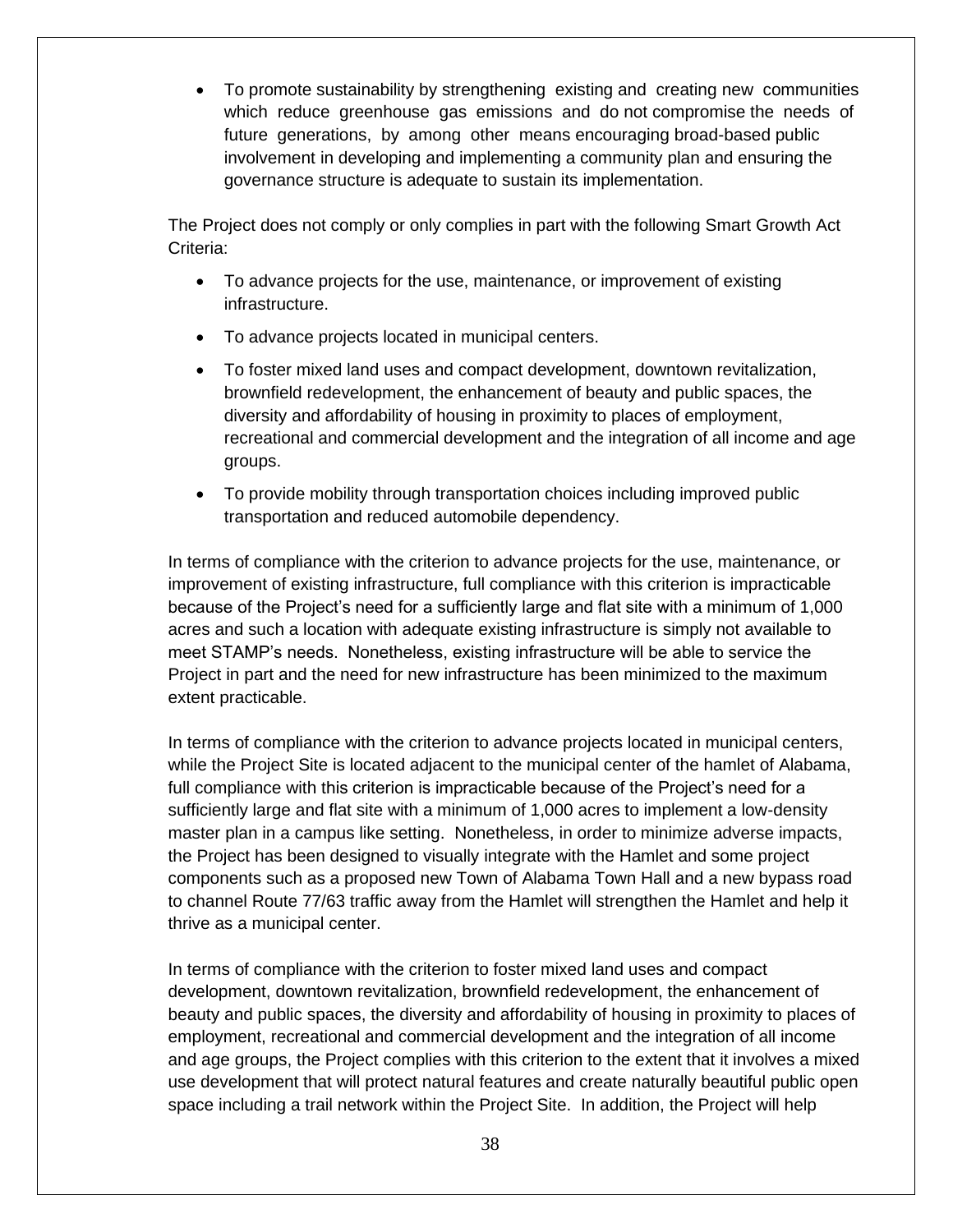revitalize the hamlet of Alabama. The Project does not comply with this criterion to the extent that it involves a low-density campus like development and does not foster brownfield redevelopment. Compliance with these elements are simply not practicable given the goals of the Project. Other portions of this criterion such as fostering diversity and affordability of housing in proximity to places of employment, recreational and commercial development and the integration of all income and age groups are not applicable to the Project.

In terms of compliance with the criterion to provide mobility through transportation choices including improved public transportation and reduced automobile dependency, for the workers on-campus at Stamp, a network of trails for walking or biking between sections of the campus has been designed to reduce automobile dependency while workers are present. In addition, a portion of the campus has been designated for worker-support services (commercial and retail) so workers will be able to access such services without having to drive off-campus, and, instead, can access via a short bike ride or walk. Nonetheless, full compliance with this criterion is impracticable. The rural setting of the Project location, selected after careful evaluation, means that public transportation options will be fairly limited and it is likely that most workers will commute to the campus via automobile.

Overall, STAMP is a unique project, the size and scope of which make compliance with all of the Smart Growth Act criteria impracticable. Nonetheless, compliance has been achieved to the maximum extent practicable and the economic benefits of the Project, from its first phase through full build-out, will more than outweigh any negative impacts from inconsistencies with Smart Growth criteria. In addition, through the SEQR process for the Project has identified and mitigated potential significant adverse impacts. The Project's potential to stimulate good-paying jobs and long-term economic growth, and in turn reverse demographic outflow in Western New York, will have a significant long-term benefit in those areas where high-density development, but an inadequate supply of population, exist. The Project's associated benefits will also include increased utility infrastructure, decreased real property tax rates, and increased local revenues to support community services. The Project, despite its rural location, is still within an hour's drive of the major population centers of Western New York, including metropolitan Buffalo and Rochester.

The Town of Alabama intends to take certain actions to help address potential development pressure, particularly residential development likely to take the form of large lot frontage development occurring along existing roads that, in time, becomes more detrimental to the rural/ agricultural character of the Town than clustering residential development would. Thus, the Town plans to consider updates to its Comprehensive Plan and/or revisions to zoning and subdivision standards to help direct how future residential development will be handled.

#### *7.13.4 Findings*

The Project is not interdependent upon or undertaken as a result of or otherwise dependent upon any other proposed action in the area. The Project has the potential to provide positive economic growth within a large geographic area, thus some level of induced growth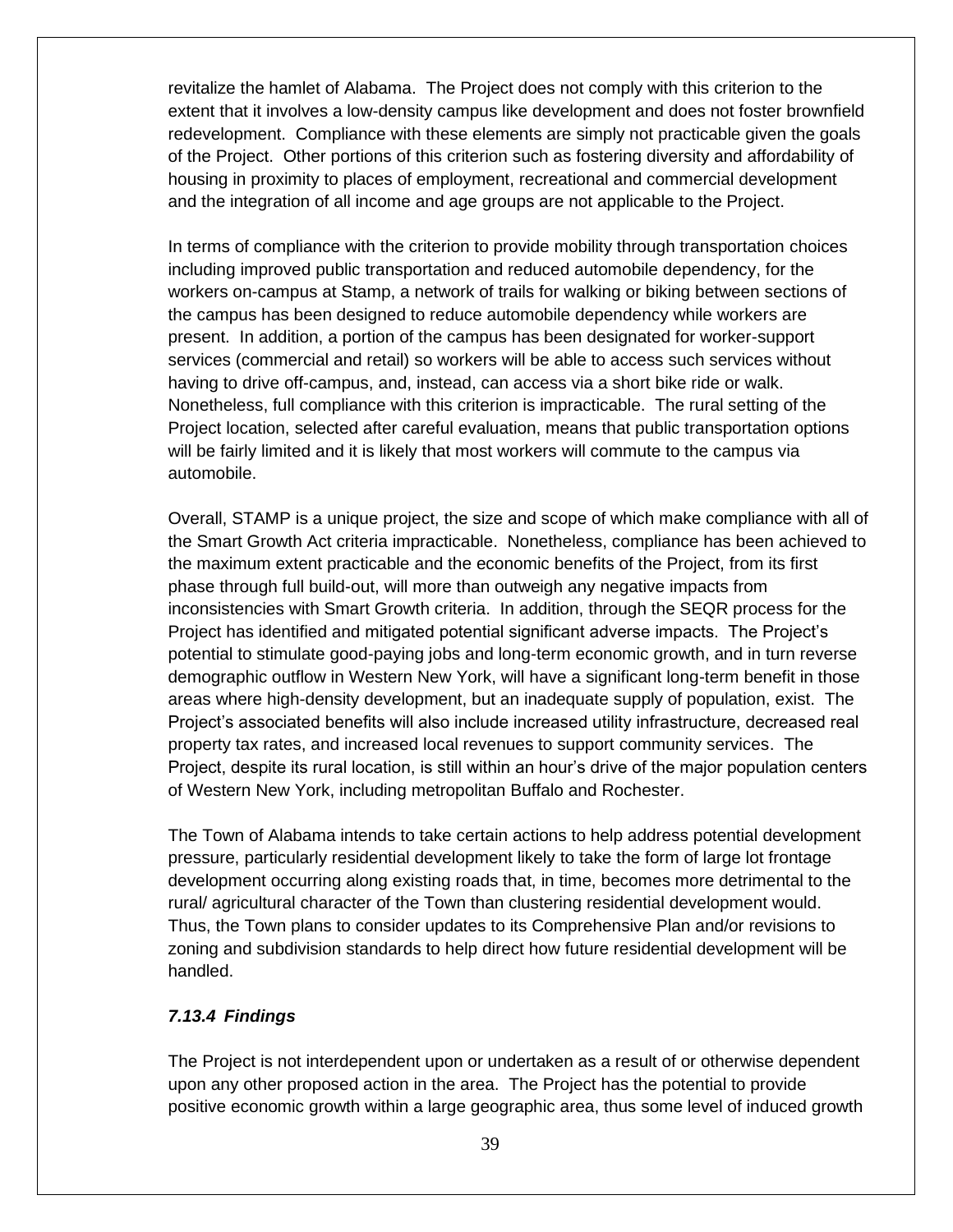has been anticipated in the overall design of the Project and will be accommodated within the Project Site. Other growth resulting from the Project could occur in the Town of Alabama, Village of Oakfield, and Town of Batavia, as well as the urban areas of Genesee, Erie, Niagara, and Monroe Counties. Such growth will occur on a voluntary basis, subject to local environmental review and approval. Localities that do not desire such growth related to the Project will have the ability to limit future growth consistent with their comprehensive master planning efforts, whereas those localities that desire such growth can take appropriate steps to encourage site plan applications allowing construction to proceed. Compliance with Smart Growth Act criteria has been achieved to the maximum extent practicable and where necessary non-compliance has been justified.

With the mitigation measures set forth by both the Lead Agency and the Town of Alabama, the Town of Alabama Planning Board, as an involved agency, finds that the Project will adequately avoid or minimize potential growth inducing impacts to the maximum extent practicable.

**CURRENT PROJECT CONFORMANCE WITH FINDINGS:** *Project in conformance – it is a relatively small project, an electrical sub-station that was anticipated in the original GEIS. The Town continues to implement the plan to avoid unplanned growth.*

# **8.0 POTENTIAL UNAVOIDABLE IMPACTS**

Development often permanently alters the conditions of an area, and in the process, creates certain unavoidable impacts. With respect to the Project, certain unavoidable impacts may be presented in the form of material, energy, agricultural resources, altered habitats for non-endangered plants and animal species, and aquatic resources. However, these impacts will be minimized and/or avoided to the maximum extent practicable as a result of the implementation of the mitigation measures identified in this Findings Statement. Furthermore, the substantial financial and community benefits that will result from the Project shall greatly offset the incurrence of such impacts.

The following is an examination of the potential short-term and long-term unavoidable impacts that may result from the Project.

#### **8.1 Potential Short-term Unavoidable Impacts**

Short-term unavoidable impacts will likely be created during the construction phases for the Project. These impacts may include increased noise and odor, as well as a short-term impact to air associated with soil disturbances and truck movement. Effective site planning and development will mitigate the anticipated impacts associated with construction of the Project to the maximum extent practicable.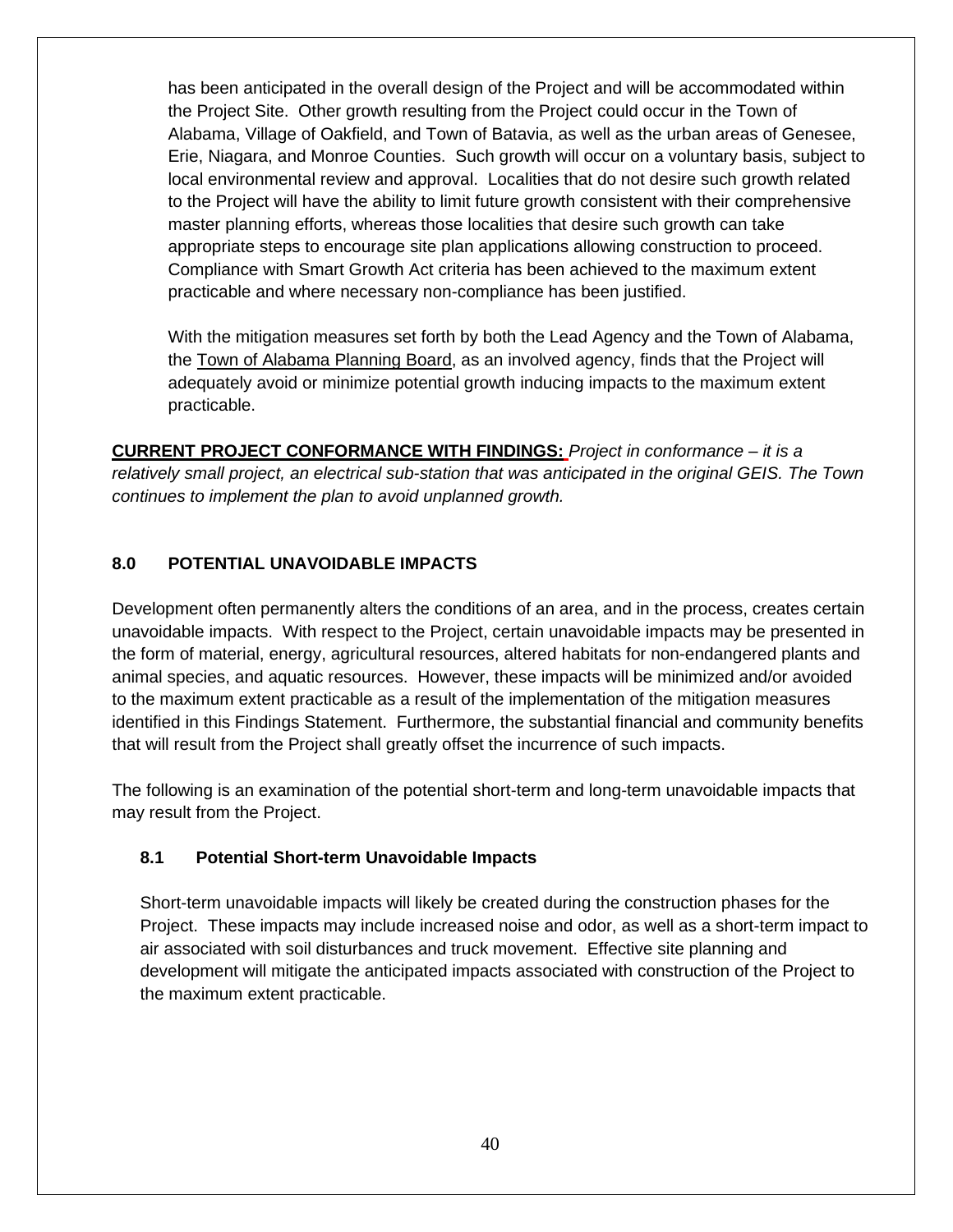# **8.2 Potential Long-term Unavoidable Impacts**

Certain long-term unavoidable impacts may result from the full build-out of the Project. Some of these impacts will be mitigated through the measures identified in this DGEIS. Such impacts include:

# *8.2.1 Loss of Property*

The Project will represent a permanent impact on less than 49% of the 1,243.40 acres of land comprising the Project Site. However, over half of the total acreage will be set aside for the protection of the wetlands, surface waters, ecologically sensitive areas, and recreation and open space areas that exist on the Project Site. The incorporation of the planning designs set forth in this Findings Statement shall mitigate the unavoidable loss of the Project Site's acreage to the maximum extent practicable.

# *8.2.2 Loss of Agricultural Use on Project Site*

Despite the goal of maintaining as much open space as possible on the Project Site, once the Project is developed, the opportunities for future active farming on the Project Site will be lost on an incremental basis. The potential loss of future agricultural use at the Project Site represents less than 1% of the total cropland acres located in Genesee County, and approximately 1.7% of total cropland acres located in Ag District No. 2. In return for this loss of cropland, the Project will create over 9,000 high-paying technology-related direct jobs at the Project Site and will become a significant net contributor to the local economy.

A number of factors will further mitigate the loss of agricultural use at the Project Site. For example, development of the Project will not result in an immediate total loss of agricultural use at the Project Site. The phased development of the Project, coupled with implementation of the long-term Land Management Plan, will ensure that future development areas will be maintained in their current land use until construction is commenced. In addition, an important tool in mitigating the loss of agricultural use at the Project Site will be the Town of Alabama implementing the FPSR. The FPSR is intended to identify and consolidate potential strategies for the Town of Alabama to evaluate and consider for preserving farmland elsewhere in the Town. The FPSR goes well beyond mitigating farmland loss associated with the Project, providing the Town with a comprehensive framework for developing and implementing a farmland protection strategy for the entire Town. In addition, the substantial tax revenue generated by STAMP will reduce the tax burden on other agricultural land in the Town of Alabama and in Genesee County.

Lastly, GCEDC's development of the Genesee Valley Agri-Business Park is projected to contribute over \$100,000,000 to the local and regional agricultural economy, greatly offsetting the loss of agricultural use at the Project Site.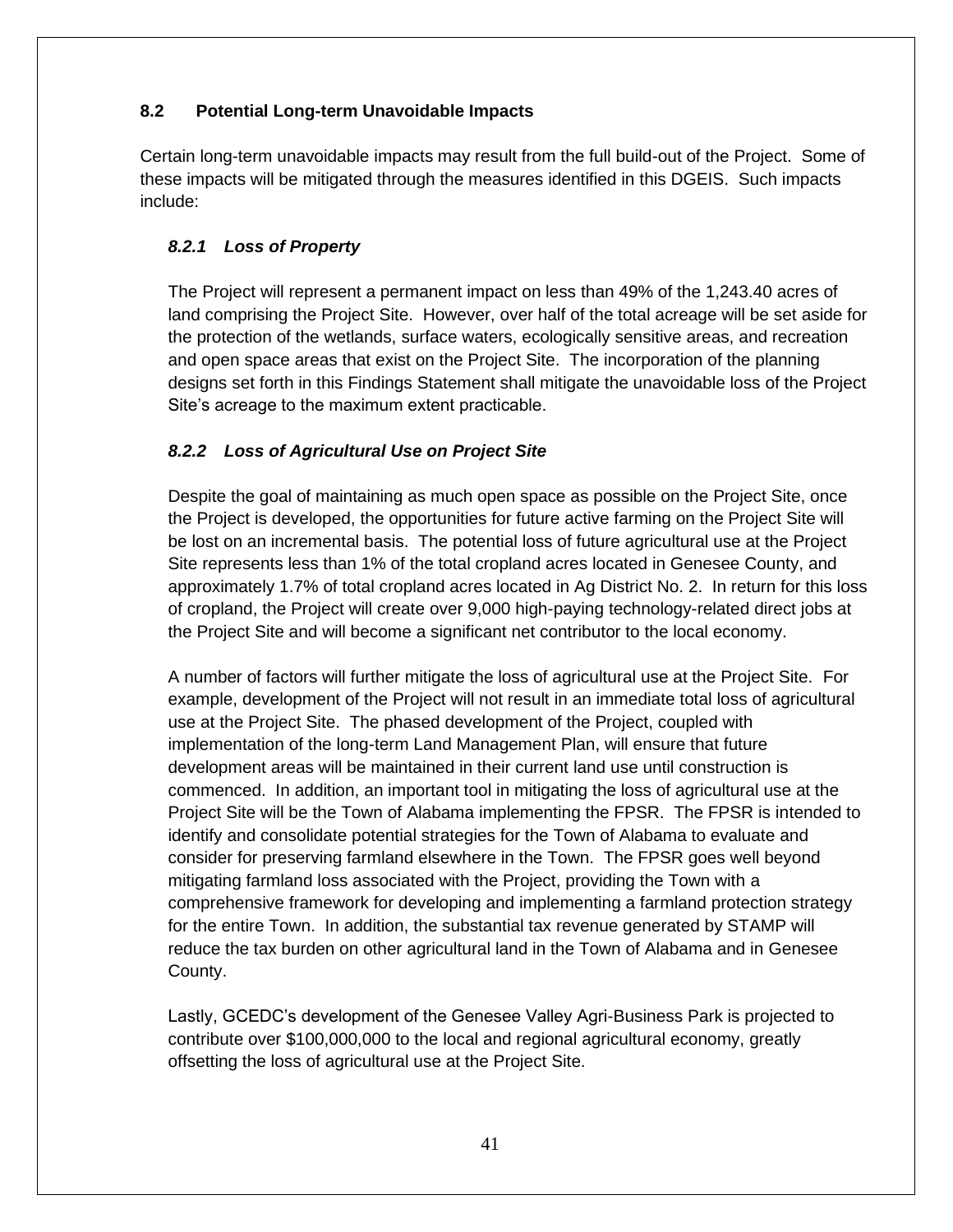# *8.2.3 Permanent Use of Energy*

The full build-out of the Project Site will result in the Project utilizing on a permanent basis certain energy resources including electricity and natural gas. However, the estimated consumption is well within the capacity of the energy sources. In addition, the Project lies within the Niagara Hydro Power Zone which will provide a low-cost renewable source of energy for the Project.

# *8.2.4 Altered Habitats for Non-Endangered Plant and Animal Species*

The full build-out of the Project may result in an unavoidable alteration of habitats for some non-endangered plant and animal species. The ecological communities (habitats) found at the Project Site are common throughout New York State and within the surrounding landscape. Habitat alteration resulting from the Project will be offset by protection and restoration of key natural area corridors on the Project Site, abundant habitat for these species immediately adjacent to the site and in the immediate vicinity of the Project Site, including over 19,000 acres of currently protected conservation lands.

# *8.2.5 Impacts to Aquatic Resources*

The full build-out of the Project may result in the unavoidable loss of wetland and associated headwater stream habitat, most of which is of low quality due to degradation by past and current land use at the Project Site. Compensation for these impacts will be provided by implementation of a mitigation strategy that will enhance, restore, and protect wetlands and streams of equal or greater value on and off the Project Site. Any temporal loss of aquatic resource functions and services will be buffered by the ecological resilience of the surrounding watershed.

# *8.2.6 Impact to Existing Traffic Patterns*

There are a number of potential LOS degradations (increases in delay at area intersections) that may result from the full build-out of the Project and, in order to view those potential impacts in a conservative manner, are being considered potential unavoidable impacts associated with the Project Site's traffic generation.

Nevertheless, the full build-out analysis of the Preferred Alternative indicates that a majority of the study area intersections will continue to operate adequately. A two-lane capacity analysis of NY Route 77 shows that only the Judge Road to Bloomingdale Road segment could become congested during full build-out conditions.

In sum, the Traffic Impact Study attached as Appendix I of the DGEIS indicates that the proposed improvements for the Project will provide adequate operations at the Project's study area intersections and on the existing road network for the levels of traffic anticipated.

# **CURRENT PROJECT:** *NO OTHER UNAVOIDABLE IMPACTS CREATED.*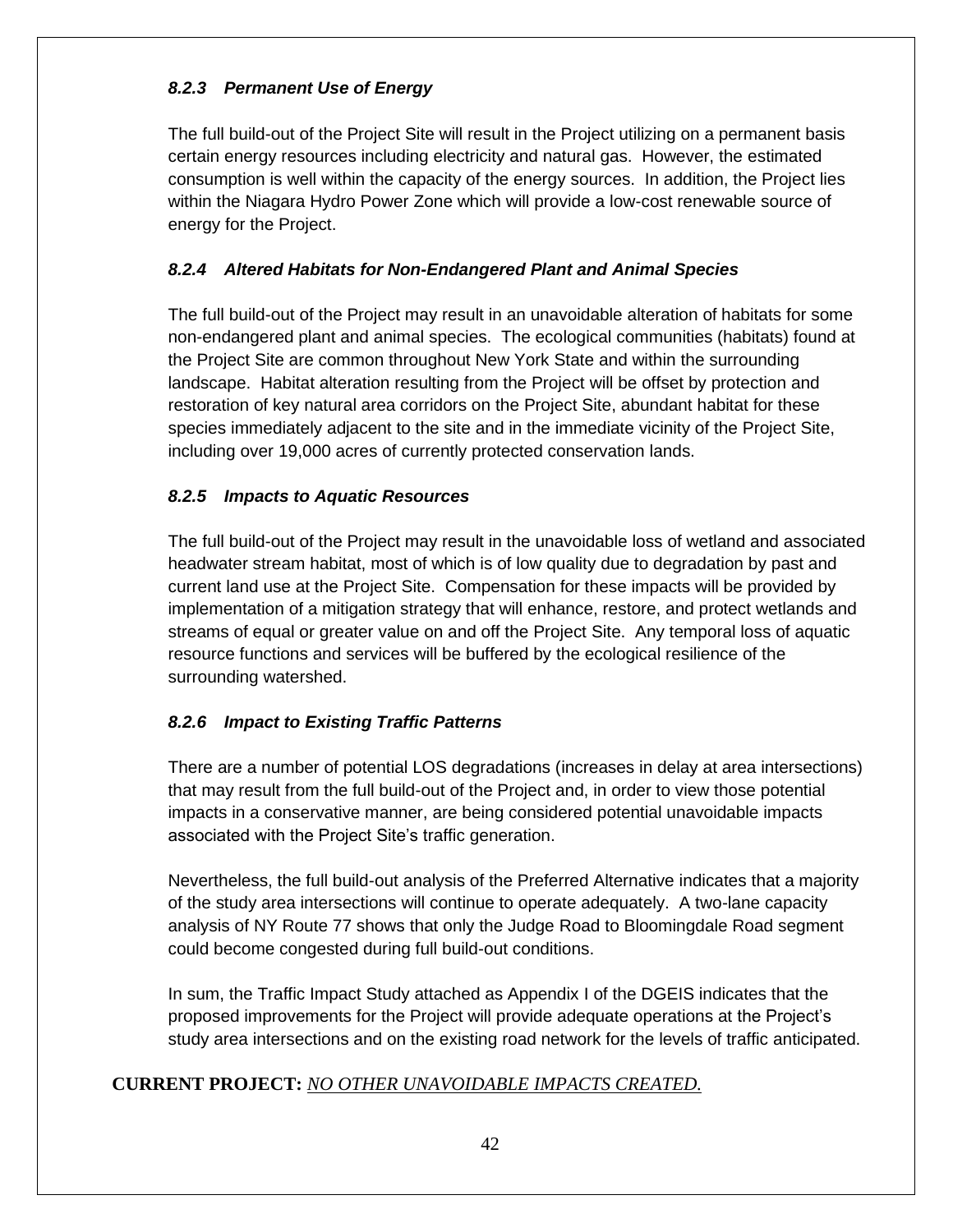# **9.0 EFFECTS ON USE AND CONSERVATION OF ENERGY RESOURCES (Lead Agency)**

The construction and operation of STAMP will have both short-term and long-term impacts on the use and conservation of energy resources. In the short term, construction of the Preferred Alternative will involve the use of non-renewable energy resources including gasoline, diesel, fuel oil, and electricity. In addition to construction-related energy use by equipment such as excavators, backhoes, loaders, bulldozers, dump trucks, generators, and paving equipment, an indirect use of energy would also occur as a result of construction workers commuting to and from the Project Site.

The general long-term impacts of the Preferred Alternative on the use and conservation of energy would result in traffic generated by the Project and the consumption of energy from day-to-day operations of users located at the Project Site. Estimated electric and natural gas loads for the Project are described in more detail in Section 6.8 of the DGEIS. In addition, the Industry Requirements and Environmental, Health, and Safety Impacts Report, attached as Appendix H to the DGEIS, also analyzes how potential manufacturing technologies targeted for the Project Site would consume energy.

STAMP's anticipated annual consumption of natural gas and electricity can be met by the current energy sources as described more fully in Section 6.8 of the DGEIS. Nevertheless, the design and development of the buildings to be located at the Project Site will incorporate state of the art energy efficient technologies and will meet current applicable federal and state requirements. In addition, the advanced technology and manufacturing operations to be located at the Project Site include technology sectors that will help advance the Nation's progress toward the utilization of renewable energy resources, thus creating a conservational benefit. Lastly, the Project Site lies within the Niagara Hydro Power Zone which will provide a low-cost renewable source of energy for the Project.

It is anticipated that buildings constructed at the Project Site will conform to the energy standards recommended by the New York State Building Construction Code. Buildings will be designed and constructed incorporating design and selection, equipment assistance to achieve maximum energy conservation, in compliance with applicable provisions set forth in the New York State Energy Conservation and Construction Code. Given the projected build-out timeframe, each proposed new structure shall be required to meet the applicable energy standards of the most recent provisions of the New York State Energy Conservation and Construction Code.

# **10.0 IRREVERSIBLE AND IRRETRIEVABLE COMMITMENT OF RESOURCES- Lead Agency**

STAMP will require the irreversible and irretrievable commitment of certain human, material, environmental, financial, and energy resources. The commitment of these resources, however, will be greatly offset by the socioeconomic benefits that will result from the construction and implementation of STAMP.

Human and financial resources have already been expended by GCEDC, the State of New York, the County of Genesee, and the Town of Alabama for the planning and review of the Project. The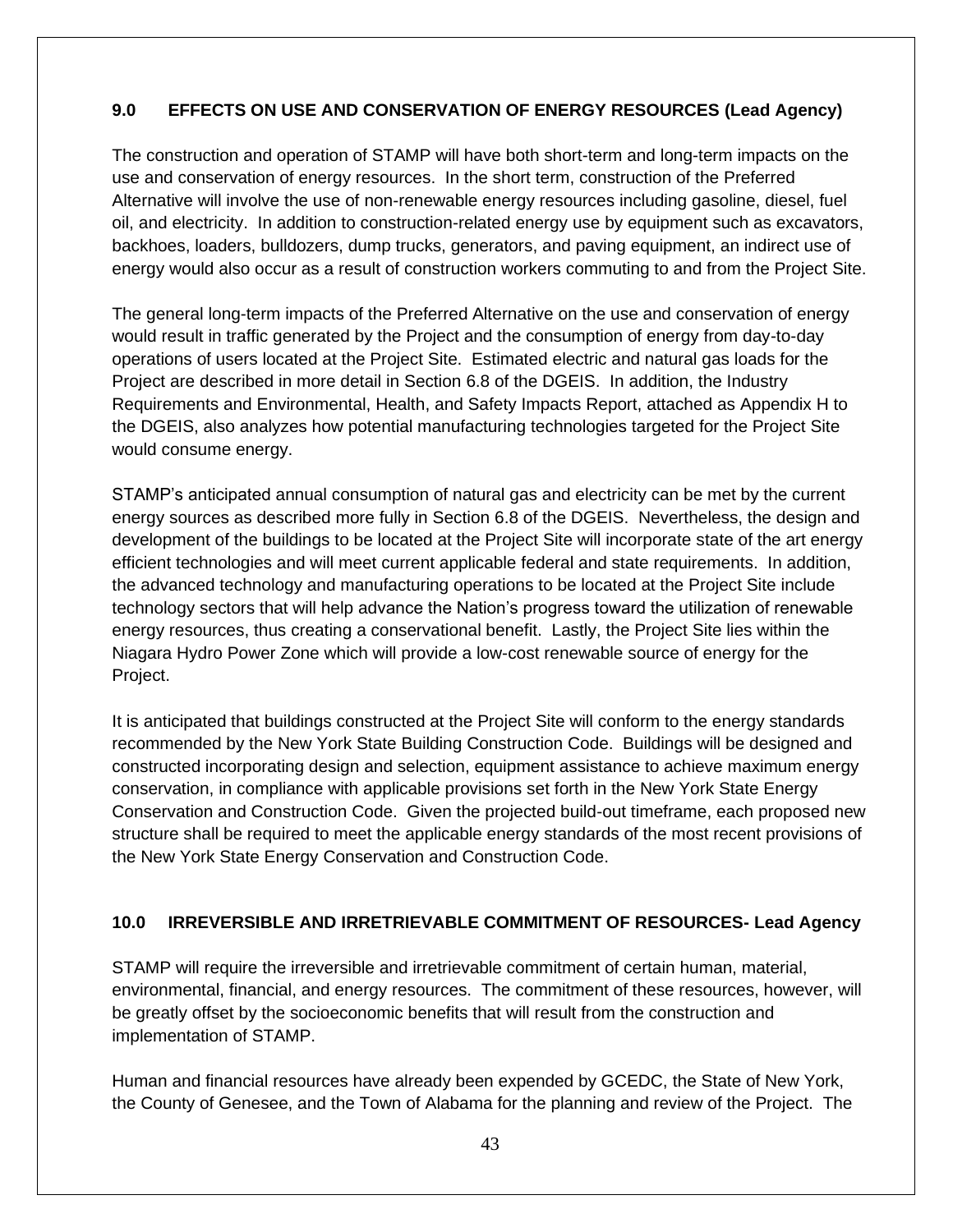expenditure of funds and human resources will continue to be required throughout the permitting and construction phases of STAMP (*e.g.*, for environmental reviews and permitting, site plan approval, rezoning, and building and construction inspections).

STAMP also represents the commitment of the land for the life of the Project. Less than 49% of 1,243.40 acres of property will be developed and not available for alternative uses for the life of STAMP. However, through a comprehensive planning approach that takes into consideration environmentally sensitive resources, the majority of the Project Site's acreage will be preserved as open space in order to protect existing wetlands and other ecological resources, as well as to provide a more rural, agrarian aesthetic consistent with the community's character. The substantial landscape buffers will surround the Project Site along property lines shared with other property owners in order to maintain existing view sheds and the rural character of the area surrounding the Project Site. In addition, coupled with the implementation of the Land Management Plan, the Preferred Alternative mitigates the impact of the permanent commitment of the remaining acreage of the Project Site to the maximum extent practicable.

Various types of construction materials and building supplies will also be committed to the Project. The use of these materials, such as gravel, concrete, steel, etc., represents a long-term commitment of these resources which will not be available for other projects. Energy resources also will be irretrievably committed to the Project during the construction and operation of the Project. Fuel and electricity will be required during site construction and project operations. In addition, the Project Site lies within the Niagara Hydro Power Zone and will draw some of its electrical consumption needs from this renewable energy source. Lastly, the design of the buildings on the Project Site will utilize LEED standards to the maximum extent practicable, thus maximizing energy efficiencies in the construction process and sustainable practices in the on-going operations of the Project's facilities.

A commitment of private and public funds will be made to the Project based on the premise that residents in the immediate communities, region, and State will greatly benefit by increased property and sales tax revenues, growth, and land values surrounding the Project Site, increased employment opportunities in the local, regional, and State communities, and other revenues directly or indirectly generated by the Project. Therefore, the initial financial investments illustrated in the Preferred Alternative represent a long-term benefit rather than irreversible or irretrievable commitments of resources.

# **11.0 CONDITIONS AND THRESHOLD CRITERIA**

A GEIS is prepared by a lead agency whenever there is a need to assess a wide variety of impacts at a conceptual level, rather than on a project-specific or site-specific environmental impact statement. By addressing potential impacts and adopting conditions and thresholds for future development and actions upfront, the use of a GEIS can establish a framework by which potential significant adverse environmental impacts are addressed at the planning stage, thus reducing future SEQR review requirements as new construction proceeds at later stages. As the Project progresses, changes may occur as the conceptual plans are developed into final design proposals.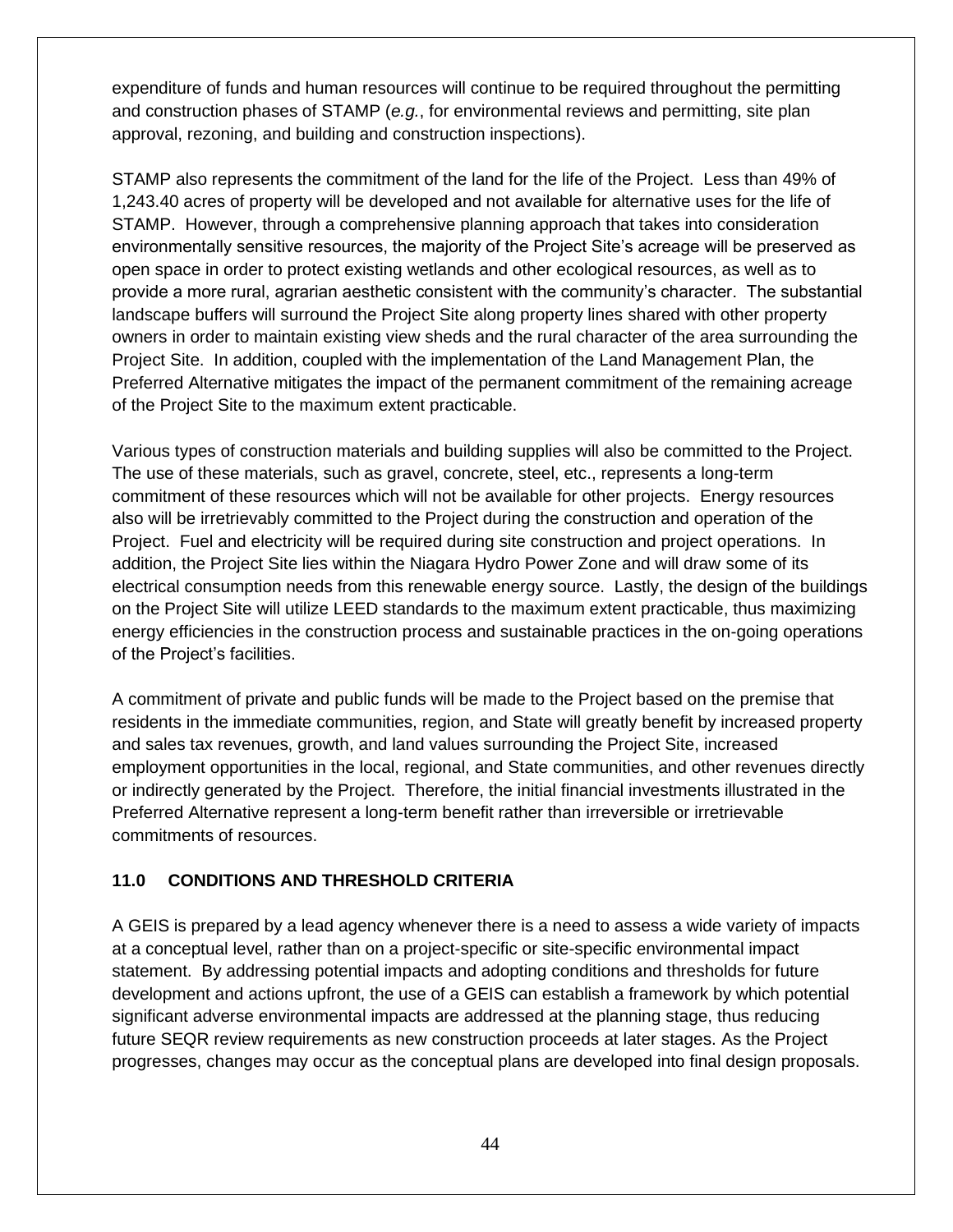Such changes may specifically include proposed changes to the Preferred Alternative including increases or decreases in total project square footages devoted to a specific use.

This section identifies both the conditions to be complied with related to the over-all development of the Project, as well as the threshold criteria to consider when determining whether or not a future use at the Project Site requires supplemental SEQR review.

# **11.1 SEQR Procedures**

Final designs for less-defined Project components, as well as any proposed changes to the more well-defined elements (hereinafter referred to "Future Project Use(s)"), may require further evaluation pursuant to SEQR. The Town of Alabama, as an involved agency, will be responsible for performing an environmental determination on Future Project Uses pursuant to SEQR, and will consider Future Project Uses proposals in relation to: (i) the DGEIS; (ii) the FGEIS; (iii) this Findings Statement; and (iv) any relevant determination of the Lead Agency, the GCEDC.

Upon submission of specific site plans to the Town of Alabama Planning Board for site plan approval, the Planning Board shall determine if the environmental impacts associated with such Future Project Uses have been adequately addressed in the DGEIS, the FGEIS and this Findings Statement, taking into account whether the Future Project Uses exceed any of the thresholds set forth herein. Such a determination must be made before any site plans for Future Project Uses are approved by the Planning Board. The Planning Board will utilize technical experts to help review these projects, which will be paid for through the application fees set by the Town Board

In the event that the Planning Board determines that:

- 1. The Future Project Uses would be carried out in conformance with the conditions and thresholds set forth in this Section 10, then no further SEQR compliance will be required;
- 2. The Future Project Uses would be carried out in conformance with the conditions and thresholds set forth in this Section 10, but are not addressed or are not adequately addressed in the DGEIS, the FGEIS or this Findings Statement, then an amended Findings Statement will be prepared;
- 3. The Future Project Uses are not addressed or are not adequately addressed in the DGEIS, the FGEIS or this Findings Statement, but the proposal does not exceed any of the conditions or thresholds set forth in this Section 10, or the proposal does exceed a threshold set forth in this Section 10, but would not result in any potential significant adverse environmental impacts, then a Negative Declaration will be prepared pursuant to 6 N.Y.C.R.R. § 617.10(d)(3); or
- 4. The Future Project Uses are not addressed or are not adequately addressed in the DGEIS, the FGEIS or this Findings Statement for the Project and/or the proposed use would exceed the conditions or thresholds set forth in this Section 10 and may have one or more potential significant adverse environmental impacts, then a supplement to the FGEIS will be prepared.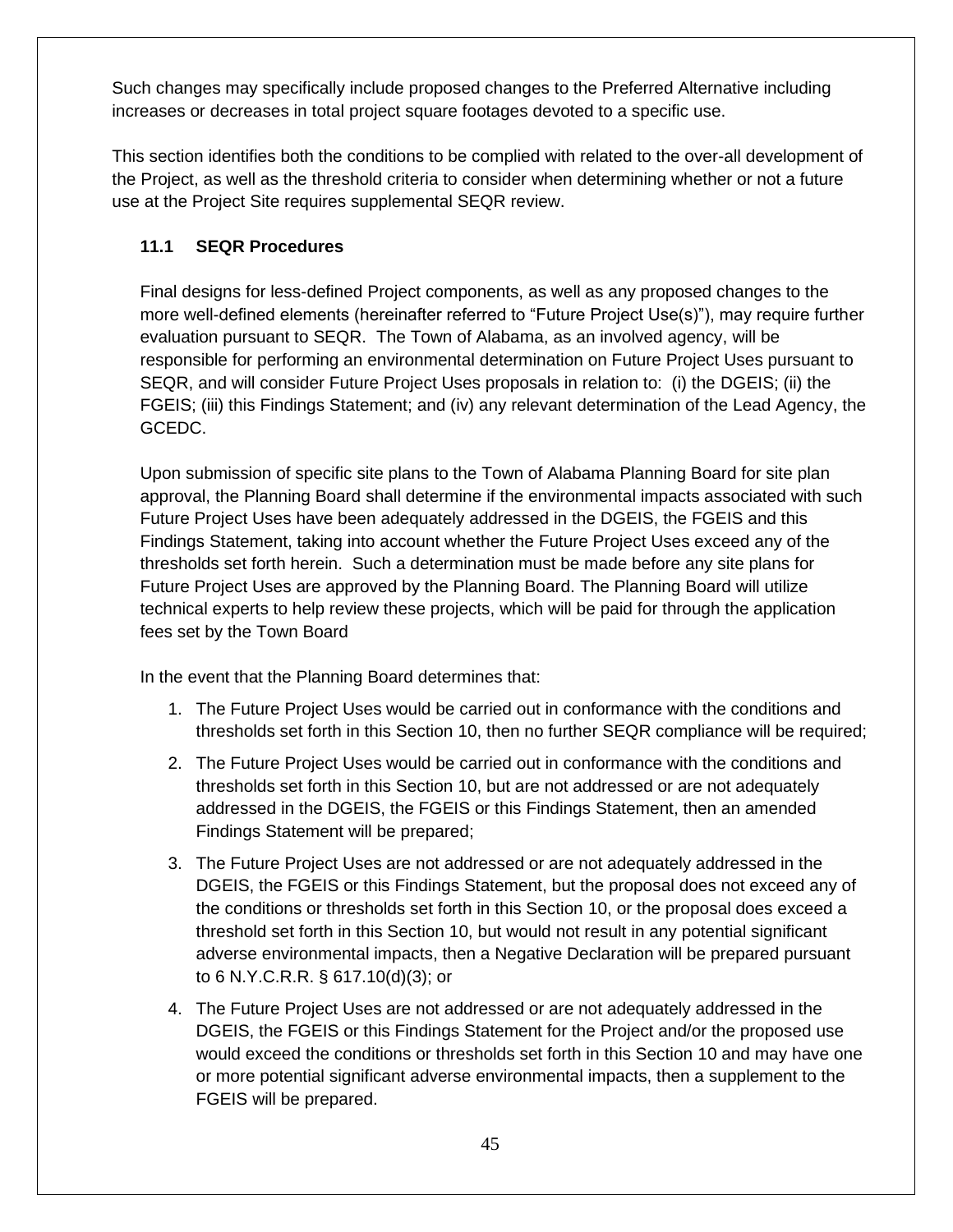# **11.2 Conditions**

GCEDC, as Lead Agency, along with the Town of Alabama Planning Board as an involved agency, has determined that the following mitigative conditions shall be met as part of the overall development of the Project and in conjunction (as applicable) to any Future Project Use:

- 1. Implementation of the Best Management Practices set forth in Section 7.1.2 of this Findings Statement with respect to soils located at the Project Site.
- 2. No clearing or grading, other than for site infrastructure, shall occur on the STAMP Site until site plan approval has been granted.
- 3. A minimum buffer of 100 feet shall be maintained on either side of Whitney Creek. The third drainage way (Unnamed Stream No. 1) shall be re-routed into the second corridor (Unnamed Stream No. 2) to accommodate flow and provide hydrology to enhance and restore wetlands and streams in the protected corridor.
- 4. Compliance with the Stormwater Best Management Practices set forth in Section 7.2.2 of this Findings Statement. All potential future impacts to wetlands shall be contingent upon the completion of a Joint Permit Application process, as needed, involving the U.S. Army Corps of Engineers, NYSDEC, and other applicable regulatory agencies. The approximately 97 acres of wetlands and 24,300 linear feet of stream and upland buffer areas surrounding wetlands and streams shall be enhanced, restored, and protected in perpetuity on the Project Site. Off-site mitigation targeting the southeastern portion of the Whitney Creek watershed will be completed including the restoration of wetlands that have been drained, enhancement of existing wetlands through invasive species, eradication and control; planting of native vegetation; establishment of forested stream buffers; and permanent protection of all mitigation measures. Lastly, stormwater management practices shall be implemented at the Project Site pursuant to the requirements of NYSDEC's New York State Stormwater Management Design Manual.
- 5. The ownership and maintenance of any stormwater facilities, both on-site and off-site, which are constructed as a result of this Project, shall be owned and maintained by the Project Sponsor, or by a landowner association formed to represent STAMP, and not be the responsibility of the Town of Alabama. Proof of such ownership and maintenance agreement shall be provided to the Town of Alabama prior to construction of any such stormwater facilities.
- 6. All wetland mitigation shall be undertaken either by the Project Sponsor, individual project applicants, or other entities. The Town of Alabama will not be responsible for providing wetland mitigation for the Project. All wetland mitigation shall be reviewed and approved by NYSDEC prior to site development.
- 7. All potential air emissions associated with Future Project Uses shall comply (as applicable) with the regulatory requirements set forth by NYSDEC and USEPA pursuant to the Title V Facility Permit, State Facility Permit, and Air Facility Registration Programs. Facilities seeking to locate at the Project Site will further need to satisfy the requirements of NYSDEC's Air Guide-1 (as needed).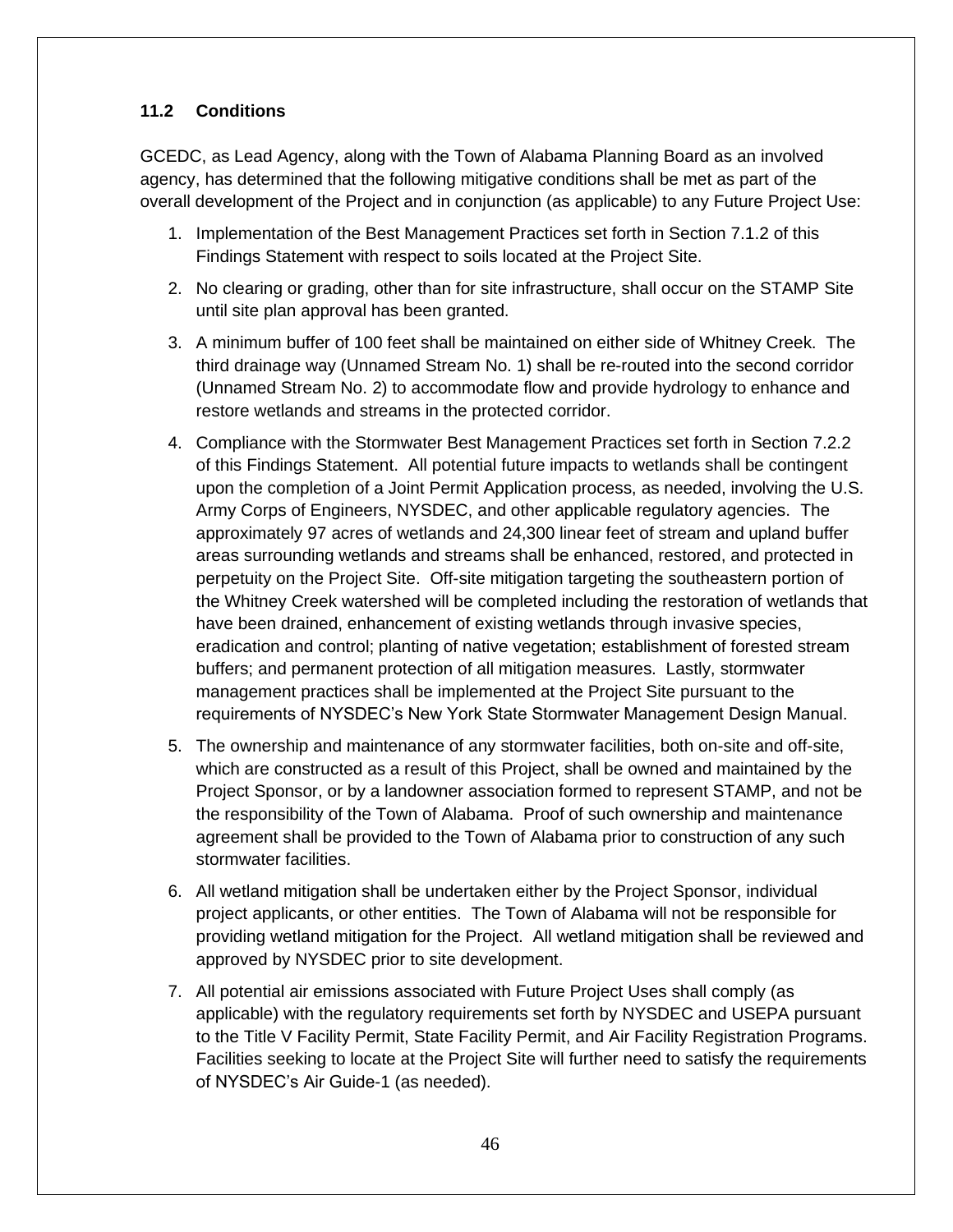- 8. The Land Management Plan identified in Section 7.4.2 of this Findings Statement shall be implemented at the Project Site throughout construction and following Project Site development.
- 9. The ownership and maintenance of any open space and/or conservation lands shall be owned and maintained by the Project Sponsor, or by a landowner association formed to represent STAMP, and not be the responsibility of the Town of Alabama.
- 10. A Long Term Land Management Plan (LTMP) shall be prepared by the Project Sponsor prior to phase one being completed (drafts of the plan will help evaluate current projects). Copies of this Plan will be provided to the Town of Alabama Town Board and Planning Board for use in the review of future site development.
- 11. Landscape plans for the development of each site, prepared in accordance with the LTMP, shall be provided to the Town of Alabama Planning Board as a part of the site plan review process for future development on the STAMP property.
- 12. All future manufacturing activities to be conducted at the Project Site shall be subject to appropriate NYSDEC hazardous substances and waste regulations, including but not limited to, those requirements set forth in the Hazardous Substance Bulk Storage Program (6 N.Y.C.R.R. Parts 595-599) and the Petroleum Bulk Storage Program (6 N.Y.C.R.R. Parts 612-614). The storage and use of any petroleum and hazardous substances at the Project Site shall be subject to the federal Spill Prevention Control and Countermeasure rules. The facility system design and daily operations at the Project Site shall comply with all applicable Uniform Fire and Building Code provisions, and a Hazardous Material Management Plan for each Future Project Use shall be prepared and submitted to the Town of Alabama Fire Department for approval during any site plan application process. All employees handling hazardous materials or chemicals will be trained in accordance with applicable OSHA and RCRA regulations. Environmental health and safety programs shall also be implemented at the Project Site in order to comply with the applicable provisions of the Town of Alabama Zoning Laws, New York State Department of Labor regulations, and the Emergency Planning and Community Right-to-Know Act. Hazardous materials shall not be stored at any locations at the Project Site without the user of such materials first providing a Hazardous Materials Inventory Statement to the Town of Alabama Fire Department and all other local emergency service agencies. Lastly, all nanotechnology manufacturing facilities to be located at the Project Site shall comply with applicable USEPA, OSHA, and NIOSH requirements.
- 13. The main Project Site access road (proposed to be constructed to State Route 63/77 at 70% build-out) shall be constructed by the Project Sponsor to State Route 63/77 prior to completion of the first development project at STAMP (This road project was previously before the Planning Board and was approved and constructed).
- 14. A right turn lane shall be constructed on the eastbound Judge Road approach of the New York Route 77/New York Route 63 intersection. This intersection, and the New York Route 77/Ledge Road intersection, shall be monitored for the potential installation of traffic signals during Phase 1 of the Project.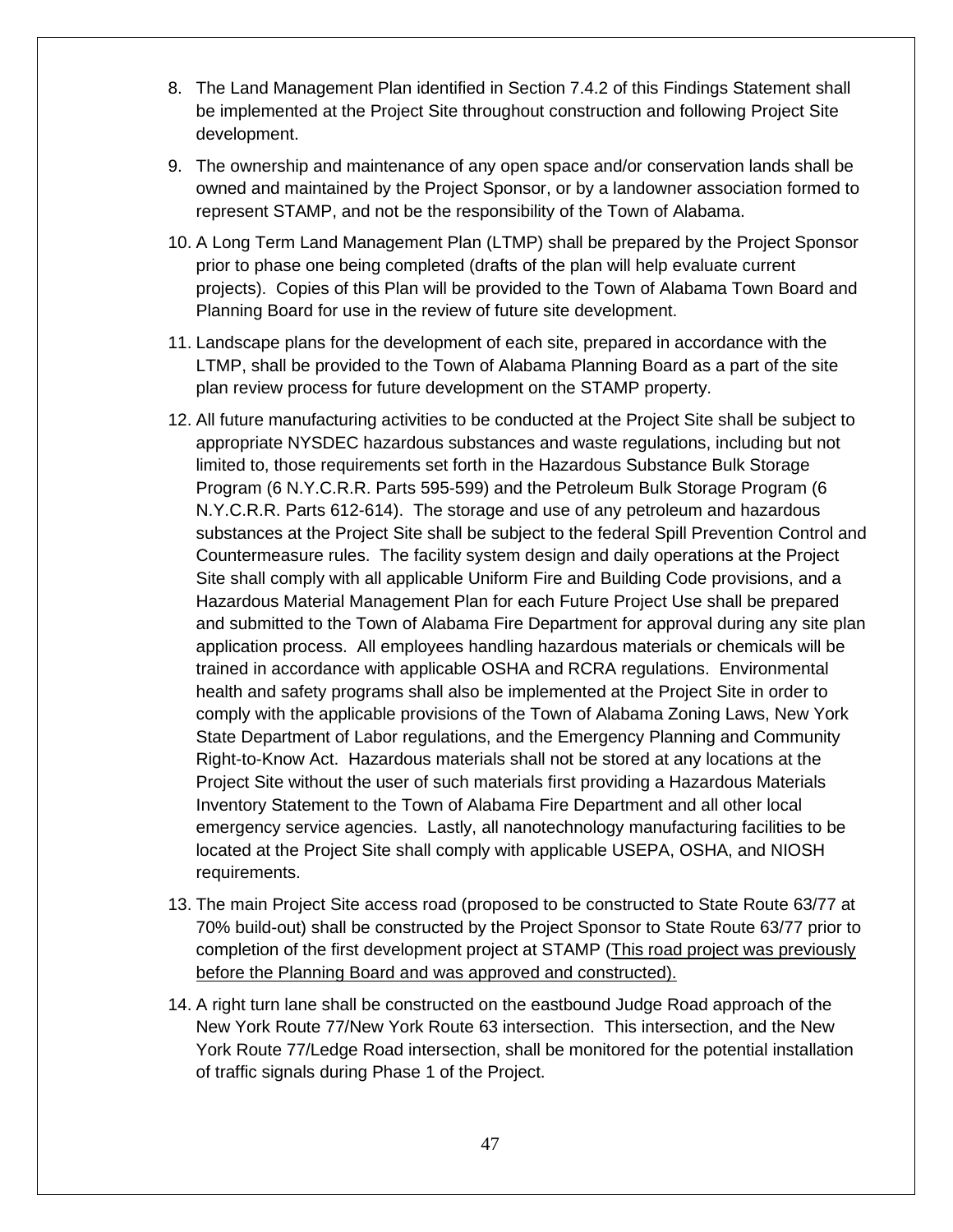- 15. Before the 70% threshold for the Project is reached, a bypass road shall be constructed to the Project Site from New York Route 77/63 Overlap just north of Ham Road to New York Route 77 at the existing location of the intersection of Crosby Road. Designating the bypass road as Route 77 and re-designating existing New York Route 77 through the Hamlet of Alabama shall be completed.
- 16. Two (2) driveways on New York Route 77; two (2) driveways on Judge Road; and two (2) driveways on New York Route 77/63 Overlap (in addition to the bypass road curb cuts) shall be completed.
- 17. Traffic capacity improvements shall also be completed at the following off-site intersections in accordance with the recommendations of the Traffic Impact Study and NYSDOT requirements:
	- New York Route 77/New York Route 63/Judge Road
	- New York Route 77/Bloomingdale Road
	- New York Route 77/Ledge Road
	- New York Route 77/Akron Road
	- New York Route 77/I-90 Exit 48A
- 18. For each individual project that is proposed on the STAMP site, the applicant shall provide the Town with the estimated daily and peak hour traffic generation of the project accumulated with traffic counts from previously approved STAMP projects.
- 19. To ensure that no additional potential traffic impacts result from the Project that are not anticipated at the time of this Findings Statement, a supplemental traffic analysis shall be conducted by the Project Sponsor throughout build-out of the Project when the following thresholds are met:
	- a. When Phase I (or 1 million square feet of building) is developed or when cumulative peak hour trips generated by the Project equals at least 750 trips during either the AM or PM peak hour, whichever happens first;
	- b. When the Project reaches 70% build-out (4.27 million square feet) or when cumulative peak hour trips generated by the Project equals at least 1,925 trips during either the AM or PM peak hour, whichever happens first.

The supplemental analysis shall focus on the following intersections:

- New York Route 77/New York Route 63/Judge Road
- New York Route 77/Bloomindale Road
- New York Route 77/Ledge Road
- New York Route 77/Route 63/Lewiston Road
- 20. The Project Sponsor shall assure that degradation of Town owned and maintained roadways resulting from traffic volumes and/or vehicle classifications brought on by the STAMP Project shall be repaired at no cost to the Town and shall enter into an appropriate road use/ repair agreement with the Town of Alabama and/or explore the conversion of Crosby Road and the portion of Judge Road between the Tonawanda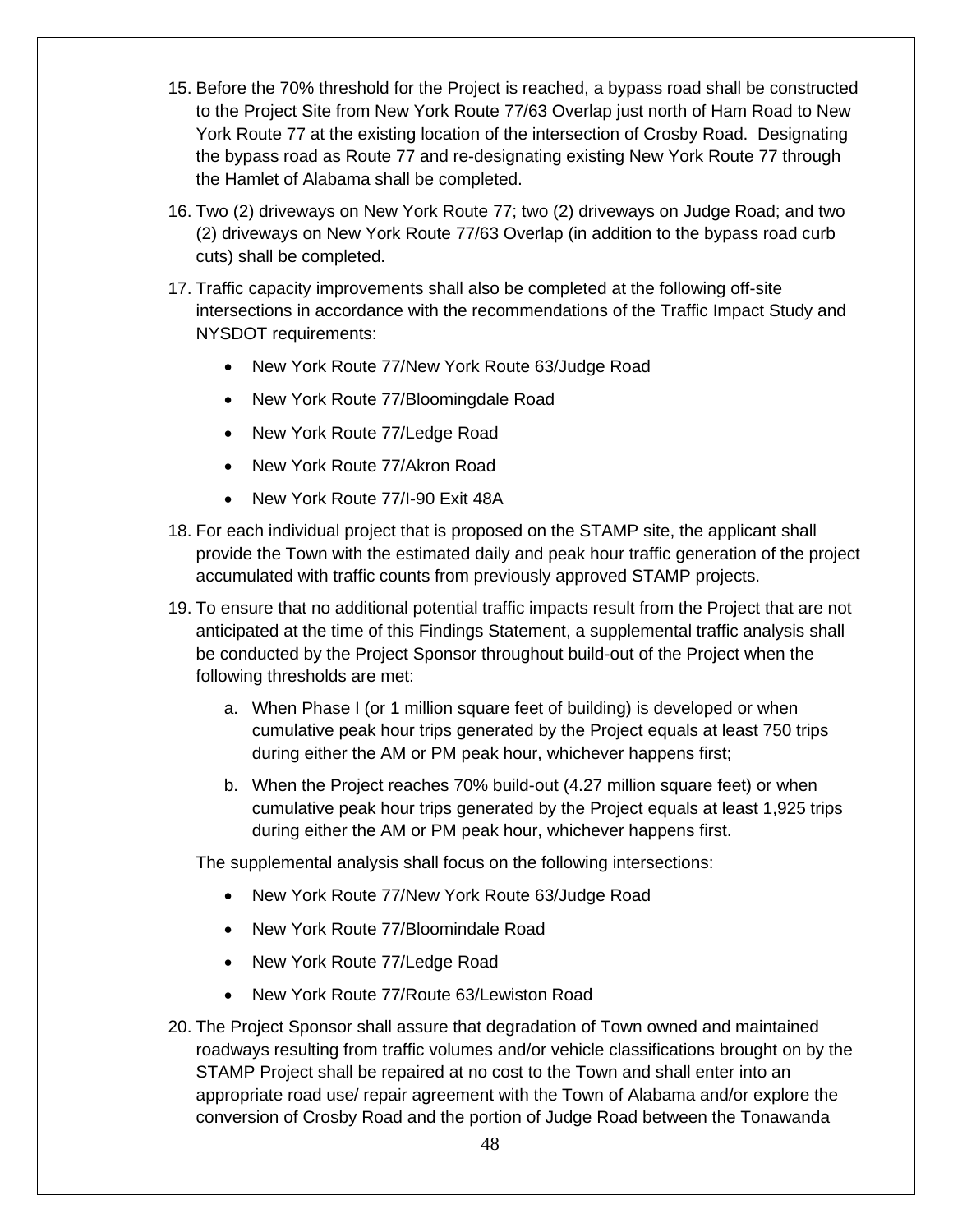Seneca Nation and State Route 77/63 to Genesee County owned and maintained roadways (the Town exchanged roads with the County).

- 21. Since several Project Site driveways are proposed to access Crosby Road and because the Town of Alabama (current owner of this road) feels this road is under-built for handling the additional traffic volumes and vehicles classifications brought on by this Project, the Project Sponsor shall improve Crosby Road to the expectations of the owner, unless otherwise agreed upon, at no cost to the Town (The County has taken over this section of roadway). *County owned now and improvements proposed.*
- 22. All interior roads built within the Project Site shall be owned and maintained by the Project Sponsor or other government agency (Genesee County), or by a landowner association formed to represent STAMP, and not be the responsibility of the Town of Alabama. Proof of such ownership and maintenance agreement shall be provided to the Town of Alabama prior to construction of interior roadways.
- 23. The Project Sponsor shall include the Town of Alabama in any discussions with the New York State Department of Transportation and/or Genesee County Highway Department regarding improvements to roadways within the Town of Alabama as a result of the STAMP Project.
- 24. The Project Sponsor shall undertake efforts to complete to the maximum extent practicable the following land use and zoning plan goals:
	- a. Negotiation of an incentive zoning agreement pursuant to which GCEDC in exchange for providing certain public amenities to the Town will receive a re-zoning of the Project Site to the Technology Zoning District identified in Section 6.7 of the DGEIS (completed as of the date of this document).
	- b. Amendment to the Comprehensive Plan for the Town of Alabama to provide for the development of the Project consistent with the other planning goals of the Town and Village, but accepting the vision of the Project's goal of developing a world-class high technology manufacturing center with a focus on renewable energy (In progress).
	- c. Adoption of one or more of the strategies found in the FPSR by the Town of Alabama (Agricultural Protection Plan is complete).
- 25. An Incentive Zoning Agreement between the Project Sponsor and the Town of Alabama shall provide that the Project Sponsor will assist the Town of Alabama, as necessary, to ensure that the following measures are completed in a timely fashion: (1) revising and updating the Comprehensive Plan and Smart Growth Plan to provide for the development of the Project consistent with the planning goals of Genesee County, the Town of Alabama, Town of Oakfield, and the Village of Oakfield, and reflecting the Project goal of developing a world class high technology manufacturing center on the subject property; (2) creating new zoning districts; (3) undertaking any required zoning and/or subdivision revisions; and (4) implementing one or more strategies in the Farmland Protection Strategies Report (FPSR). This agreement shall be in place prior to the commencement of any site development on the STAMP site (the agreement and an amended agreement is in place and these actions have been completed or are in progress).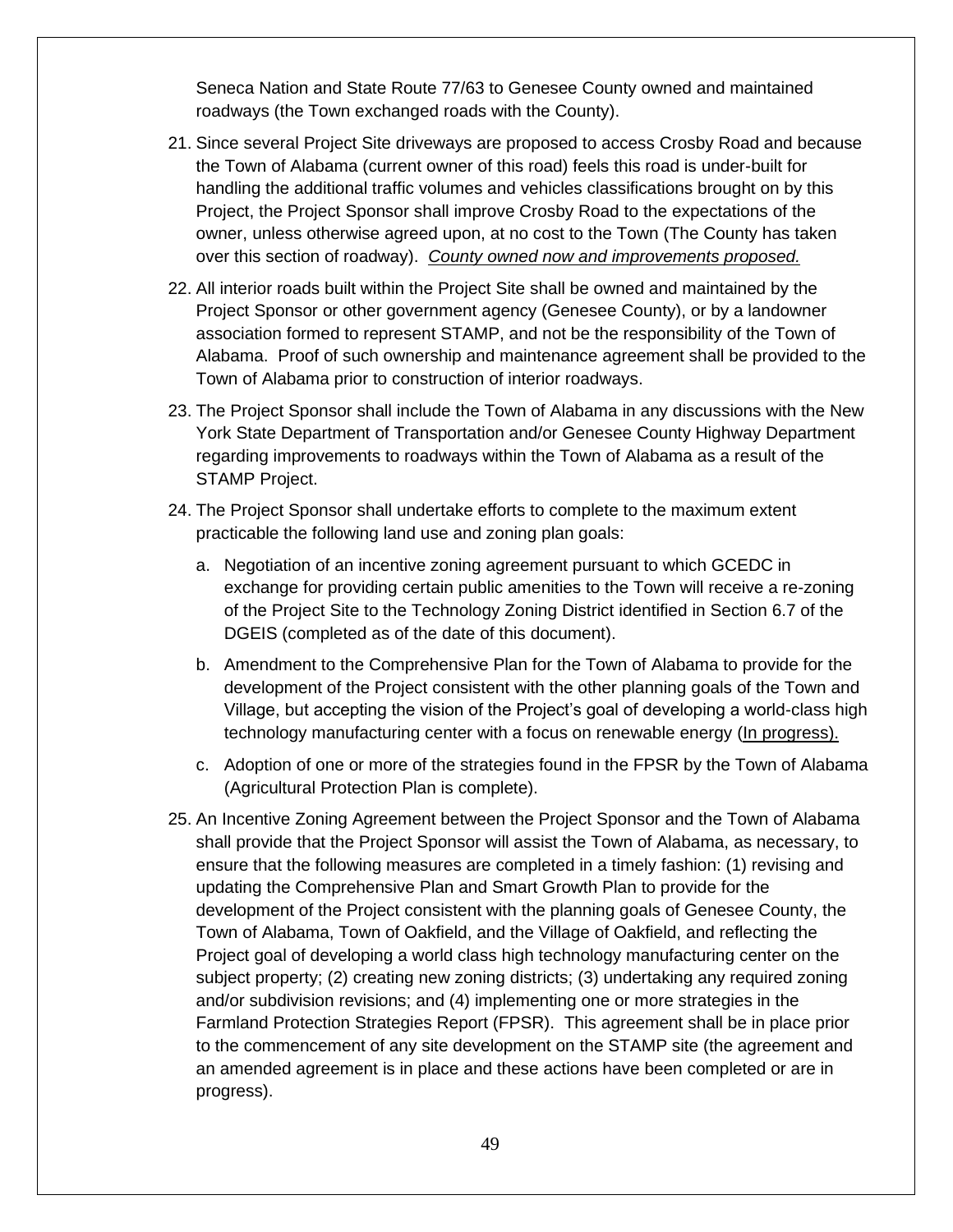- 26. The following measures shall be developed in furtherance of securing certain utility resources for the Project:
	- a. Implementation (as applicable and necessary) of the recommendations identified in the Water Service Preliminary Report attached as Appendix N to the DGEIS.
	- b. Implementation (as applicable and necessary) of the recommendations identified in the Sewer Service and Wastewater Treatment Facility Preliminary Report set forth in Appendix O of the DGEIS (as amended).
	- c. Completion of the proposed gas distribution plan set forth in the Gas Service Analysis attached as Appendix P to the DGEIS.
	- d. Procurement of Telecommunications Services as needed for the Project Site.
- 27. The Project Sponsor, pursuant to the terms of the Incentive Zoning Agreement, shall cover the full cost of installation of the water infrastructure described in the Town's Public Water Feasibility Study at the earliest time practicable once all necessary approvals for the water project have been issued, including formation of necessary water districts, and once installation of the water infrastructure is complete, ownership of the water infrastructure shall be transferred to the Town of Alabama at no cost to the Town.
- 28. The wastewater treatment facility and all associated wastewater infrastructure shall be owned and maintained by the Project Sponsor or other government agency, or by a landowner association formed to represent STAMP. Ownership and maintenance of the wastewater treatment facility and associated infrastructure shall not be the responsibility of the Town of Alabama unless otherwise negotiated with the Town. Proof of such ownership and maintenance agreement shall be provided to the Town of Alabama prior to construction of wastewater facilities and commencement of site development.
- 29. The Project Sponsor shall request that any communications service providers for the initial phase of the STAMP Project install broadband communications infrastructure in a manner that would facilitate expansion of such service to other portions of the Town of Alabama. *TB IS WORKING ON THIS.*
- 30. The Project Sponsor shall cover the cost of any emergency service impact studies, which includes emergency response to technology industry proposed to be located on the Project Site. *DONE*
- 31. The Project Sponsor shall ensure that each actual technology manufacturing facility completes a facility-specific emergency services impact study that is consistent with the findings of the emergency service impact study. Copies of each individual facilityspecific study shall be provided to the Town of Alabama and all local emergency service providers. *DONE*
- *32.* In order to ensure that emergency service responders are adequately prepared for the potential unique needs of a future use, a facility-specific emergency services impact study (as described above in Section 7.9.2) shall be prepared for each actual technology manufacturing facility to be located at the Project Site and submitted to an informal committee composed of local and county emergency response representatives to review and provide input on such studies. Moreover, to ensure the adequacy of these future studies, a baseline study shall be completed to determine the current baseline levels of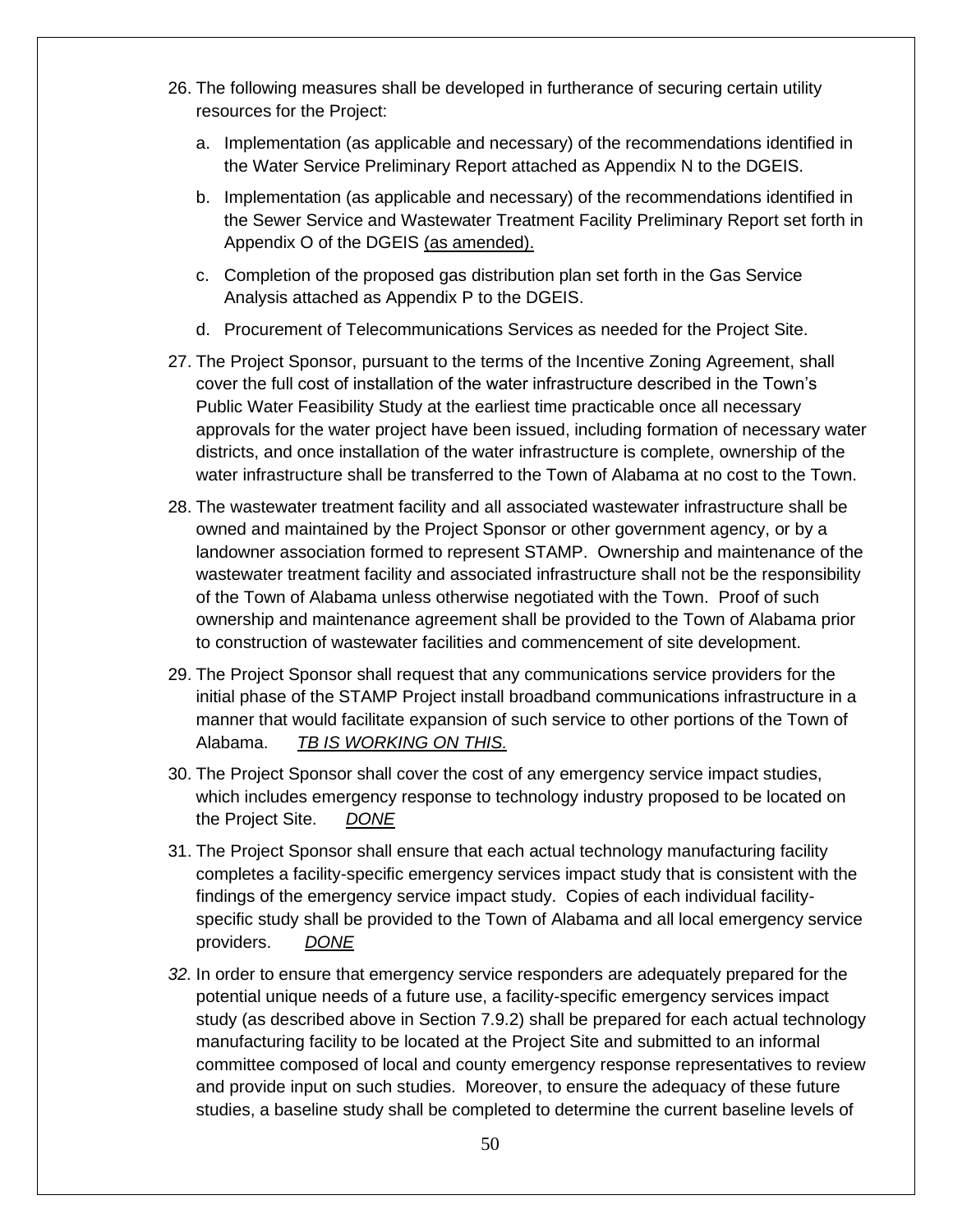services provided by local and county emergency service providers. *SIGN-OFF RECEIVED.*

- 33. The recreational trail system shall be owned and maintained by the Project Sponsor, or by a landowner association formed to represent STAMP. Ownership and maintenance of the recreational trail system shall not be the responsibility of the Town of Alabama unless otherwise negotiated with the Town. Proof of such ownership and maintenance agreement shall be provided to the Town of Alabama prior to commencement of trail development.
- 34. The recreational trail system shall be open and available for public use.
- 35. A Phase 1B field investigation of potential historic and/or archeological resources located at the Project Site shall be completed prior to any Future Project Use being located at the Project Site. Mitigation measures proposed by the Phase 1B field investigation shall be complied with, subject to the applicable criteria set forth by the NYOPRHP, and may include realignment of structures, impervious services, and other development features as needed. *GCEDC PROVIDED*
- 36. The Incentive Zoning Agreement between the Project Sponsor and the Town of Alabama shall provide that the Project Sponsor will assist the Town with the implementation of one or more strategies identified in the Farmland Protection Strategies Report, as determined by the Town.
- 37. The Project is likely to result in additional residential development throughout the Town. Under current zoning provisions, this residential development will likely take the form of large lot frontage development occurring along existing roads that, in time, becomes more detrimental to the rural/ agricultural character of the Town than clustering residential development would. The Town will revise zoning and subdivision standards to reform how future residential development will be handled (The Town's Comprehensive Plan Update and the Green Genesee Smart Genesee Plan will direct these zoning changes).
- 38. The Project Sponsor shall cover the cost of an economic impact study for the Town of Alabama as it relates to the project (*completed*).

The Town of Alabama Planning Board, as an involved agency, has determined that compliance with the mitigations and conditions of this Findings Statement shall avoid, mitigate and/or minimize to the maximum extent practicable, any potential adverse environmental impacts associated with the Project and/or Future Project Uses.

# **11.3 Threshold Criteria**

Future Project Uses which do not exceed or that conform to any of the following thresholds shall be considered to have been addressed by this Findings Statements, and would not require any further review pursuant to SEQR:

• Maximum buildable site area established by the Preferred Alternative: 599.0 acres. *BELOW THRESHOLD (SMALL AREA ADDED OUTSIDE OF THE STAMP BOUNDARIES*